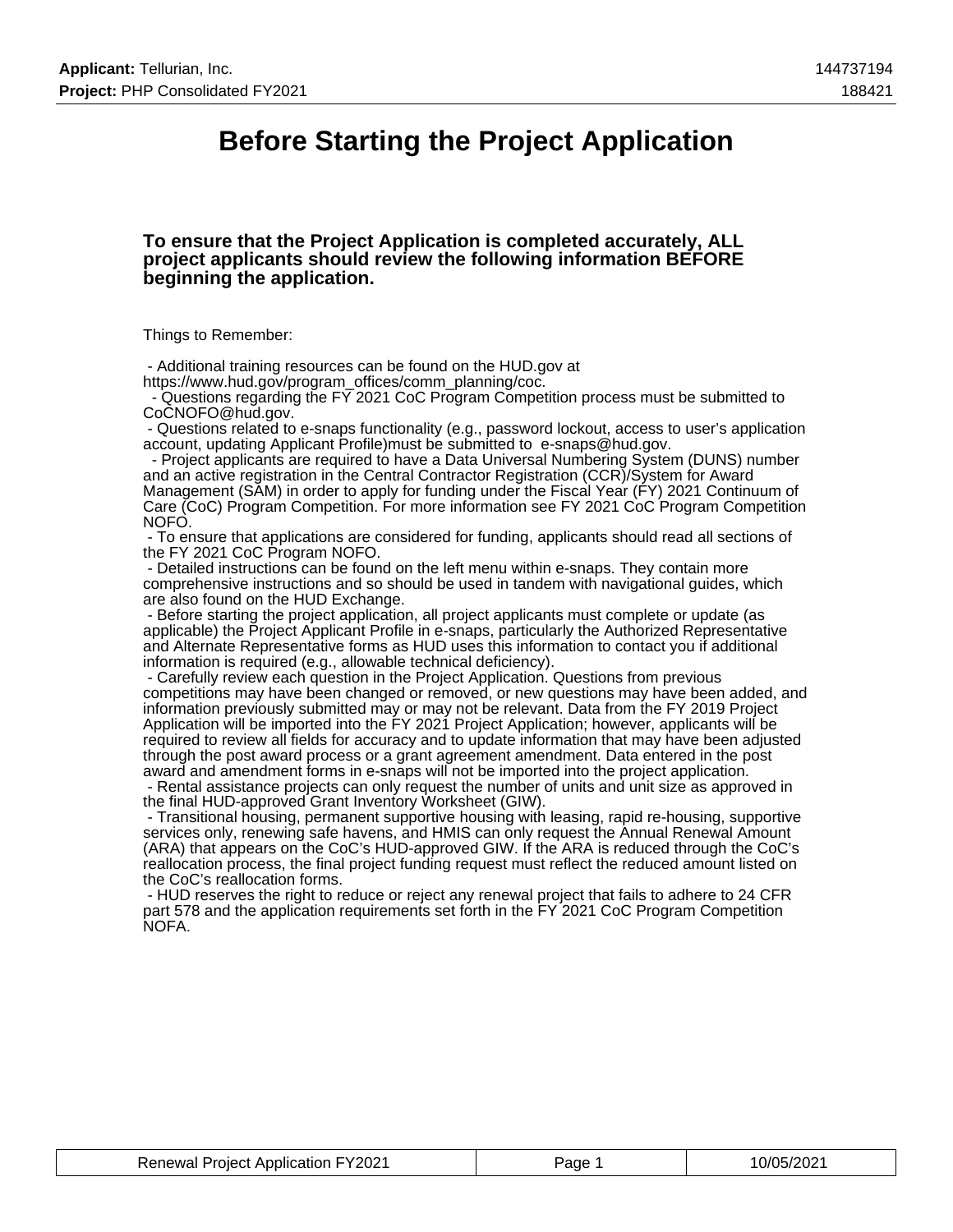# **1A. SF-424 Application Type**

| <b>1. Type of Submission:</b> Application                                                                                                                                                                                                                                                     |                                                     |
|-----------------------------------------------------------------------------------------------------------------------------------------------------------------------------------------------------------------------------------------------------------------------------------------------|-----------------------------------------------------|
|                                                                                                                                                                                                                                                                                               | 2. Type of Application: Renewal Project Application |
| If "Revision", select appropriate letter(s):                                                                                                                                                                                                                                                  |                                                     |
| If "Other", specify:                                                                                                                                                                                                                                                                          |                                                     |
| <b>3. Date Received: 10/05/2021</b>                                                                                                                                                                                                                                                           |                                                     |
| 4. Applicant Identifier:                                                                                                                                                                                                                                                                      |                                                     |
| 5a. Federal Entity Identifier:                                                                                                                                                                                                                                                                |                                                     |
| 5b. Federal Award Identifier:<br>This is the first 6 digits of the Grant Number,<br>known as the PIN, that will also be indicated<br>on Screen 3A Project Detail. This number<br>must match the first 6 digits of the grant<br>number on the HUD approved Grant Inventory<br>Worksheet (GIW). | WI0093                                              |
| <b>Check to confrim that the Federal Award</b><br>Identifier has been updated to reflect the<br>most recently awarded grant number                                                                                                                                                            | X                                                   |
| 6. Date Received by State:                                                                                                                                                                                                                                                                    |                                                     |
| 7. State Application Identifier:                                                                                                                                                                                                                                                              |                                                     |

| <b>Renewal Project Application FY2021</b> | Page | 10/05/2021 |
|-------------------------------------------|------|------------|
|-------------------------------------------|------|------------|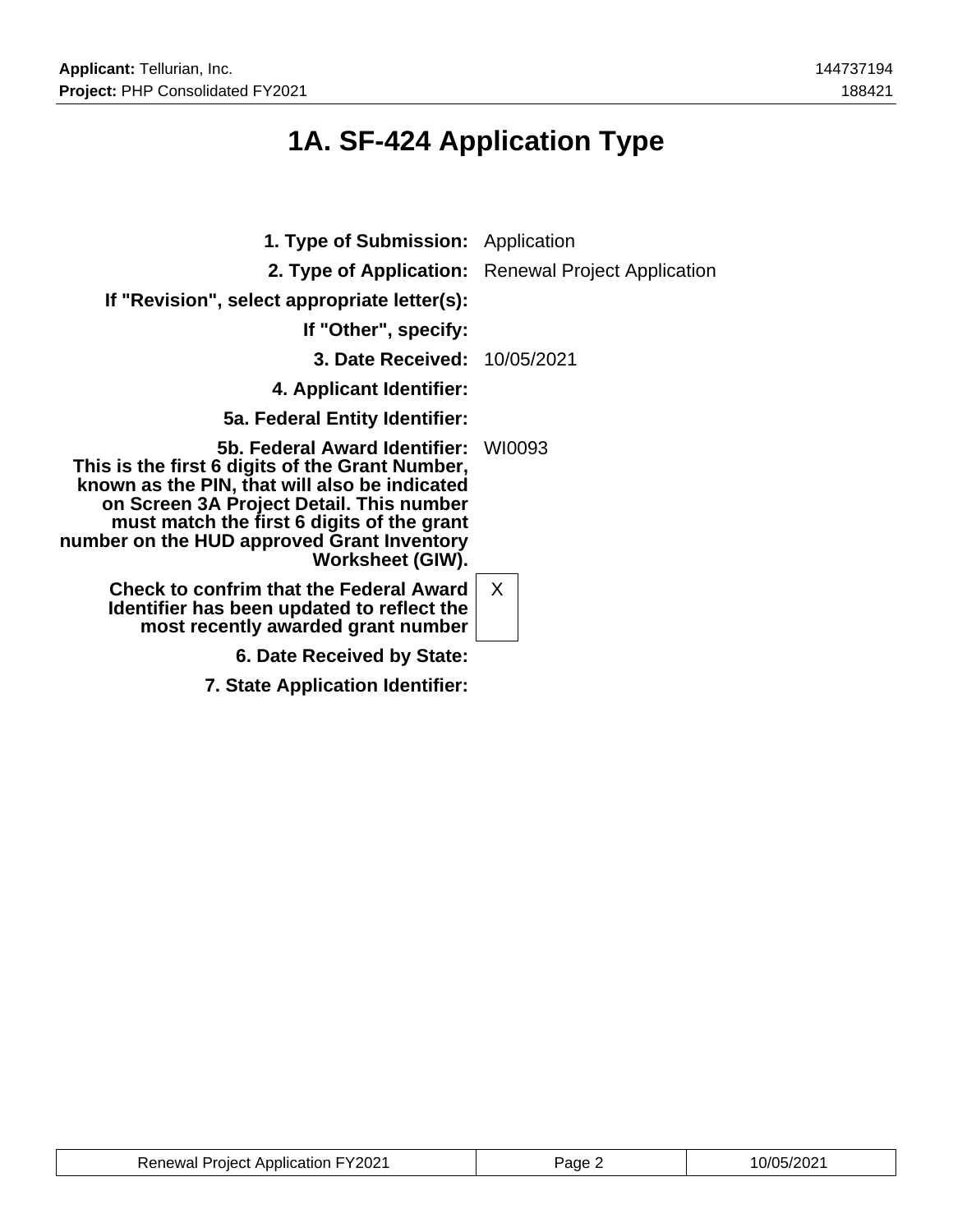# **1B. SF-424 Legal Applicant**

## **8. Applicant**

**a. Legal Name:** Tellurian, Inc.

**b. Employer/Taxpayer Identification Number** 39-1482987 **(EIN/TIN):**

| c. Organizational DUNS:                      |                         | 144737194                            | <b>PLUS 4</b> |  |
|----------------------------------------------|-------------------------|--------------------------------------|---------------|--|
|                                              |                         |                                      |               |  |
| d. Address                                   |                         |                                      |               |  |
|                                              |                         | Street 1: 5900 Monona Dr. Suite 300  |               |  |
| <b>Street 2:</b>                             |                         |                                      |               |  |
| City:                                        | Monona                  |                                      |               |  |
| <b>County:</b>                               | Dane County             |                                      |               |  |
|                                              | <b>State: Wisconsin</b> |                                      |               |  |
| <b>Country: United States</b>                |                         |                                      |               |  |
| Zip / Postal Code: 53716                     |                         |                                      |               |  |
|                                              |                         |                                      |               |  |
| e. Organizational Unit (optional)            |                         |                                      |               |  |
| <b>Department Name:</b>                      |                         |                                      |               |  |
| <b>Division Name:</b>                        |                         |                                      |               |  |
|                                              |                         |                                      |               |  |
| f. Name and contact information of person to |                         |                                      |               |  |
| be<br>contacted on matters involving this    |                         |                                      |               |  |
| application                                  |                         |                                      |               |  |
| Prefix:                                      | Mrs.                    |                                      |               |  |
| First Name: Courtney                         |                         |                                      |               |  |
| <b>Middle Name:</b>                          |                         |                                      |               |  |
| Last Name: Spears                            |                         |                                      |               |  |
| Suffix:                                      |                         |                                      |               |  |
| Title:                                       |                         | Homeless Services Program Supervisor |               |  |
|                                              |                         |                                      |               |  |
| <b>Organizational Affiliation:</b>           |                         | Tellurian, Inc.                      |               |  |

| <b>Renewal Project Application FY2021</b> | Page | 10/05/2021 |
|-------------------------------------------|------|------------|
|-------------------------------------------|------|------------|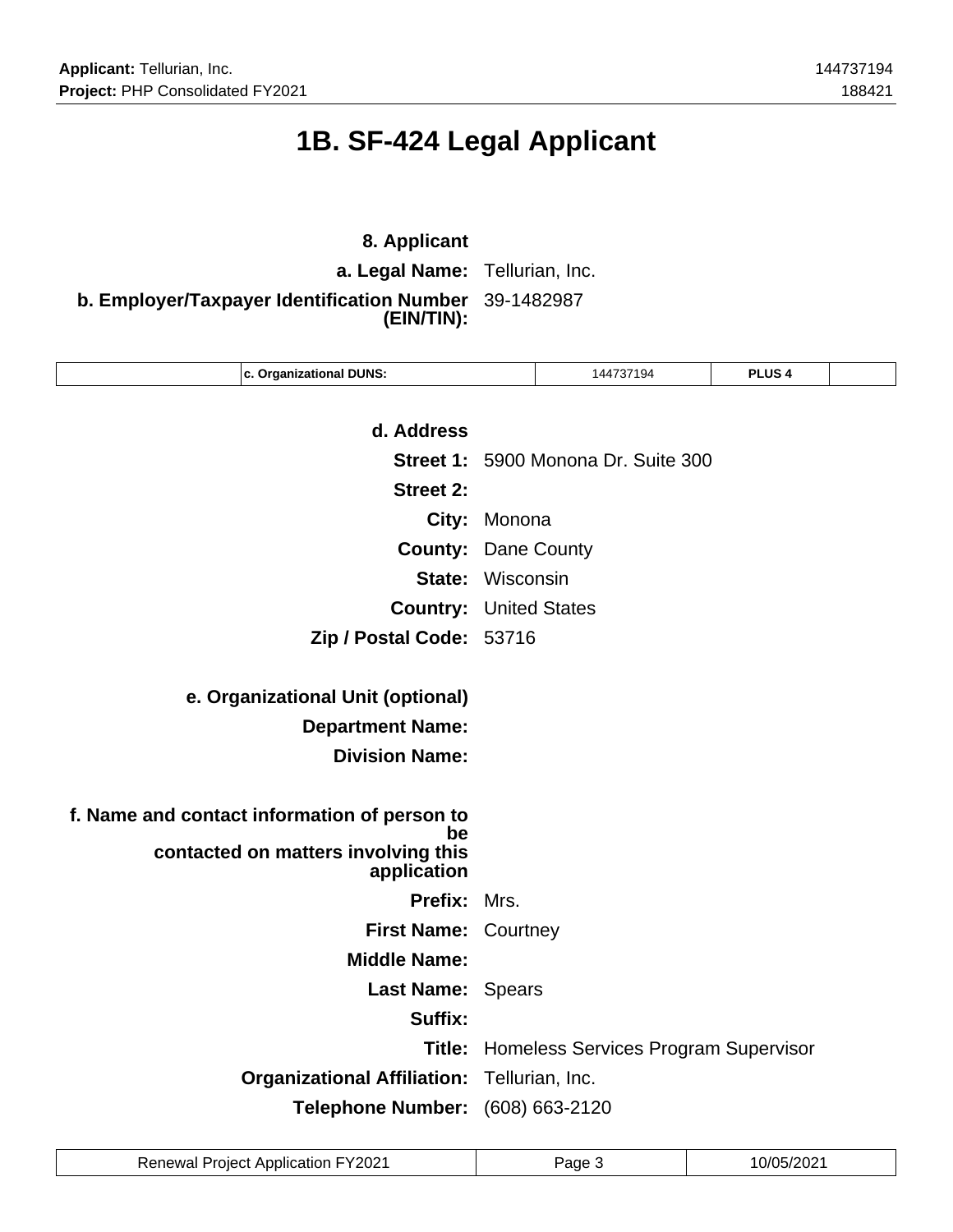## **Extension:**

**Fax Number:** (608) 222-6694 **Email:** cspears@tellurian.org

| <b>Renewal Project Application FY2021</b> | Page | 10/05/2021 |
|-------------------------------------------|------|------------|
|-------------------------------------------|------|------------|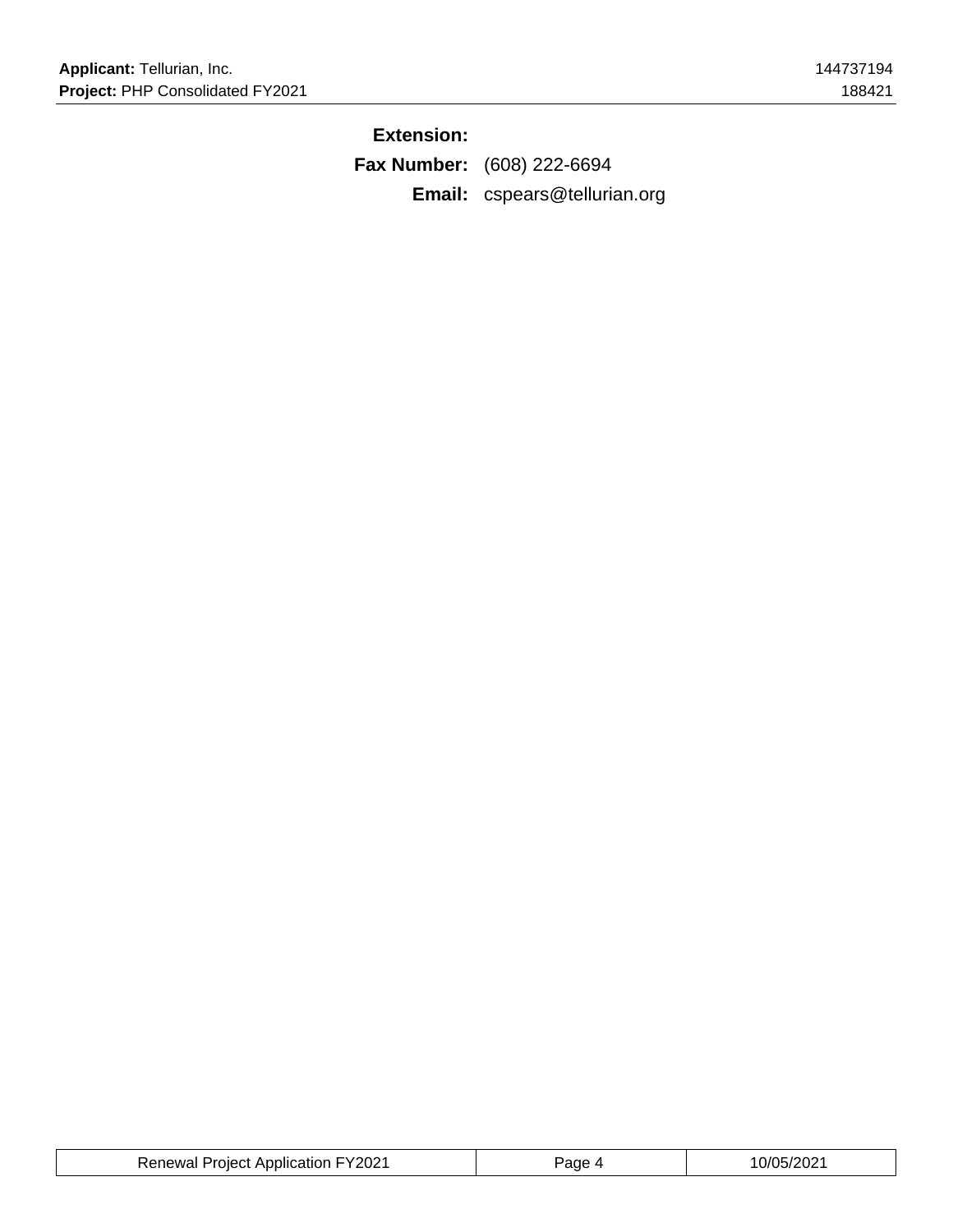# **1C. SF-424 Application Details**

|                                                                  | <b>9. Type of Applicant:</b> M. Nonprofit with 501C3 IRS Status         |
|------------------------------------------------------------------|-------------------------------------------------------------------------|
|                                                                  | 10. Name of Federal Agency: Department of Housing and Urban Development |
| 11. Catalog of Federal Domestic Assistance CoC Program<br>Title: |                                                                         |
| CFDA Number: 14.267                                              |                                                                         |
| <b>12. Funding Opportunity Number: FR-6500-N25</b>               |                                                                         |
|                                                                  | <b>Title:</b> Continuum of Care Homeless Assistance<br>Competition      |
| <b>13. Competition Identification Number:</b>                    |                                                                         |

**Title:**

| auon FY2021 بان<br>Proiect Annlication.<br>Renewal |  |  |
|----------------------------------------------------|--|--|
|----------------------------------------------------|--|--|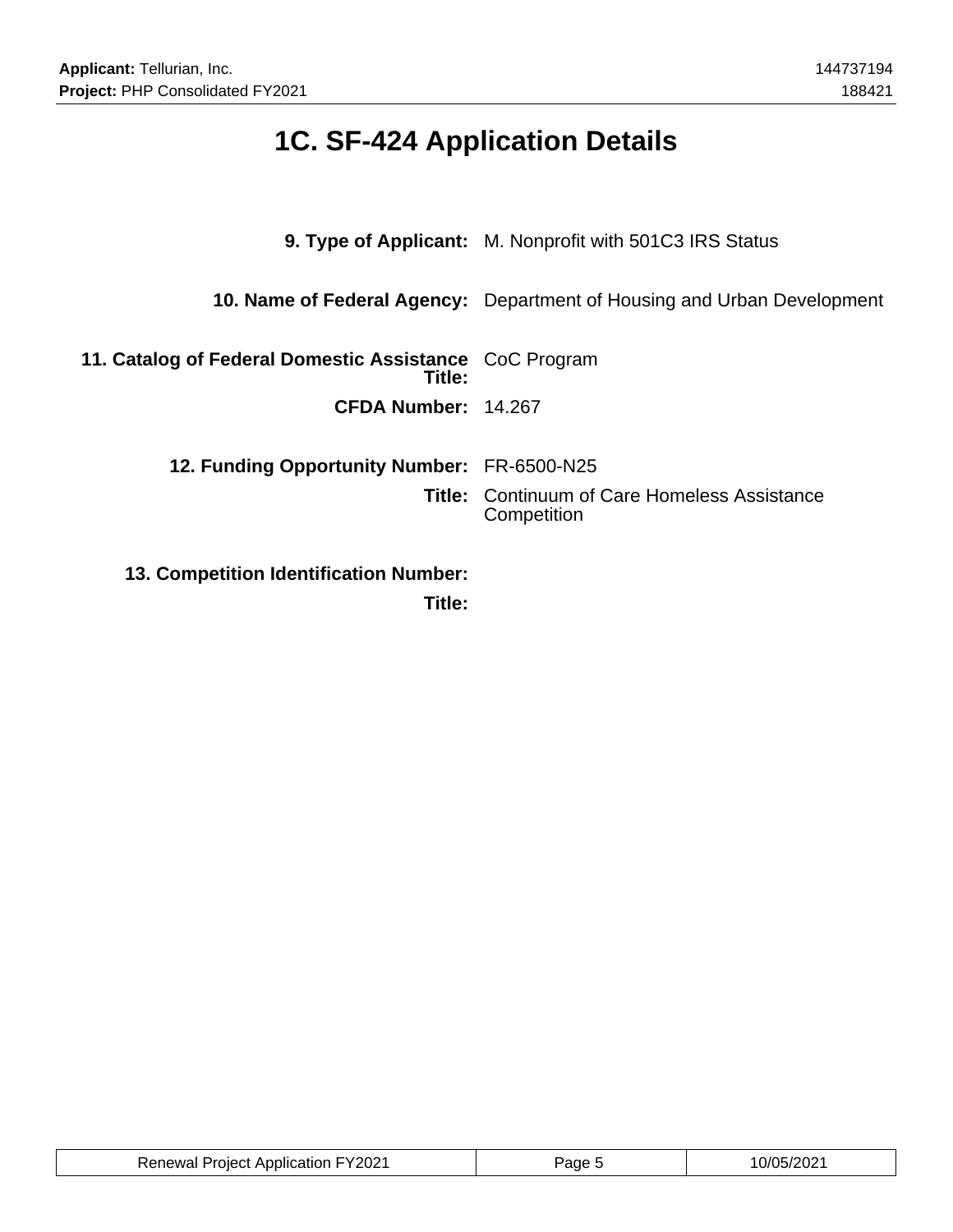# **1D. SF-424 Congressional District(s)**

| 14. Area(s) affected by the project (State(s) Wisconsin<br>only):<br>(for multiple selections hold CTRL key) |  |
|--------------------------------------------------------------------------------------------------------------|--|
| 15. Descriptive Title of Applicant's Project: PHP Consolidated FY2021                                        |  |
| 16. Congressional District(s):                                                                               |  |
| a. Applicant: WI-002<br>(for multiple selections hold CTRL key)                                              |  |
| b. Project: WI-002<br>(for multiple selections hold CTRL key)                                                |  |
|                                                                                                              |  |
| 17. Proposed Project                                                                                         |  |
| a. Start Date: 10/01/2021                                                                                    |  |
| <b>b. End Date: 09/30/2022</b>                                                                               |  |
| 18. Estimated Funding (\$)                                                                                   |  |
| a. Federal:                                                                                                  |  |
| b. Applicant:                                                                                                |  |
| c. State:                                                                                                    |  |
| d. Local:                                                                                                    |  |
| e. Other:                                                                                                    |  |
| f. Program Income:                                                                                           |  |
| g. Total:                                                                                                    |  |
|                                                                                                              |  |

| <b>Renewal Project Application FY2021</b> | Page 6 | 10/05/2021 |
|-------------------------------------------|--------|------------|
|-------------------------------------------|--------|------------|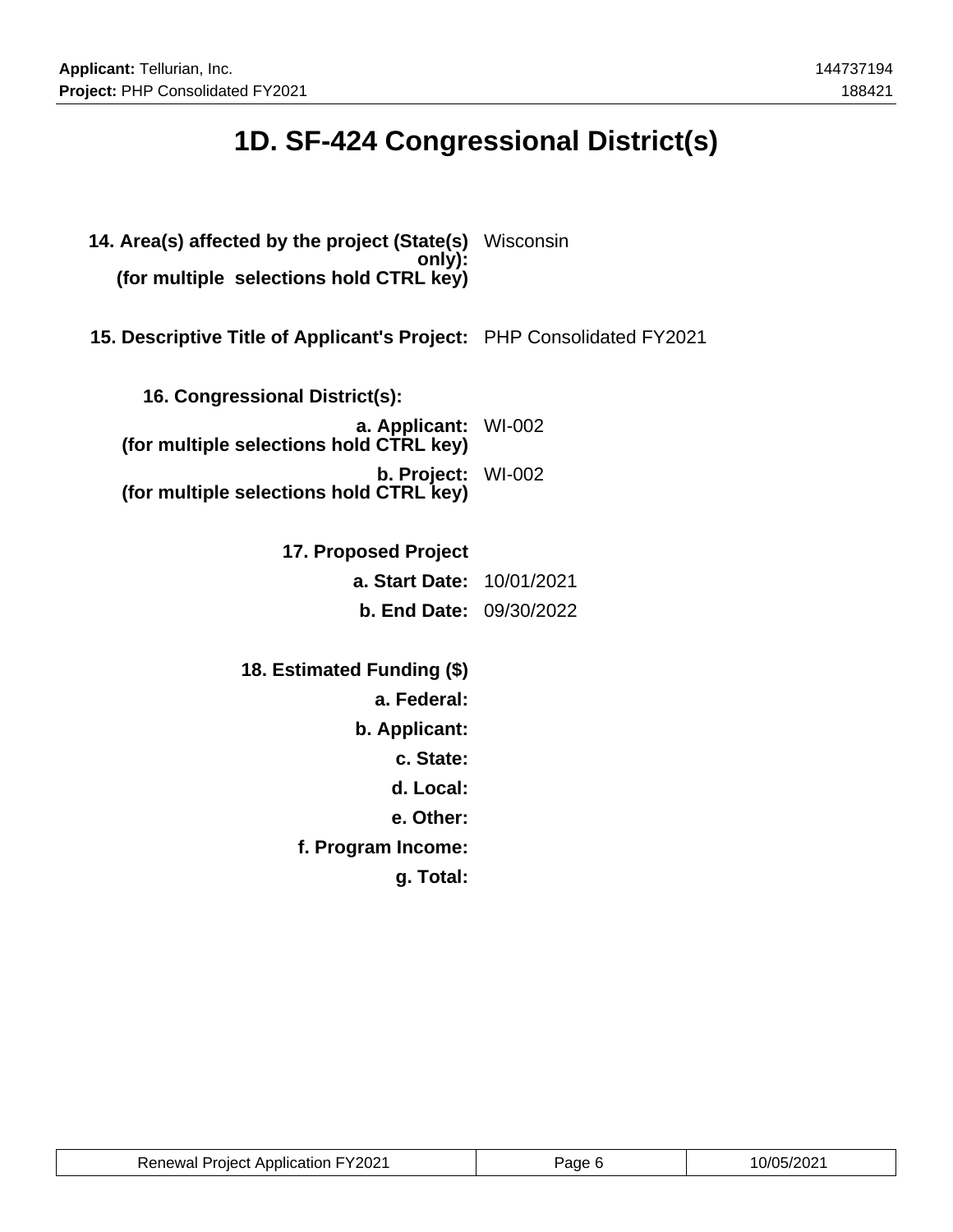## **1E. SF-424 Compliance**

**State Executive Order 12372 Process?** been selected by the State for review.

**19. Is the Application Subject to Review By** b. Program is subject to E.O. 12372 but has not

**If "YES", enter the date this application was made available to the State for review:**

**20. Is the Applicant delinquent on any Federal** No **debt?**

**If "YES," provide an explanation:**

| <b>Renewal Project Application FY2021</b> | Page | 10/05/2021 |
|-------------------------------------------|------|------------|
|-------------------------------------------|------|------------|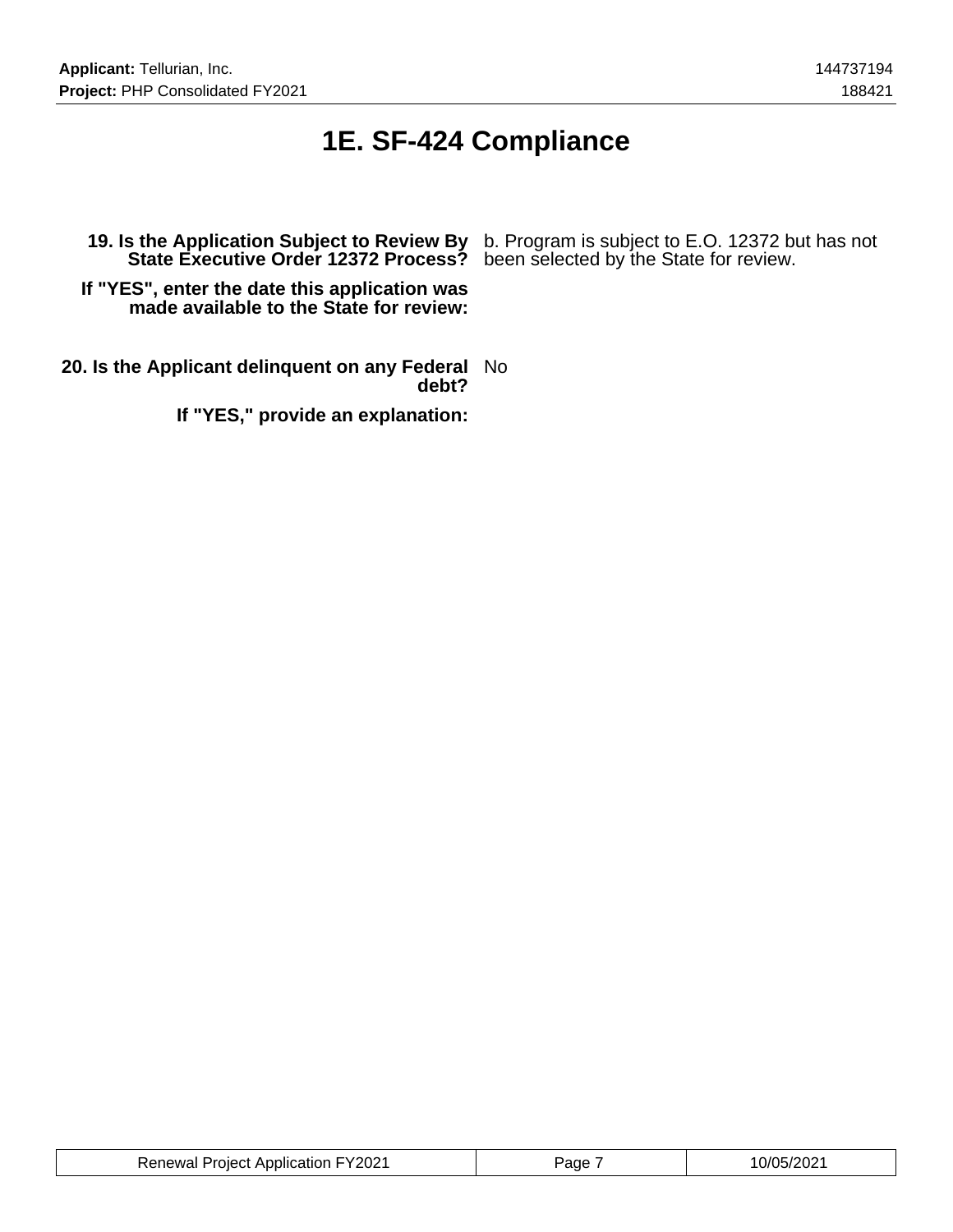## **1F. SF-424 Declaration**

**By signing and submitting this application, I certify (1) to the statements contained in the list of certifications\*\* and (2) that the statements herein are true, complete, and accurate to the best of my knowledge. I also provide the required assurances\*\* and agree to comply with any resulting terms if I accept an award. I am aware that any false, fictitious, or fraudulent statements or claims may subject me to criminal, civil, or administrative penalties. (U.S. Code, Title 218, Section 1001)**

**I AGREE:** X

| 21. Authorized Representative                                     |                                                                                       |
|-------------------------------------------------------------------|---------------------------------------------------------------------------------------|
| <b>Prefix: Miss</b>                                               |                                                                                       |
| <b>First Name: Kelly</b>                                          |                                                                                       |
| <b>Middle Name:</b>                                               |                                                                                       |
| <b>Last Name: Crooks</b>                                          |                                                                                       |
| Suffix:                                                           |                                                                                       |
|                                                                   | <b>Title:</b> Director of Housing Services                                            |
| <b>Telephone Number:</b> (608) 663-2120<br>(Format: 123-456-7890) |                                                                                       |
| (Format: 123-456-7890)                                            | <b>Fax Number:</b> (608) 222-6694                                                     |
|                                                                   | <b>Email:</b> kcrooks@tellurian.org                                                   |
|                                                                   | Signature of Authorized Representative: Considered signed upon submission in e-snaps. |
| <b>Date Signed: 10/05/2021</b>                                    |                                                                                       |

| <b>Renewal Project Application FY2021</b> | aae 8 | 10/05/2021 |
|-------------------------------------------|-------|------------|
|-------------------------------------------|-------|------------|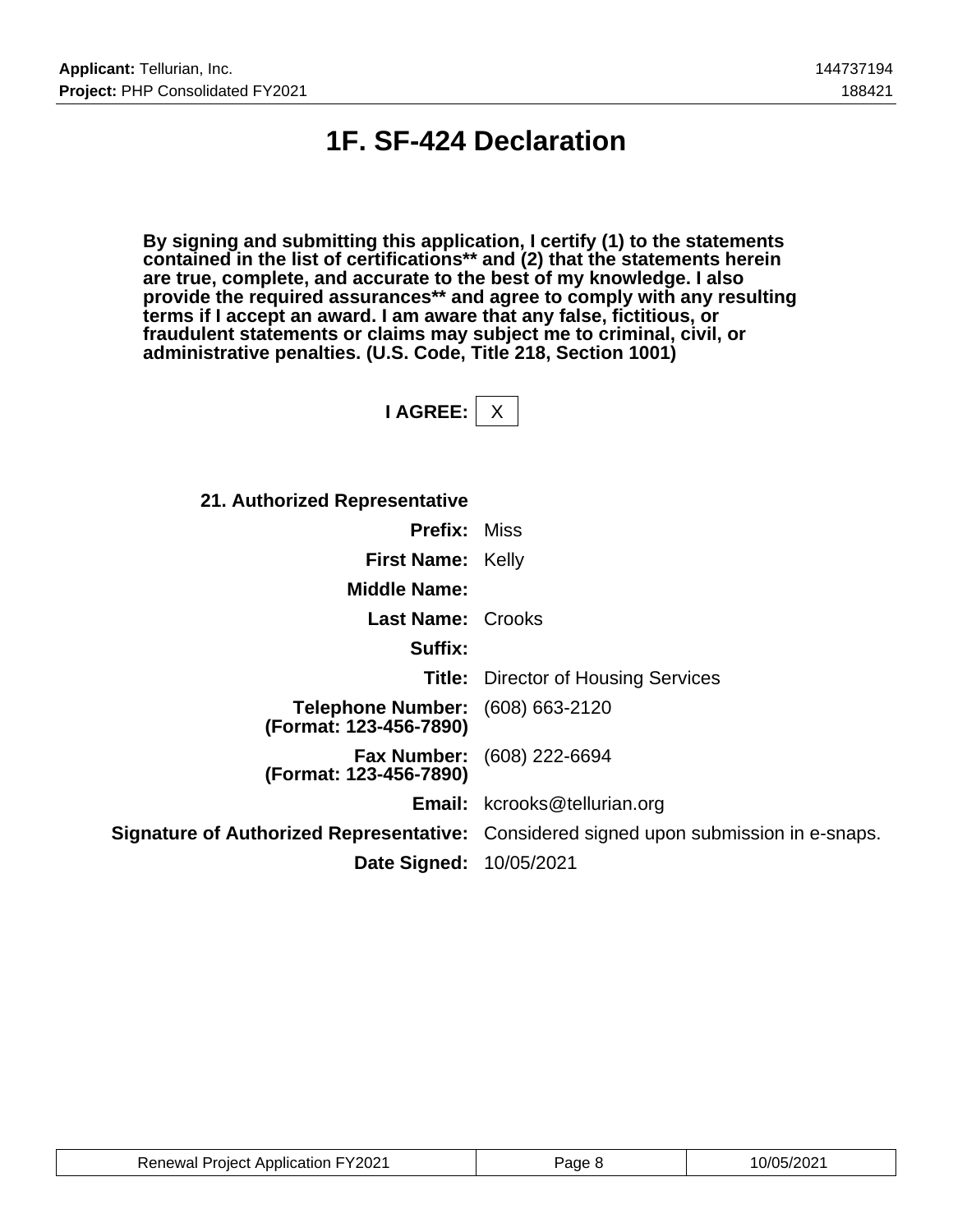# **1G. HUD 2880**

### **Applicant/Recipient Disclosure/Update Report - form HUD-2880 U.S. Department of Housing and Urban Development OMB Approval No. 2506-0214 (exp.02/28/2022)**

## **Applicant/Recipient Information**

### **1. Applicant/Recipient Name, Address, and Phone**

| <b>Agency Legal Name: Tellurian, Inc.</b>          |                                            |
|----------------------------------------------------|--------------------------------------------|
| <b>Prefix: Miss</b>                                |                                            |
| <b>First Name: Kelly</b>                           |                                            |
| <b>Middle Name:</b>                                |                                            |
| <b>Last Name: Crooks</b>                           |                                            |
| Suffix:                                            |                                            |
|                                                    | <b>Title:</b> Director of Housing Services |
| <b>Organizational Affiliation: Tellurian, Inc.</b> |                                            |
| Telephone Number: (608) 663-2120                   |                                            |
| Extension: 114                                     |                                            |
|                                                    | <b>Email:</b> kcrooks@tellurian.org        |
|                                                    | City: Monona                               |
|                                                    | <b>County: Dane County</b>                 |
|                                                    | <b>State: Wisconsin</b>                    |
|                                                    | <b>Country: United States</b>              |
| Zip/Postal Code: 53716                             |                                            |
|                                                    |                                            |

**2. Employer ID Number (EIN):** 39-1482987 **3. HUD Program:** Continuum of Care Program

## **4. Amount of HUD Assistance Requested/Received**

| <b>Renewal Project Application FY2021</b> | Page 9 | 10/05/2021 |
|-------------------------------------------|--------|------------|
|-------------------------------------------|--------|------------|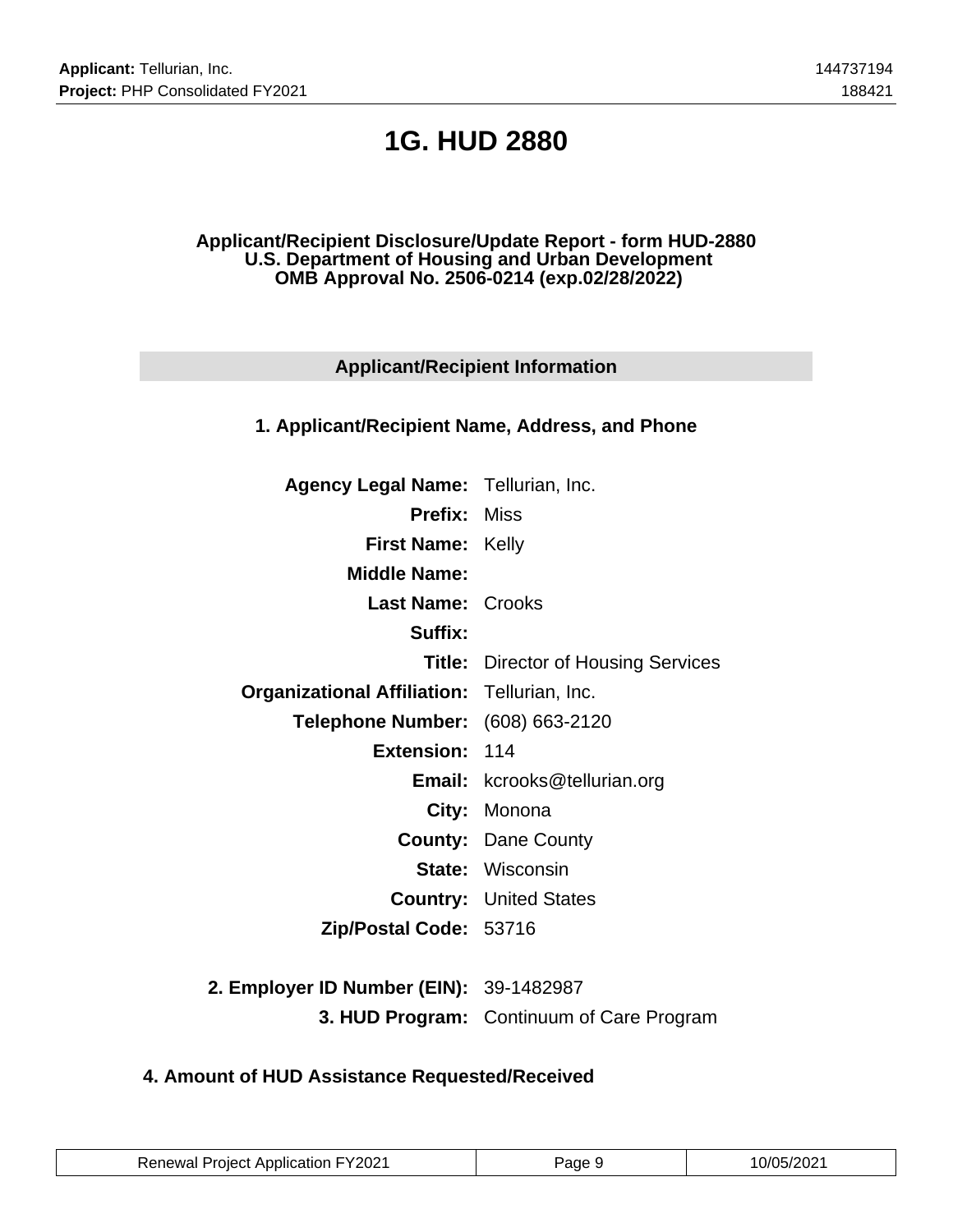## **4a. Total Amount Requested for this project:** \$428,233

#### **5. State the name and location (street** PHP Consolidated FY2021 5900 Monona Dr. **address, city and state) of the project or** Suite 300 Monona Wisconsin **activity:**

Refer to project name, addresses and CoC Project Identifying Number (PIN) entered into the attached project application.

#### **Part I Threshold Determinations**

**1. Are you applying for assistance for a** Yes **specific project or activity? (For further information, see 24 CFR Sec. 4.3).**

**2. Have you received or do you expect to** Yes **receive assistance within the jurisdiction of the Department (HUD), involving the project or activity in this application, in excess of \$200,000 during this fiscal year (Oct. 1 - Sep. 30)? For further information, see 24 CFR Sec. 4.9.**

#### **Part II Other Government Assistance Provided or Requested/Expected Sources and Use of Funds**

Such assistance includes, but is not limited to, any grant, loan, subsidy, guarantee, insurance, payment, credit, or tax benefit.

| Department/Local Agency Name and Address | <b>Type of Assistance</b> | Amount<br><b>Requested /</b><br><b>Provided</b> | <b>Expected Uses of the Funds</b>         |
|------------------------------------------|---------------------------|-------------------------------------------------|-------------------------------------------|
| HUD                                      | <b>Grants for PSH</b>     |                                                 | \$509,267.00 Permanent Supportive Housing |
| N/A                                      |                           |                                                 |                                           |
| N/A                                      |                           |                                                 |                                           |
| N/A                                      |                           |                                                 |                                           |
| N/A                                      |                           |                                                 |                                           |

### **Part III Interested Parties**

You must disclose:

1. All developers, contractors, or consultants involved in the application for the assistance or in the planning, development, or implementation of the project or activity and

|  | <b>Renewal Project Application FY2021</b> | 10<br>aqe | 10/05/2021 |
|--|-------------------------------------------|-----------|------------|
|--|-------------------------------------------|-----------|------------|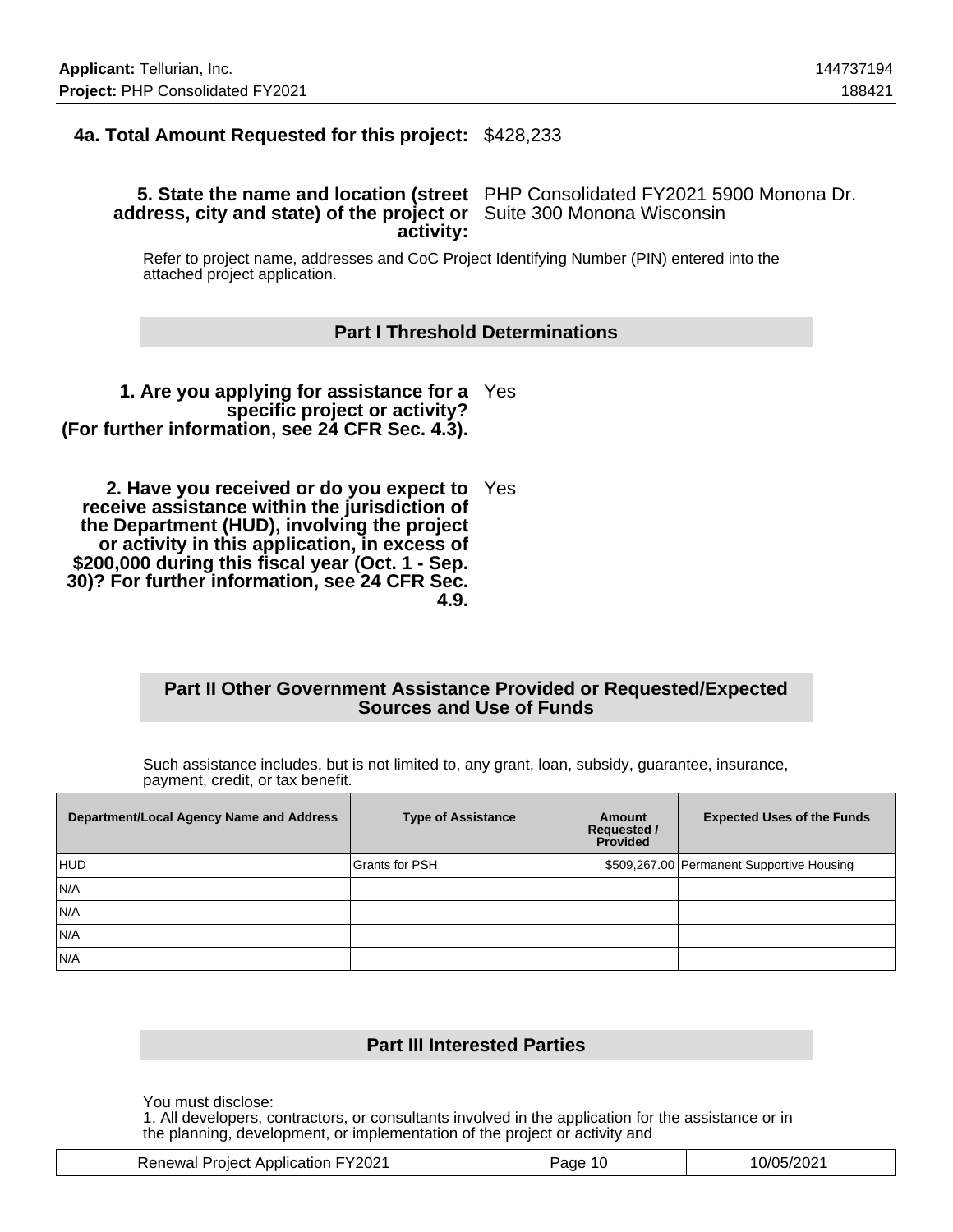#### 2. any other person who has a financial interest in the project or activity for which the assistance is sought that exceeds \$50,000 or 10 percent of the assistance (whichever is lower).

| Alphabetical list of all persons with a<br>reportable financial interest in the<br>project or activity<br>(For individuals, give the last name<br>first) | <b>Social Security No.</b><br>or Employee ID No. | Type of<br><b>Participation</b>    | <b>Financial Interest</b><br>in Project/Activity<br>(5) | <b>Financial Interest</b><br>in Project/Activity<br>(%) |
|----------------------------------------------------------------------------------------------------------------------------------------------------------|--------------------------------------------------|------------------------------------|---------------------------------------------------------|---------------------------------------------------------|
| Housing Initiatives Incorporated                                                                                                                         | 39-1781482                                       | Landlords for Scattered Site Units | \$137,016.00                                            | 29%                                                     |
| IN/A                                                                                                                                                     |                                                  |                                    |                                                         |                                                         |
| IN/A                                                                                                                                                     |                                                  |                                    |                                                         |                                                         |
| IN/A                                                                                                                                                     |                                                  |                                    |                                                         |                                                         |
| IN/A                                                                                                                                                     |                                                  |                                    |                                                         |                                                         |

## **Certification**

Warning: If you knowingly make a false statement on this form, you may be subject to civil or criminal penalties under Section 1001 of Title 18 of the United States Code. In addition, any person who knowingly and materially violates any required disclosures of information, including intentional nondisclosure, is subject to civil money penalty not to exceed \$10,000 for each violation.

I certify that the information provided on this form and in any accompanying documentation is true and accurate. I acknowledge that making, presenting, submitting, or causing to be submitted a false, fictitious, or fraudulent statement, representation, or certification may result in criminal, civil, and/or administrative sanctions, including fines, penalties, and imprisonment.

| <b>AGREE:</b> |  |
|---------------|--|
|               |  |

**Name / Title of Authorized Official:** Kelly Crooks, Director of Housing Services

**Signature of Authorized Official:** Considered signed upon submission in e-snaps.

**Date Signed:** 10/01/2021

| <b>Renewal Project Application FY2021</b> | Page 11 | 10/05/2021 |
|-------------------------------------------|---------|------------|
|-------------------------------------------|---------|------------|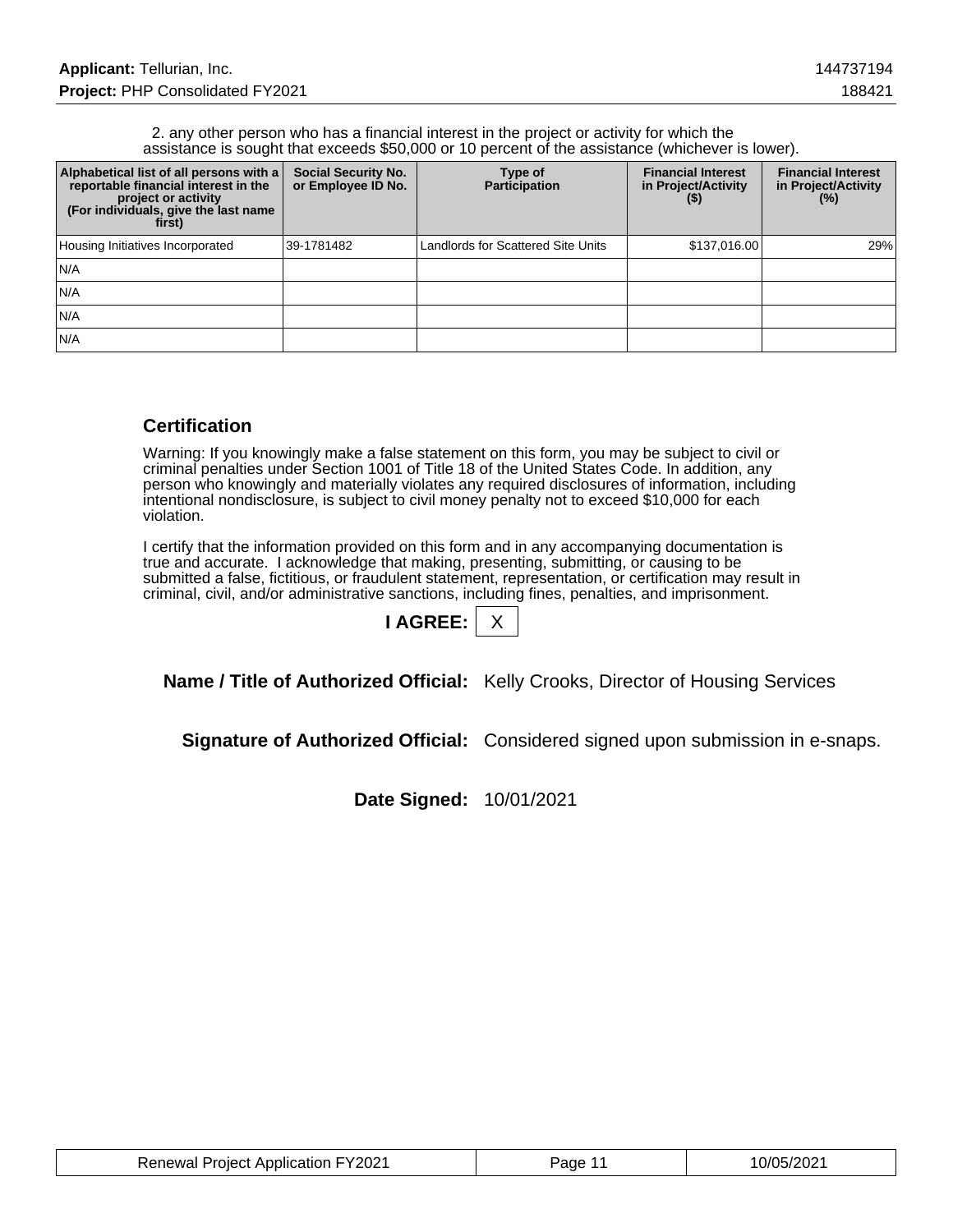# **1H. HUD 50070**

## **HUD 50070 Certification for a Drug Free Workplace**

**Applicant Name:** Tellurian, Inc.

**Program/Activity Receiving Federal Grant** CoC Program **Funding:**

**Acting on behalf of the above named Applicant as its Authorized Official, I make the following certifications and agreements to the Department of Housing and Urban Development (HUD) regarding the sites listed below:**

|     | I certify that the above named Applicant will or will continue to<br>provide a drug-free workplace by:                                                                                                                                                                                                                                                                                                                |    |                                                                                                                                                                                                                                                                                                                                                                                                                                                                                                                                                                                                                |
|-----|-----------------------------------------------------------------------------------------------------------------------------------------------------------------------------------------------------------------------------------------------------------------------------------------------------------------------------------------------------------------------------------------------------------------------|----|----------------------------------------------------------------------------------------------------------------------------------------------------------------------------------------------------------------------------------------------------------------------------------------------------------------------------------------------------------------------------------------------------------------------------------------------------------------------------------------------------------------------------------------------------------------------------------------------------------------|
| ۱a. | Publishing a statement notifying employees that the unlawful<br>manufacture, distribution, dispensing, possession, or use of a<br>controlled substance is prohibited in the Applicant's workplace<br>and specifying the actions that will be taken against employees<br>for violation of such prohibition.                                                                                                            | е. | Notifying the agency in writing, within ten calendar days after<br>receiving notice under subparagraph d.(2) from an employee or<br>otherwise receiving actual notice of such conviction. Employers<br>of convicted employees must provide notice, including position<br>title, to every grant officer or other designee on whose grant<br>activity the convicted employee was working, unless the<br>Federalagency has designated a central point for the receipt of<br>such notices. Notice shall include the identification number(s)<br>of each affected grant:                                            |
| ١b. | Establishing an on-going drug-free awareness program to<br>inform employees ---<br>(1) The dangers of drug abuse in the workplace<br>(2) The Applicant's policy of maintaining a drug-free workplace;<br>(3) Any available drug counseling, rehabilitation, and employee<br>assistance programs; and<br>(4) The penalties that may be imposed upon employees for drug<br>abuse violations occurring in the workplace. | f. | Taking one of the following actions, within 30 calendar days of<br>receiving notice under subparagraph d.(2), with respect to any<br>employee who is so convicted ---<br>(1) Taking appropriate personnel action against such an<br>employee, up to and including termination, consistent with the<br>requirements of the Rehabilitation Act of 1973, as amended; or<br>(2) Requiring such employee to participate satisfactorily in a<br>drug abuse assistance or rehabilitation program approved for<br>such purposes by a Federal, State, or local health, law<br>enforcement, or other appropriate agency; |
| ۱c. | Making it a requirement that each employee to be engaged in<br>the performance of the grant be given a copy of the statement<br>required by paragraph a.;                                                                                                                                                                                                                                                             | g. | Making a good faith effort to continue to maintain a drugfree<br>workplace through implementation of paragraphs a. thru f.                                                                                                                                                                                                                                                                                                                                                                                                                                                                                     |
| ld. | Notifying the employee in the statement required by paragraph<br>a. that, as a condition of employment under the grant, the<br>employee will ---<br>(1) Abide by the terms of the statement; and<br>(2) Notify the employer in writing of his or her conviction for a<br>violation of a criminal drug statute occurring in the workplace<br>no later than five calendar days after such conviction;                   |    |                                                                                                                                                                                                                                                                                                                                                                                                                                                                                                                                                                                                                |

### **Sites for Work Performance.**

The Applicant shall list (on separate pages) the site(s) for the performance of work done in connection with the HUD funding of the program/activity shown above: Place of Performance shall include the street address, city, county, State, and zip code. Identify each sheet with the Applicant name and address and the program/activity receiving grant funding.) Workplaces, including addresses, entered in the attached project application. Refer to addresses entered into the attached project application.

| I certify that the information provided on this $ $<br>form and in any accompanying<br>documentation is true and accurate. I |         |            |
|------------------------------------------------------------------------------------------------------------------------------|---------|------------|
| <b>Renewal Project Application FY2021</b>                                                                                    | Page 12 | 10/05/2021 |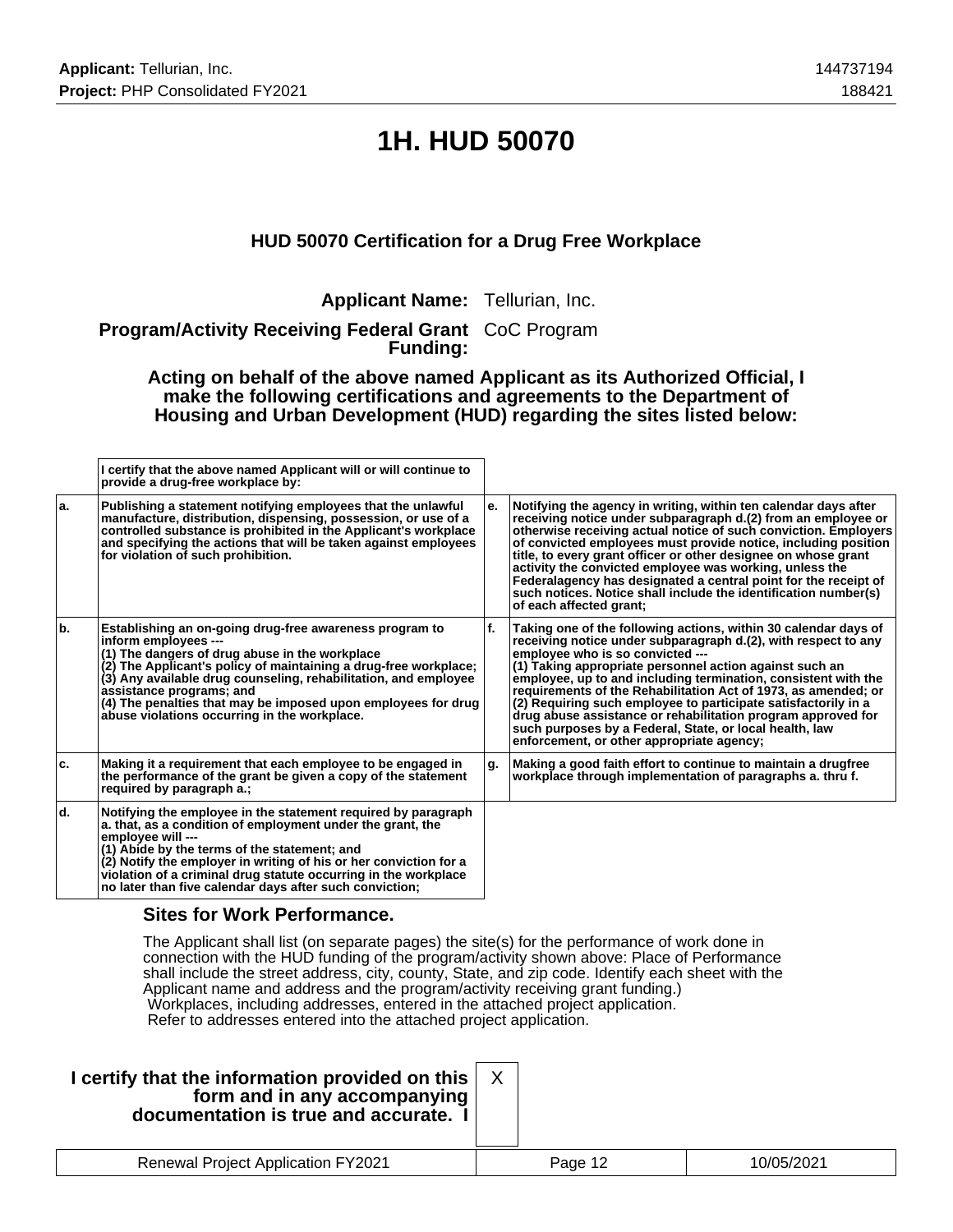**acknowledge that making, presenting, submitting, or causing to be submitted a false, fictitious, or fraudulent statement, representation, or certification may result in criminal, civil, and/or administrative sanctions, including fines, penalties, and imprisonment.**

> WARNING: Anyone who knowingly submits a false claim or makes a false statement is subject to criminal and/or civil penalties, including confinement for up to 5 years, fines, and civil and administrative penalties. (18 U.S.C. §§ 287, 1001, 1010, 1012; 31 U.S.C. §3729, 3802)

## **Authorized Representative**

| <b>Prefix: Miss</b>                                               |                                                                                              |
|-------------------------------------------------------------------|----------------------------------------------------------------------------------------------|
| <b>First Name: Kelly</b>                                          |                                                                                              |
| <b>Middle Name</b>                                                |                                                                                              |
| <b>Last Name: Crooks</b>                                          |                                                                                              |
| Suffix:                                                           |                                                                                              |
|                                                                   | <b>Title:</b> Director of Housing Services                                                   |
| <b>Telephone Number:</b> (608) 663-2120<br>(Format: 123-456-7890) |                                                                                              |
| (Format: 123-456-7890)                                            | <b>Fax Number:</b> (608) 222-6694                                                            |
|                                                                   | <b>Email:</b> kcrooks@tellurian.org                                                          |
|                                                                   | <b>Signature of Authorized Representative:</b> Considered signed upon submission in e-snaps. |
| <b>Date Signed: 10/05/2021</b>                                    |                                                                                              |

| <b>Renewal Project Application FY2021</b> | Page | 10/05/2021 |
|-------------------------------------------|------|------------|
|-------------------------------------------|------|------------|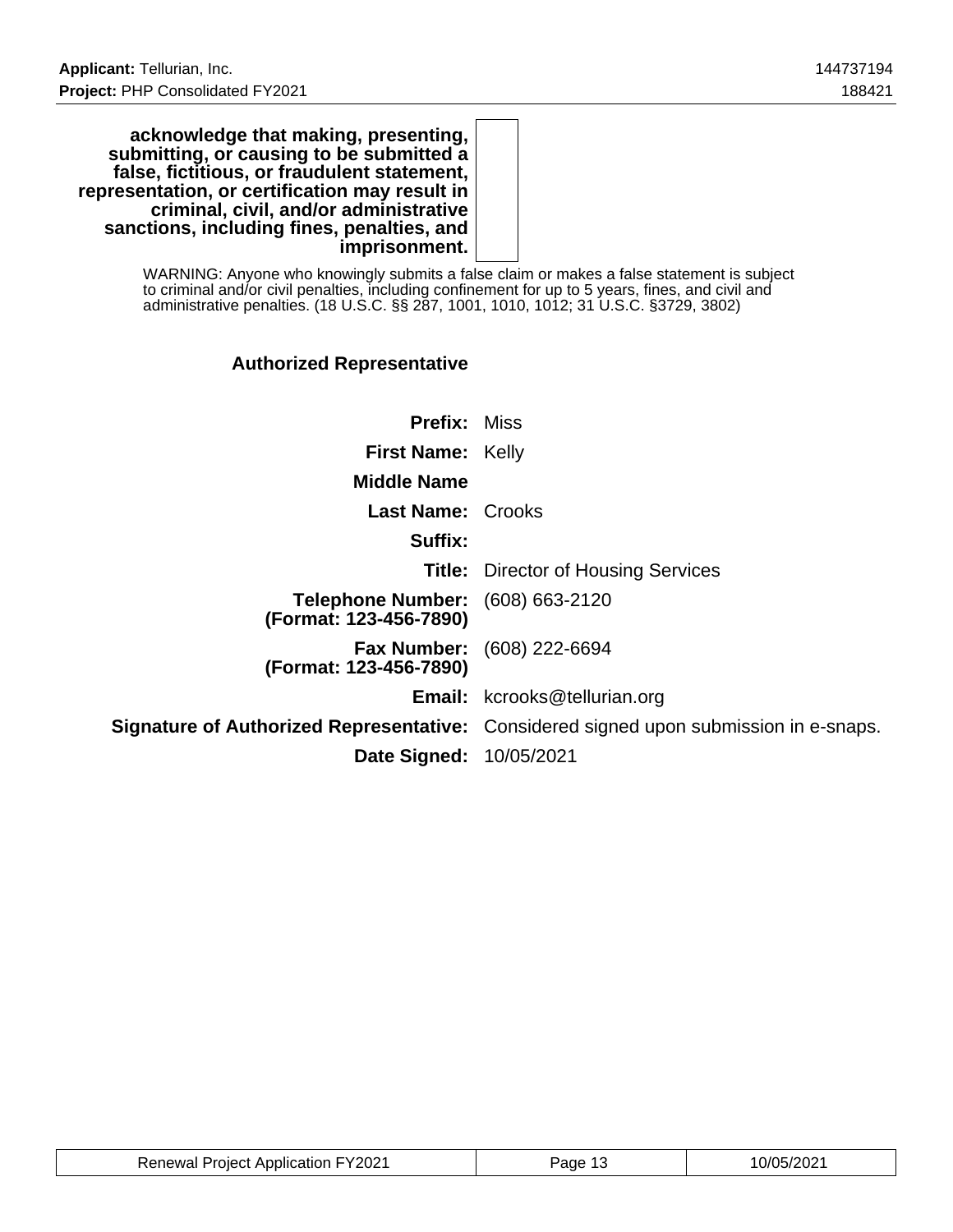## **CERTIFICATION REGARDING LOBBYING**

**Certification for Contracts, Grants, Loans, and Cooperative Agreements**

 **The undersigned certifies, to the best of his or her knowledge and belief, that:**

 **(1) No Federal appropriated funds have been paid or will be paid, by or on behalf of the undersigned, to any person for influencing or attempting to influence an officer or employee of an agency, a Member of Congress, an officer or employee of Congress, or an employee of a Member of Congress in connection with the awarding of any Federal contract, the making of any Federal grant, the making of any Federal loan, the entering into of any cooperative agreement, and the extension, continuation, renewal, amendment, or modification of any Federal contract, grant, loan, or cooperative agreement.**

 **2) If any funds other than Federal appropriated funds have been paid or will be paid to any person for influencing or attempting to influence an officer or employee of any agency, a Member of Congress, an officer or employee of Congress, or an employee of a Member of Congress in connection with this Federal contract, grant, loan, or cooperative agreement, the undersigned shall complete and submit Standard Form-LLL, ''Disclosure of Lobbying Activities,'' in accordance with its instructions.**

 **(3) The undersigned shall require that the language of this certification be included in the award documents for all subawards at all tiers (including subcontracts, subgrants, and contracts under grants, loans, and cooperative agreements) and that all subrecipients shall certify and disclose accordingly. This certification is a material representation of fact upon which reliance was placed when this transaction was made or entered into. Submission of this certification is a prerequisite for making or entering into this transaction imposed by section 1352, title 31, U.S. Code. Any person who fails to file the required certification shall be subject to a civil penalty of not less than \$10,000 and not more than \$100,000 for each such failure.**

 **Statement for Loan Guarantees and Loan Insurance**

 **The undersigned states, to the best of his or her knowledge and belief, that:**

 **If any funds have been paid or will be paid to any person for influencing or attempting to influence an officer or employee of any agency, a Member of Congress, an officer or employee of Congress, or an employee of a Member of Congress in connection with this commitment providing for the United States to insure or guarantee a loan, the undersigned shall complete and submit Standard Form-LLL, ''Disclosure of Lobbying Activities,'' in accordance with its instructions. Submission of this statement is a prerequisite for making or entering into this transaction imposed by section 1352, title 31, U.S. Code. Any person who fails to file**

| <b>Renewal Project Application FY2021</b> | Page 14 | 10/05/2021 |
|-------------------------------------------|---------|------------|
|-------------------------------------------|---------|------------|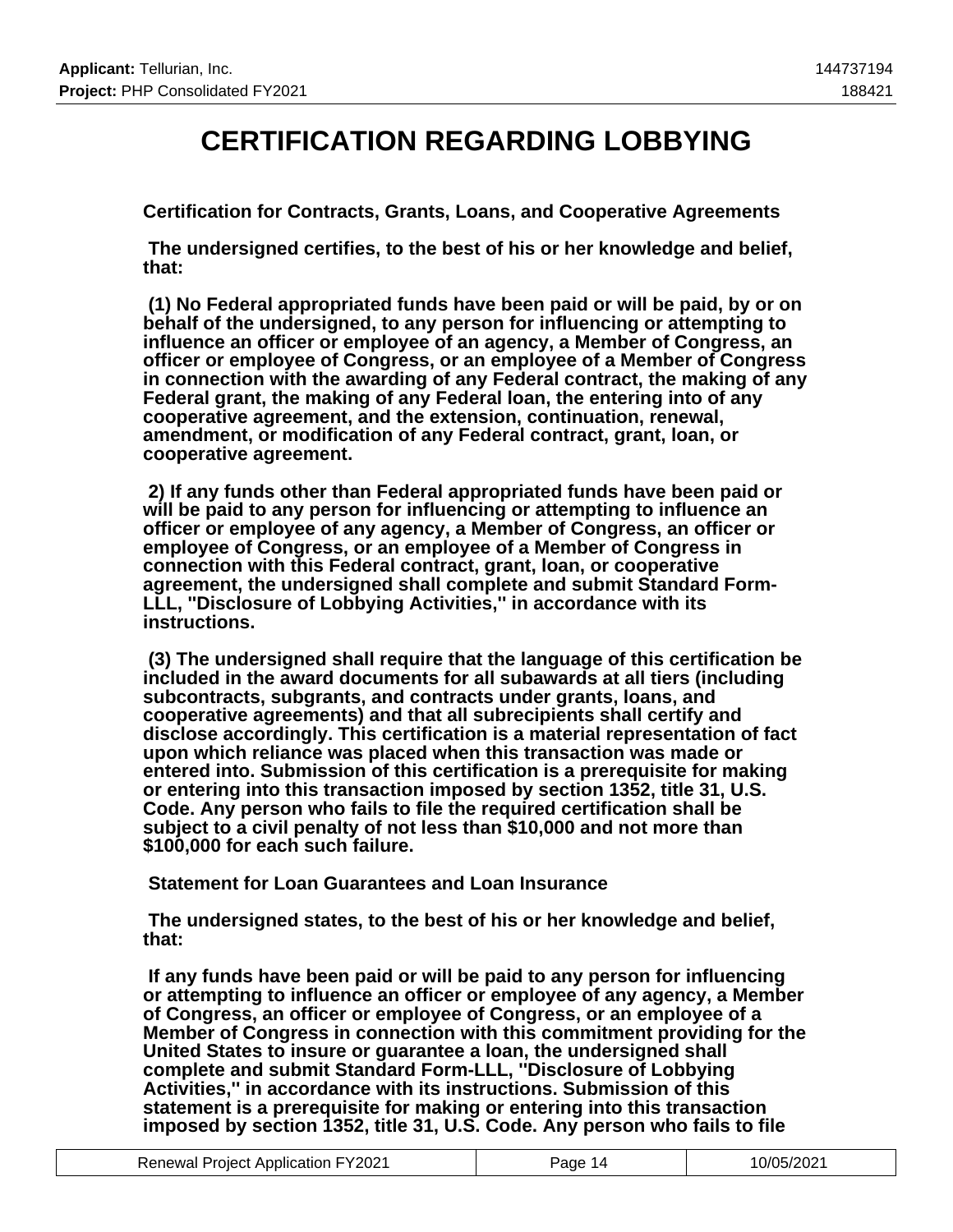### **the required statement shall be subject to a civil penalty of not less than \$10,000 and not more than \$100,000 for each such failure.**

| I hereby certify that all the information stated<br>herein, as well as any information provided in<br>the accompaniment herewith, is true and |  |
|-----------------------------------------------------------------------------------------------------------------------------------------------|--|
| accurate:                                                                                                                                     |  |

**Warning: HUD will prosecute false claims and statements. Conviction may result in criminal and/or civil penalties. (18 U.S.C. 1001, 1010, 1012; 31 U.S.C. 3729, 3802)**

**Applicant's Organization:** Tellurian, Inc.

**Name / Title of Authorized Official:** Kelly Crooks, Director of Housing Services

**Signature of Authorized Official:** Considered signed upon submission in e-snaps.

**Date Signed:** 10/05/2021

| <b>Renewal Project Application FY2021</b> | Page 15 | 10/05/2021 |
|-------------------------------------------|---------|------------|
|-------------------------------------------|---------|------------|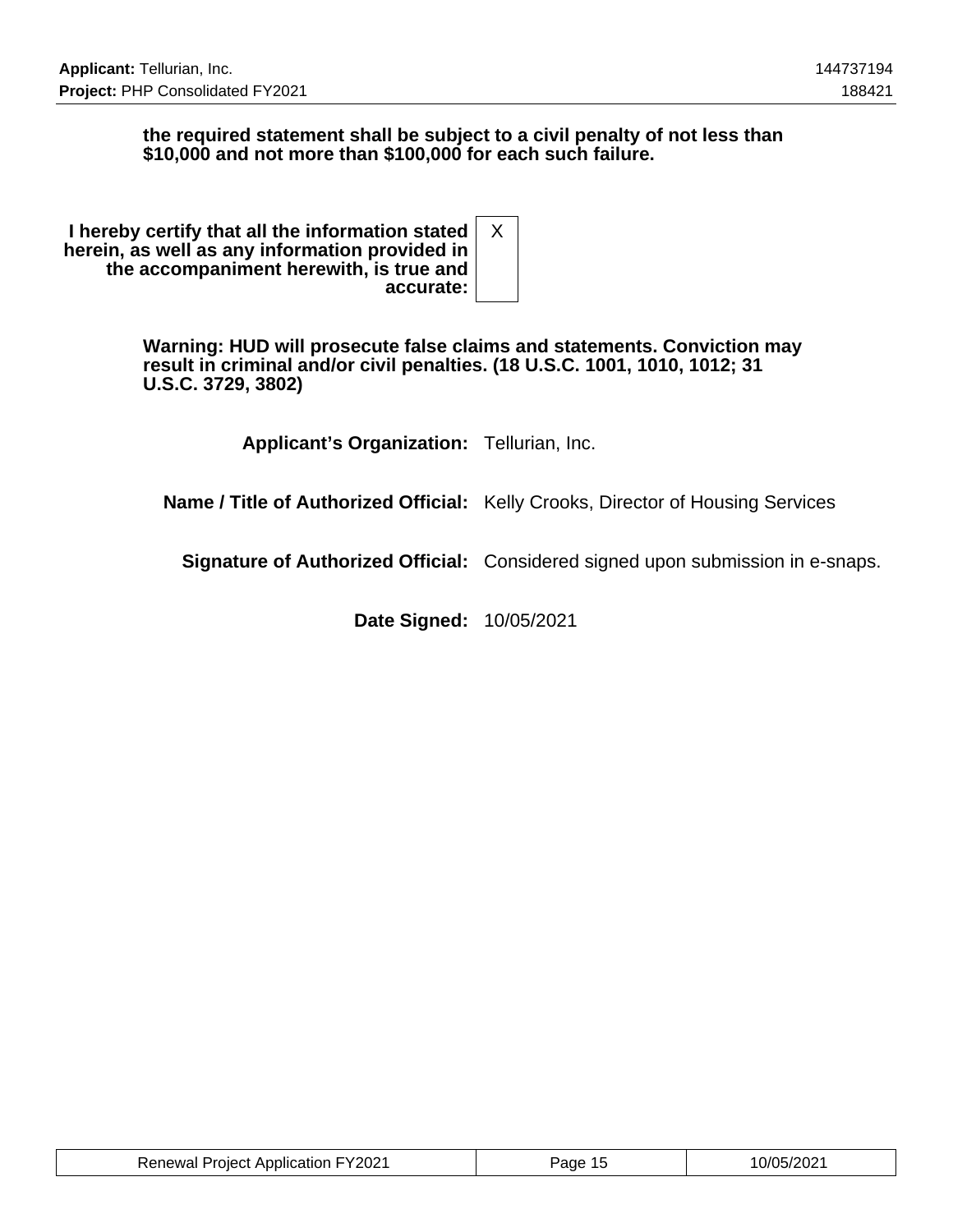# **1J. SF-LLL**

#### **DISCLOSURE OF LOBBYING ACTIVITIES Complete this form to disclose lobbying activities pursuant to 31 U.S.C. 1352. Approved by OMB0348-0046**

HUD requires a new SF-LLL submitted with each annual CoC competition and completing this screen fulfills this requirement.

Answer "Yes" if your organization is engaged in lobbying associated with the CoC Program and answer the questions as they appear next on this screen. The requirement related to lobbying as explained in the SF-LLL instructions states: "The filing of a form is required for each payment or agreement to make payment to any lobbying entity for influencing or attempting to influence an officer or employee of any agency, a Member of Congress, an officer or employee of Congress, or an employee of a Member of Congress in connection with a covered Federal action."

Answer "No" if your organization is NOT engaged in lobbying.

| <b>Does the recipient or subrecipient of this CoC</b> No<br>grant participate in federal lobbying activities<br>(lobbying a federal administration or<br>congress) in connection with the CoC<br>Program? |                                            |
|-----------------------------------------------------------------------------------------------------------------------------------------------------------------------------------------------------------|--------------------------------------------|
| Legal Name: Tellurian, Inc.                                                                                                                                                                               |                                            |
|                                                                                                                                                                                                           | <b>Street 1: 5900 Monona Dr. Suite 300</b> |
| Street 2:                                                                                                                                                                                                 |                                            |
|                                                                                                                                                                                                           | City: Monona                               |
|                                                                                                                                                                                                           | <b>County: Dane County</b>                 |
|                                                                                                                                                                                                           | <b>State: Wisconsin</b>                    |
|                                                                                                                                                                                                           | <b>Country: United States</b>              |
| Zip / Postal Code: 53716                                                                                                                                                                                  |                                            |

**11. Information requested through this form is authorized by title 31 U.S.C. section 1352. This disclosure of lobbying activities is a material representation of fact upon which reliance was placed by the tier above when this transaction was made or entered into. This disclosure is required pursuant to 31 U.S.C. 1352. This information will be available for public inspection. Any person who fails to file the required disclosure shall be subject to a civil penalty of not less than \$10,000 and not more than \$100,000 for each such failure.**

| I certify that this information is true and $\vert$ |  |
|-----------------------------------------------------|--|
| complete.                                           |  |

| <b>Renewal Project Application FY2021</b> | ≀ane |  |
|-------------------------------------------|------|--|

X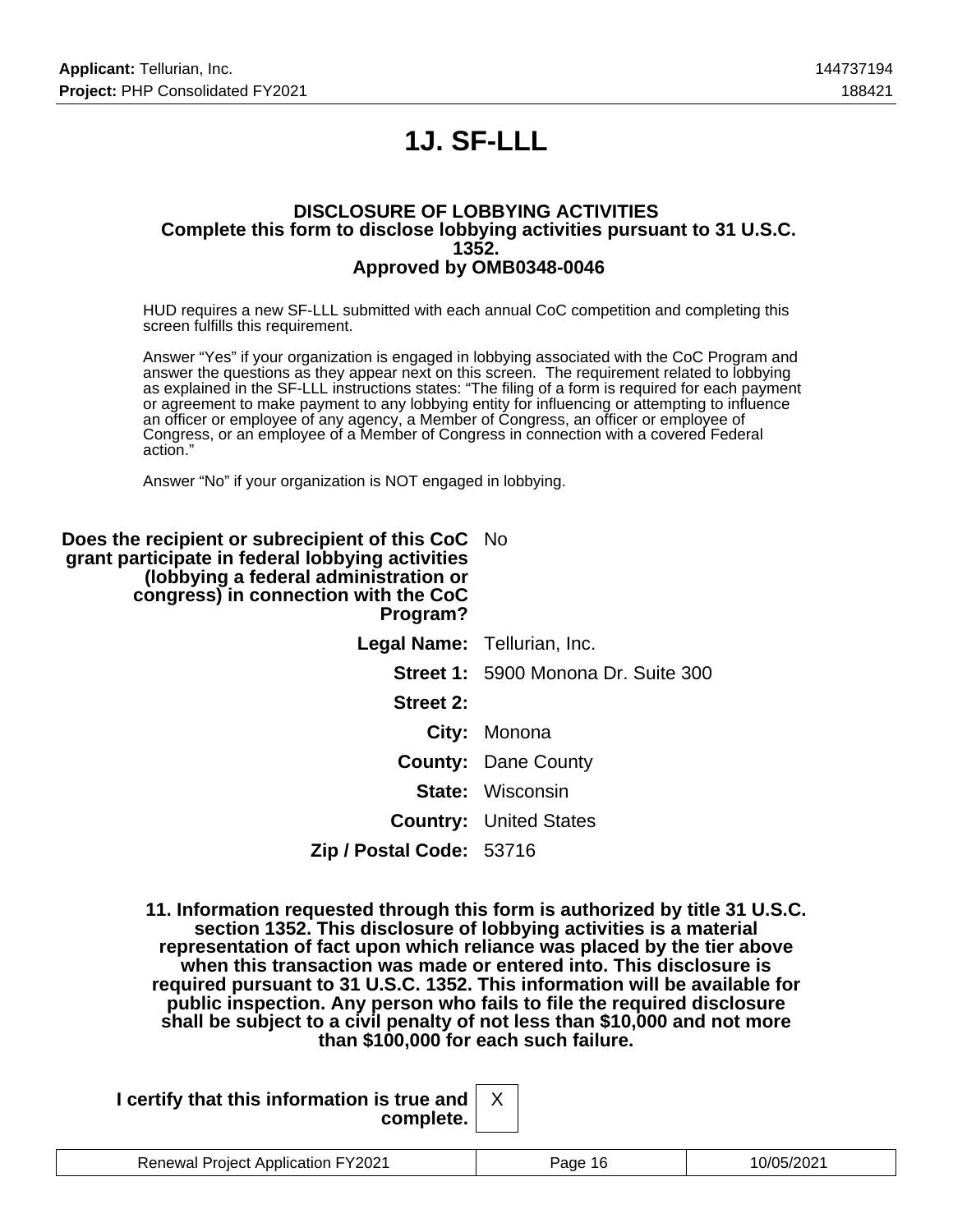| <b>Authorized Representative</b>                           |                                                                                        |
|------------------------------------------------------------|----------------------------------------------------------------------------------------|
| <b>Prefix: Miss</b>                                        |                                                                                        |
| <b>First Name: Kelly</b>                                   |                                                                                        |
| <b>Middle Name:</b>                                        |                                                                                        |
| <b>Last Name: Crooks</b>                                   |                                                                                        |
| Suffix:                                                    |                                                                                        |
|                                                            | <b>Title:</b> Director of Housing Services                                             |
| Telephone Number: (608) 663-2120<br>(Format: 123-456-7890) |                                                                                        |
| (Format: 123-456-7890)                                     | <b>Fax Number:</b> (608) 222-6694                                                      |
|                                                            | <b>Email:</b> kcrooks@tellurian.org                                                    |
|                                                            | <b>Signature of Authorized Official:</b> Considered signed upon submission in e-snaps. |
| <b>Date Signed: 10/05/2021</b>                             |                                                                                        |

| <b>Renewal Project Application FY2021</b> | Page | 0/05/2021 |
|-------------------------------------------|------|-----------|
|-------------------------------------------|------|-----------|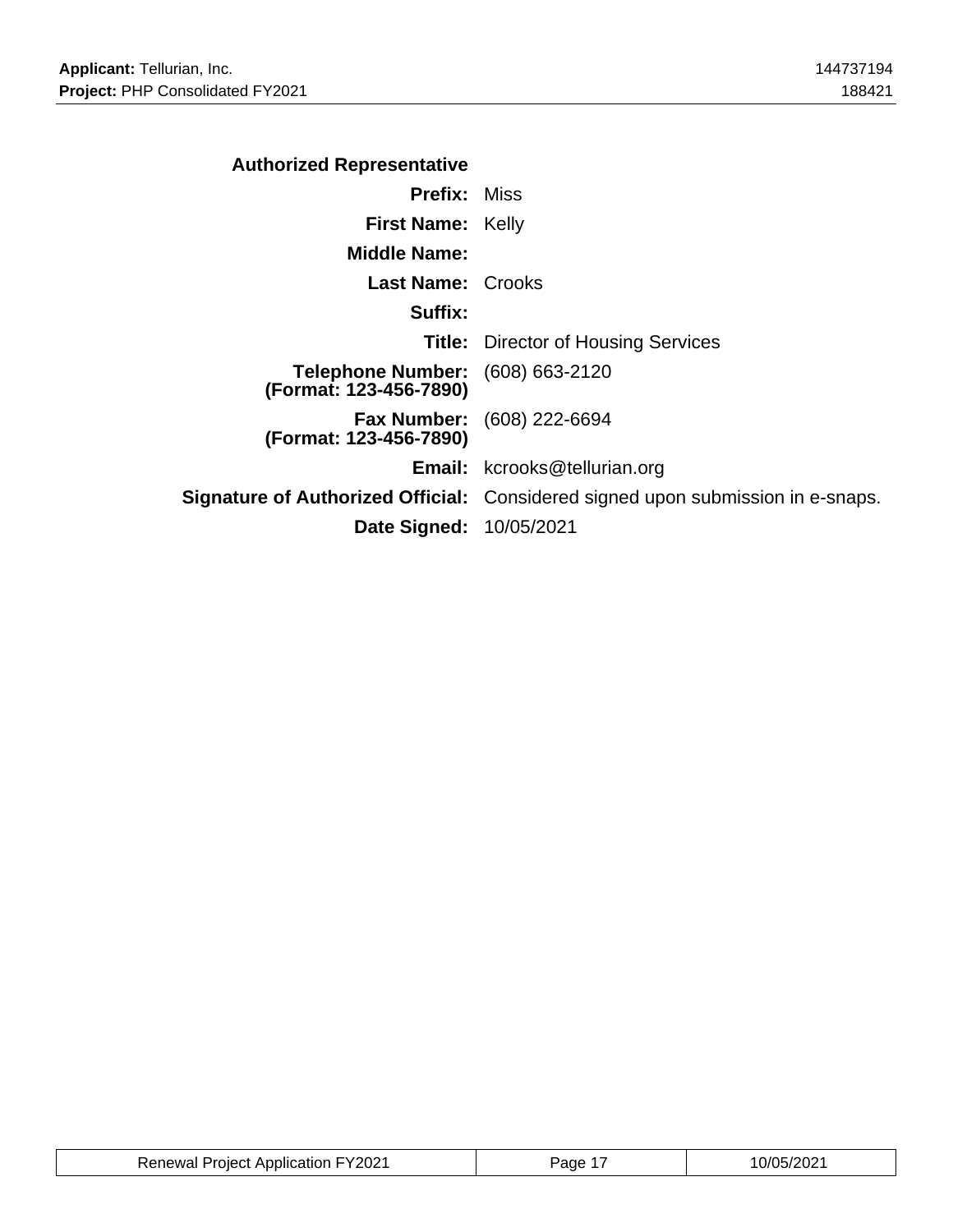## **IK. SF-424B**

## **(SF-424B) ASSURANCES - NON-CONSTRUCTION PROGRAMS**

#### **OMB Number: 4040-0007 Expiration Date: 02/28/2022**

NOTE: Certain of these assurances may not be applicable to your project or program. If you have questions, please contact the awarding agency. Further, certain Federal awarding agencies may require applicants to certify to additional assurances. If such is the case, you will be notified.

As the duly authorized representative of the applicant, I certify that the applicant:

**1. Has the legal authority to apply for Federal assistance and the institutional, managerial and financial capability (including funds sufficient to pay the non-Federal share of project cost) to ensure proper planning, management and completion of the project described in this application. 2. Will give the awarding agency, the Comptroller General of the United States and, if appropriate, the State, through any authorized representative, access to and the right to examine all records, books, papers, or documents related to the award; and will establish a proper accounting system in accordance with generally accepted accounting standards or agency directives. 3. Will establish safeguards to prohibit employees from using their positions for a purpose that constitutes or presents the appearance of personal or organizational conflict of interest, or personal gain. 4. Will initiate and complete the work within the applicable time frame after receipt of approval of the awarding agency. 5. Will comply with the Intergovernmental Personnel Act of 1970 (42 U.S.C. §§4728-4763) relating to prescribed standards for merit systems for programs funded under one of the 19 statutes or regulations specified in Appendix A of OPM's Standards for a Merit System of Personnel Administration (5 C.F.R. 900, Subpart F). 6. Will comply with all Federal statutes relating to nondiscrimination. These include but are not limited to: (a) Title VI of the Civil Rights Act of 1964 (P.L. 88-352) which prohibits discrimination on the basis of race, color or national origin; (b) Title IX of the Education Amendments of 1972, as amended (20 U.S.C.§§1681-1683, and 1685-1686), which prohibits discrimination on the basis of sex; (c) Section 504 of the Rehabilitation Act of 1973, as amended (29 U.S.C. §794), which prohibits discrimination on the basis of handicaps; (d) the Age Discrimination Act of 1975, as amended (42 U.S.C. §§6101-6107), which prohibits discrimination on the basis of age; (e) the Drug Abuse Office and Treatment Act of 1972 (P.L. 92-255), as amended, relating to nondiscrimination on the basis of drug abuse; (f) the Comprehensive Alcohol Abuse and Alcoholism Prevention, Treatment and Rehabilitation Act of 1970 (P.L. 91-616), as amended, relating to nondiscrimination on the basis of alcohol abuse or alcoholism, (g) §§523 and 527 of the Public Health Service Act of 1912 (42 U.S.C. §§290 dd-3 and 290 ee-3), as amended, relating to confidentiality of alcohol and drug abuse patient records; (h) Title VIII of the Civil Rights Act of 1968 (42 U.S.C. §§3601 et seq.), as amended, relating to nondiscrimination in the sale, rental or financing of housing; (i) any other nondiscrimination provisions in the specific statute(s) under which application for Federal assistance is being made; and, (j) the requirements of any other nondiscrimination statute(s) which may apply to the application.**

**7. Will comply, or has already complied, with the requirements of Titles II and III of the Uniform Relocation Assistance and Real Property Acquisition Policies Act of 1970 (P.L. 91-646) which provide for fair and equitable treatment of persons displaced or whose property is acquired as a result of Federal or federally-assisted programs. These requirements apply to all interests in real property acquired for project purposes regardless of Federal participation in purchases.**

| <b>Renewal Project Application FY2021</b> | Page 18 | 10/05/2021 |
|-------------------------------------------|---------|------------|
|-------------------------------------------|---------|------------|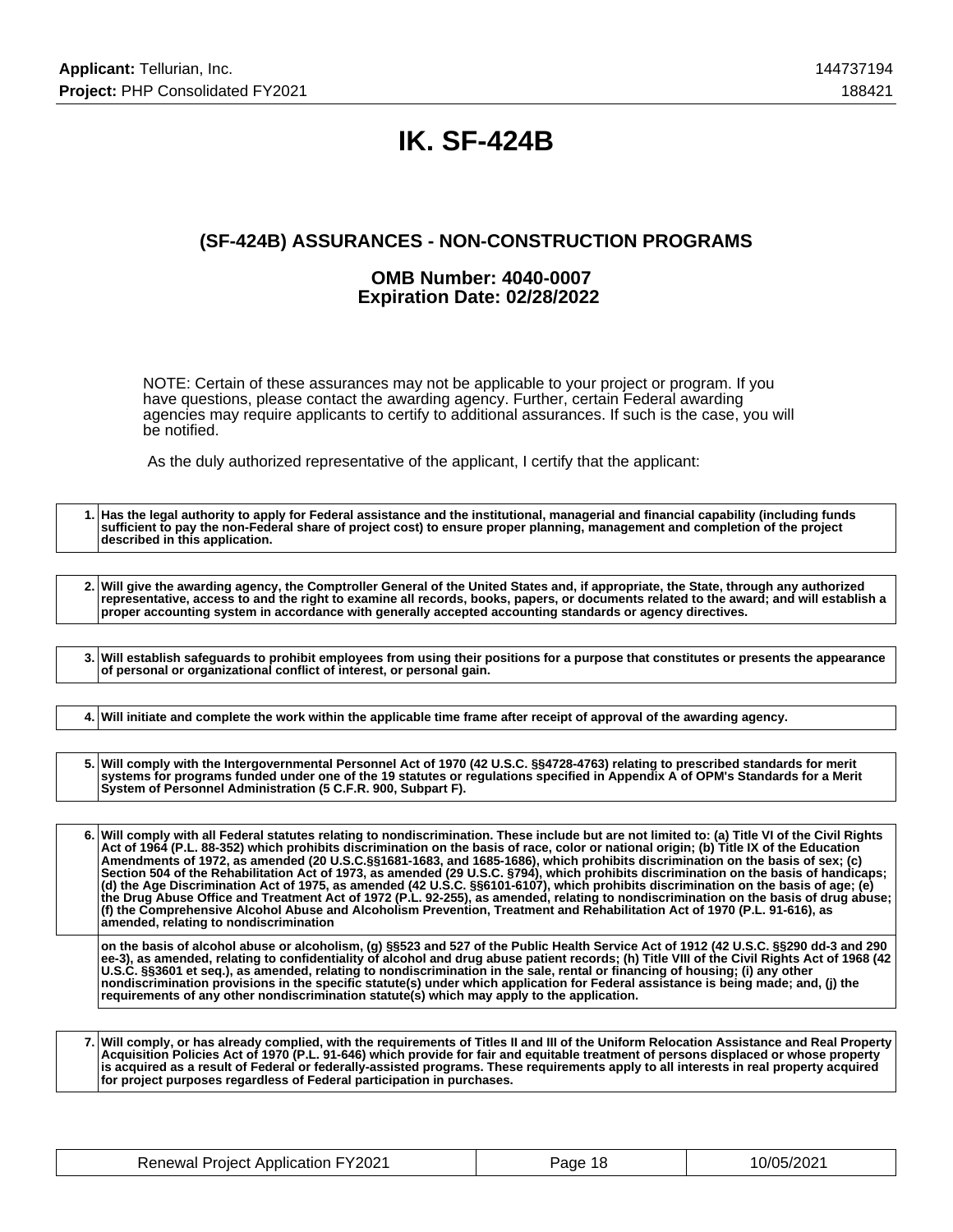**8. Will comply, as applicable, with provisions of the Hatch Act (5 U.S.C. §§1501-1508 and 7324-7328) which limit the political activities of employees whose principal employment activities are funded in whole or in part with Federal funds.**

**9. Will comply, as applicable, with the provisions of the Davis-Bacon Act (40 U.S.C. §§276a to 276a-7), the Copeland Act (40 U.S.C. §276c and 18 U.S.C. §874), and the Contract Work Hours and Safety Standards Act (40 U.S.C. §§327¬333), regarding labor standards for federally-assisted construction subagreements.**

**10. Will comply, if applicable, with flood insurance purchase requirements of Section 102(a) of the Flood Disaster Protection Act of 1973 (P.L. 93-234) which requires recipients in a special flood hazard area to participate in the program and to purchase flood insurance if the total cost of insurable construction and acquisition is \$10,000 or more.**

**11. Will comply with environmental standards which may be prescribed pursuant to the following: (a) institution of environmental quality control measures under the National Environmental Policy Act of 1969 (P.L. 91-190) and Executive Order (EO) 11514; (b) notification of violating facilities pursuant to EO 11738; (c) protection of wetlands pursuant to EO 11990; (d) evaluation of flood hazards in floodplains in accordance with EO 11988; (e) assurance of project consistency with the approved State management program developed under the Coastal Zone Management Act of 1972 (16 U.S.C. §§1451 et seq.); (f) conformity of Federal actions to State (Clean Air) Implementation Plans under Section 176(c) of the Clean Air Act of 1955, as amended (42 U.S.C. §§7401 et seq.); (g) protection of underground sources of drinking water under the Safe Drinking Water Act of 1974, as amended (P.L. 93-523); and, (h) protection of endangered species under the Endangered Species Act of 1973, as amended (P.L. 93¬205).**

**12. Will comply with the Wild and Scenic Rivers Act of 1968 (16 U.S.C. §§1271 et seq.) related to protecting components or potential components of the national wild and scenic rivers system.**

**13. Will assist the awarding agency in assuring compliance with Section 106 of the National Historic Preservation Act of 1966, as amended (16 U.S.C. §470), EO 11593 (identification and protection of historic properties), and the Archaeological and Historic Preservation Act of 1974 (16 U.S.C. §§469a-1 et seq.).**

**14. Will comply with P.L. 93-348 regarding the protection of human subjects involved in research, development, and related activities supported by this award of assistance.**

**15. Will comply with the Laboratory Animal Welfare Act of 1966 (P.L. 89-544, as amended, 7 U.S.C. §§2131 et seq.) pertaining to the care, handling, and treatment of warm blooded animals held for research, teaching, or other activities supported by this award of assistance.**

**16. Will comply with the Lead-Based Paint Poisoning Prevention Act (42 U.S.C. §§4801 et seq.) which prohibits the use of lead-based paint in construction or rehabilitation of residence structures.**

**17. Will cause to be performed the required financial and compliance audits in accordance with the Single Audit Act Amendments of 1996 and OMB Circular No. A-133, "Audits of States, Local Governments, and Non-Profit Organizations."**

**18. Will comply with all applicable requirements of all other Federal laws, executive orders, regulations, and policies governing this program.**

**19. Will comply with the requirements of Section 106(g) of the Trafficking Victims Protection Act (TVPA) of 2000, as amended (22 U.S.C. 7104) which prohibits grant award recipients or a sub-recipient from (1) Engaging in severe forms of trafficking in persons during the period of time that the award is in effect (2) Procuring a commercial sex act during the period of time that the award is in effect or (3) Using forced labor in the performance of the award or subawards under the award.**

## **As the duly authorized representative of the applicant, I certify:**

X

**Authorized Representative for:** Tellurian, Inc.

**Prefix:** Miss

| <b>Renewal Project Application FY2021</b> | Page 19 | 10/05/2021 |
|-------------------------------------------|---------|------------|
|-------------------------------------------|---------|------------|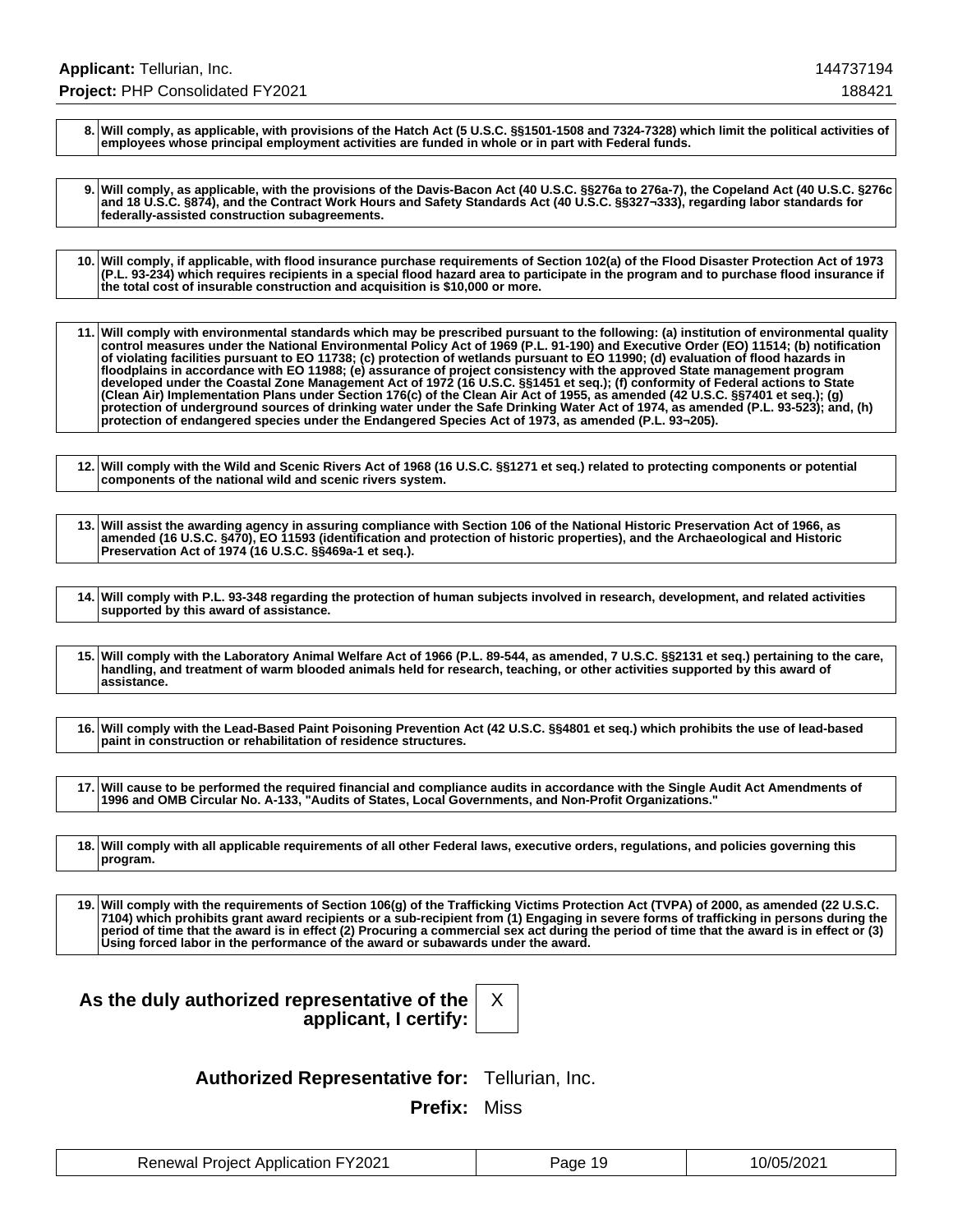| <b>First Name: Kelly</b>       |                                                                                                   |
|--------------------------------|---------------------------------------------------------------------------------------------------|
| <b>Middle Name:</b>            |                                                                                                   |
| <b>Last Name: Crooks</b>       |                                                                                                   |
| Suffix:                        |                                                                                                   |
|                                | <b>Title:</b> Director of Housing Services                                                        |
|                                | <b>Signature of Authorized Certifying Official:</b> Considered signed upon submission in e-snaps. |
| <b>Date Signed: 10/05/2021</b> |                                                                                                   |

| <b>Renewal Project Application FY2021</b> | റ<br>'ane | 0/05/2021 |
|-------------------------------------------|-----------|-----------|
|-------------------------------------------|-----------|-----------|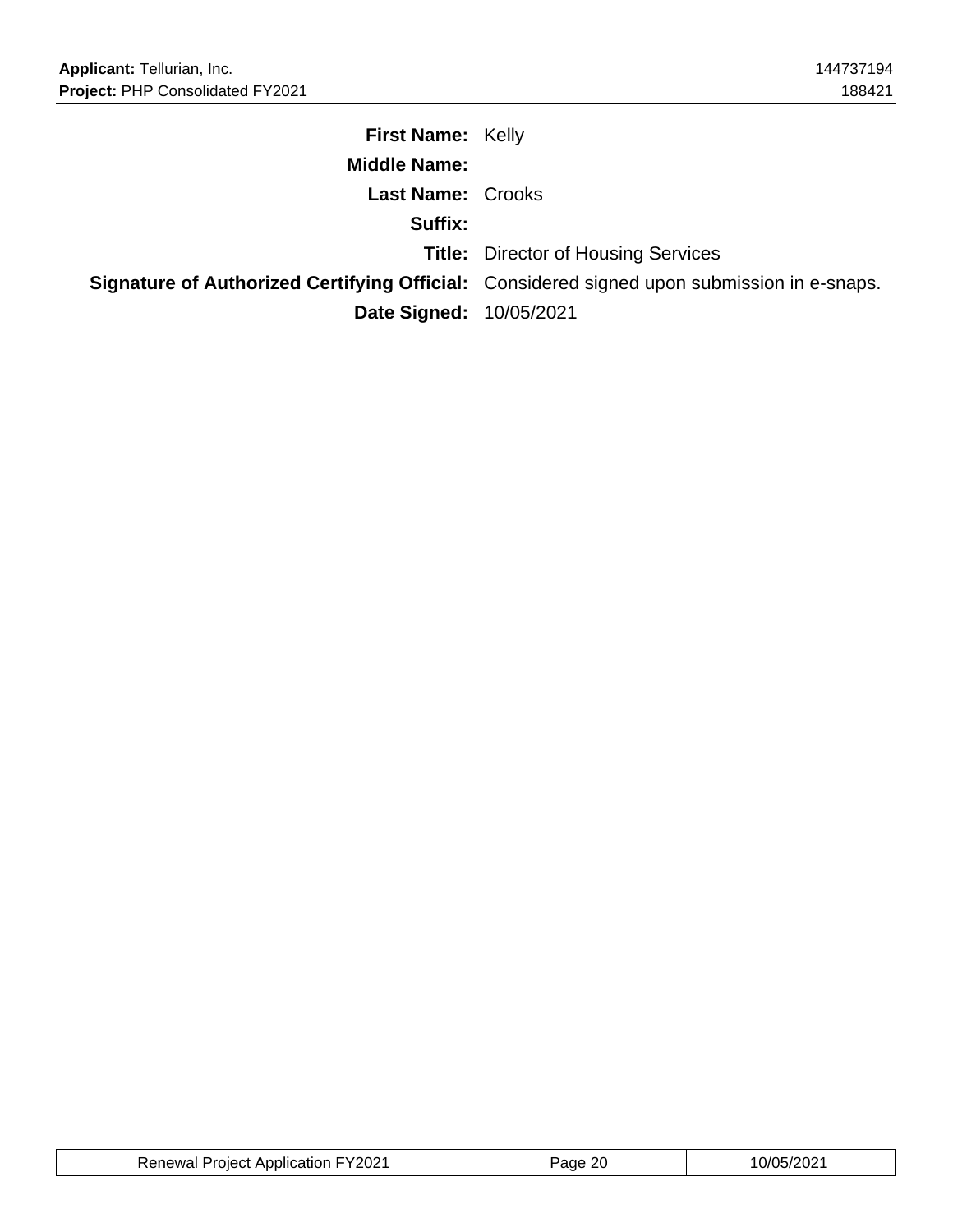## **Information About Submission without Changes**

Follow the instructions below making note of the exceptions and limitations to the "Submit Without Changes" process.

 In general, HUD expects a project's proposed project application information will remain the same from year-to-year unless changes are directed by HUD or approved through the grant agreement amendment process. However, HUD expects applicants to carefully review their information to determine if submitting without changes accurately reflects the expiring grant requesting renewal.

 Due to e-snaps limitations, only previously submitted renewal applications can import data into the FY 2021 renewal project application. The data from previously submitted new and renewal project applications can be imported into a FY 2021 renewal project application. The "Submit without Changes" process is not applicable for:

- first time renewing project applications
- a project application that did not import last FY 2019 information

 - a project that had Issues or Conditions that were addressed in FY 2019 Post-Award and updates need to be reflected in the FY 2021 project application

 - a project that had amendments approved in FY 2019 or FY 2020 that need to be reflected in the FY 2021 project application

 e-snaps will automatically be set to "Make Changes" and all questions on each screen must be updated.

 Renewal projects that brought forward data from FY 2019 and have either a Leasing budget, Operating budget or use HUD PAID RENTS (Actual Rents) instead of FMR MAY NOT use the "Submit Without Changes" process and e-snaps will automatically be set to "Make Changes". All Leasing and Operating budgets, along with Rental Assistance budgets that use HUD PAID Rent will need to be updated in the application. Refer to the GIW posted on the HUD Exchange for accurate budget information on leasing and operating budgets and refer to the HUD PAID RENT document sent by your field office from HUD HQ to accurately set your rental assistance budgets that use HUD PAID rents. This will only impact the FY 2021 competition.

 The e-snaps screens that remain "open" for required annual updates and do not affect applicants' ability to select "Submit without Changes" are:

- Recipient Performance Screen
- Consolidation and Expansion
- Screen 3A. Project Detail
- Screen 6D. Sources of Match
- All of Part 7: Attachments and Certification; and
- All of Part 8: Submission Summary.

 All other screens in Part 2 through Part 6 begin in "Read-Only" format and should be reviewed for accuracy; including any updates that were made to the 2019 or 2020 project during the CoC Post Award Issues and Conditions process or as amended. If all the imported data is accurate and no edits or updates are needed to any screens other than the mandatory screens and questions noted above, project applicants should select "Submit Without Changes" in Part 8. If project applicants imported data and do need to make updates to the information on one or more screens, they must navigate to Part 8: "Submission Without Changes" Screen, select "Make Changes", and check the box next to each relevant screen title to unlock screens for editing. After project applicants select the screens they intend to edit via checkboxes, click ""Save"" and those screens will be available for edit. Once a project applicant selects a checkbox and clicks ""Save"", the project applicant cannot uncheck the box.

 Please refer to the Detailed Instructions found on the left side menu of e-snaps or hud.gov to find more in depth information about applying under the FY 2021 CoC Competition.

| <b>Renewal Project Application FY2021</b> | Page 21 | 10/05/2021 |
|-------------------------------------------|---------|------------|
|-------------------------------------------|---------|------------|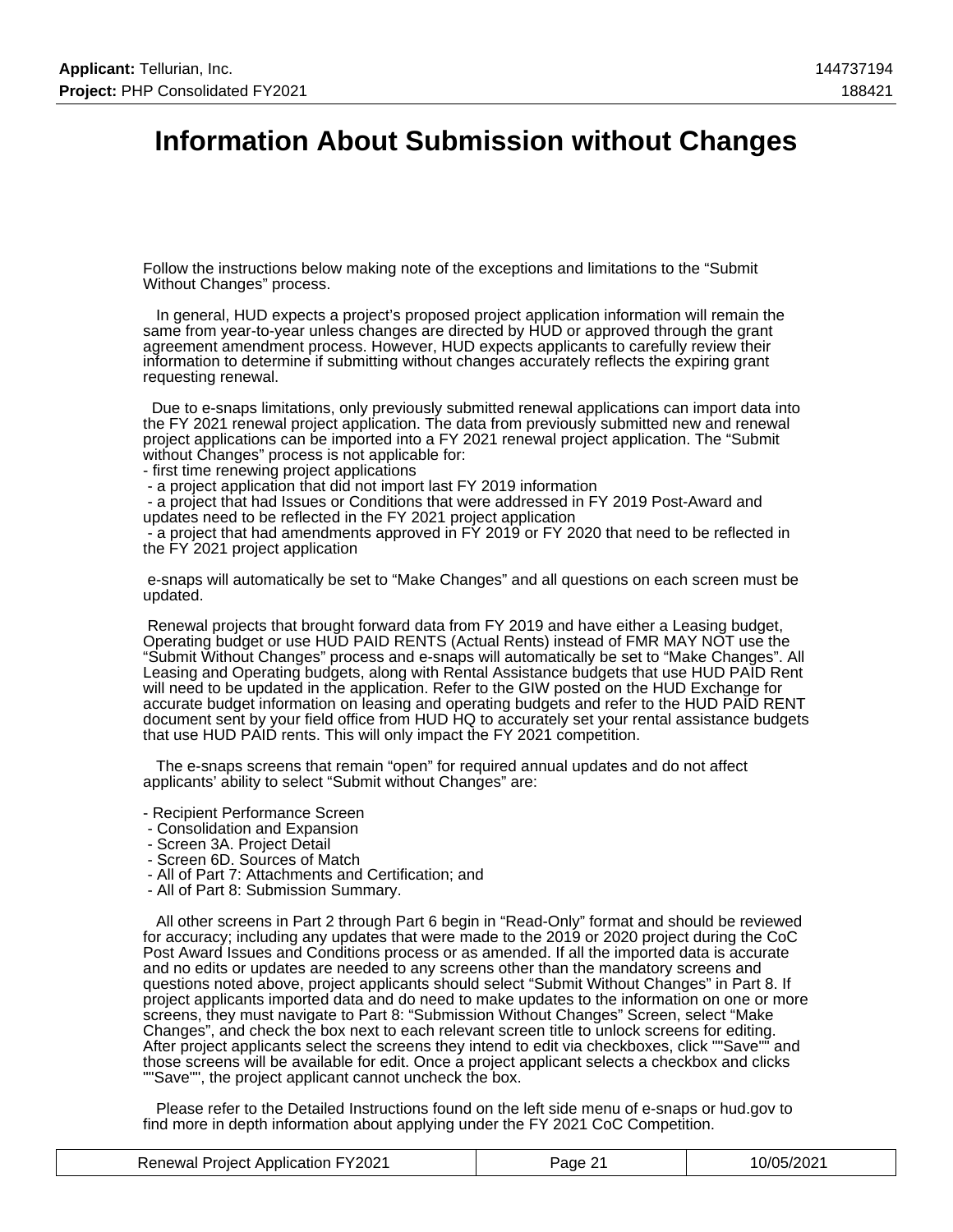## **Submission Without Changes**

#### **1. Are the requested renewal funds reduced** No **from the previous award due to reallocation?**

**2. Do you wish to submit this application** Make changes **without making changes? Please refer to the guidelines below to inform you of the requirements.**

### **3. Specify which screens require changes by clicking the checkbox next to the name and then clicking the Save button.**

| Part 2 - Subrecipient Information              |         |            |              |
|------------------------------------------------|---------|------------|--------------|
| 2A. Subrecipients                              |         |            |              |
| Part 3 - Project Information                   |         |            |              |
| 3A. Project Detail                             |         |            | $\mathsf X$  |
| 3B. Description                                |         |            | $\times$     |
| <b>3C. Dedicated Plus</b>                      |         |            |              |
| Part 4 - Housing Services and HMIS             |         |            |              |
| <b>4A. Services</b>                            |         |            |              |
| <b>4B. Housing Type</b>                        |         |            | $\mathsf{X}$ |
| Part 5 - Participants and Outreach Information |         |            |              |
| 5A. Households                                 |         |            | $\mathsf{X}$ |
| 5B. Subpopulations                             |         |            |              |
| Part 6 - Budget Information                    |         |            |              |
| <b>6A. Funding Request</b>                     |         |            | $\mathsf{X}$ |
| 6B. Leased Units                               |         |            | $\mathsf{X}$ |
| 6D. Match                                      |         |            | $\mathsf{X}$ |
| 6E. Summary Budget                             |         |            | $\mathsf{X}$ |
| <b>Renewal Project Application FY2021</b>      | Page 22 | 10/05/2021 |              |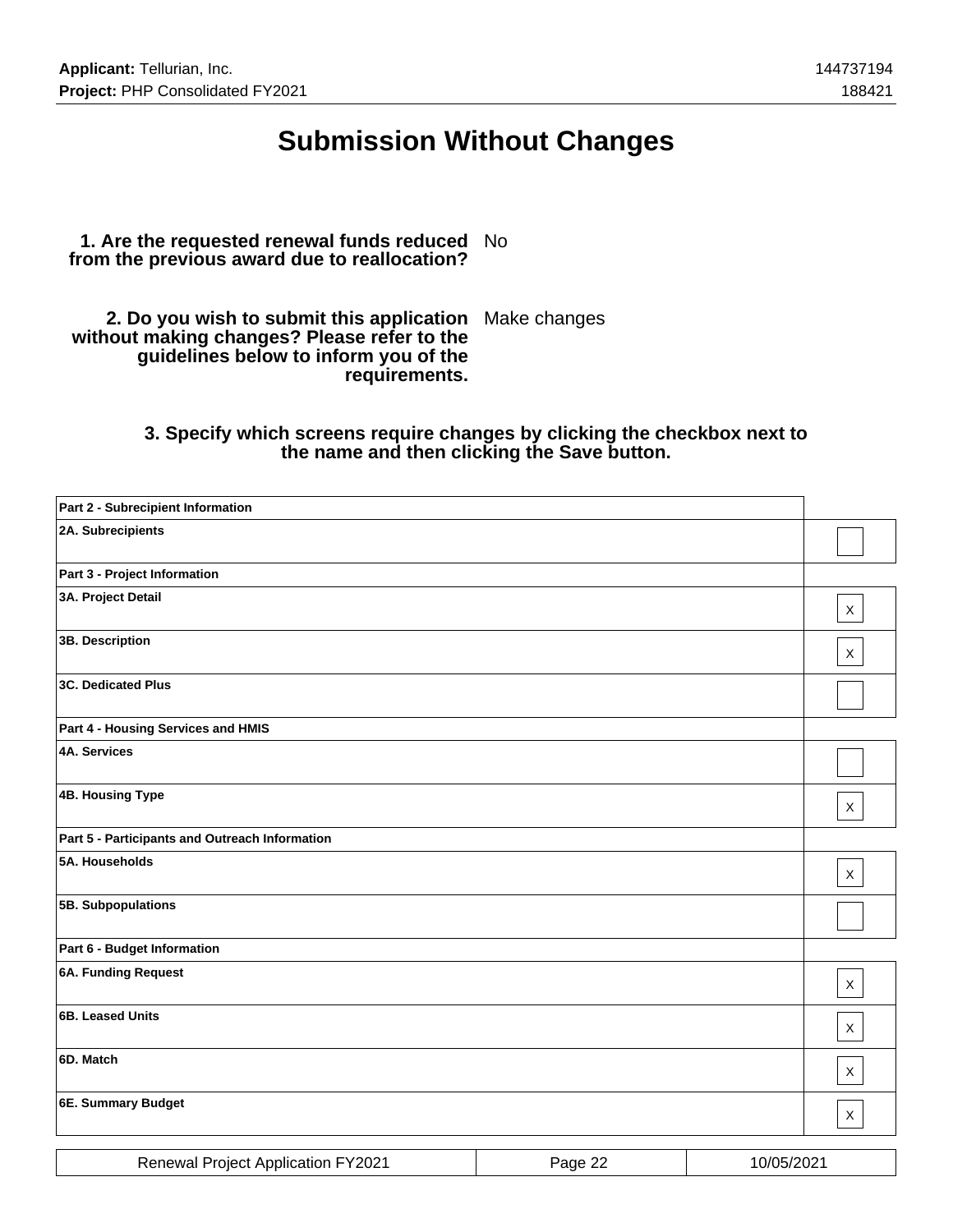| <b>Part 7 - Attachment(s) &amp; Certification</b> |   |
|---------------------------------------------------|---|
| $ 7A.$ Attachment(s)                              | X |
| 7A. In-Kind Match MOU Attachment                  | X |
| 7B. Certification                                 | X |

**You have selected "Make Changes" to question #2 above. Provide a brief description of the changes that will be made to the project information screens (bullets are appropriate):**

Part 5: One of our leases changed from 2 bed to 1 bed making our new bed count 24 not 25. Part 6: Submitting an in-kind match MOU agreement; requesting \$428,233 for our scattered sites PSH program; \$509,267 in total HUD PSH funding

 **You have selected "Make Changes." Once this screen is saved, you will be prohibited from "unchecking" any box that has been checked regardless of whether a change to data on the corresponding screen will be made.**

| <b>Renewal Project Application FY2021</b> | Page 23 | 10/05/2021 |
|-------------------------------------------|---------|------------|
|-------------------------------------------|---------|------------|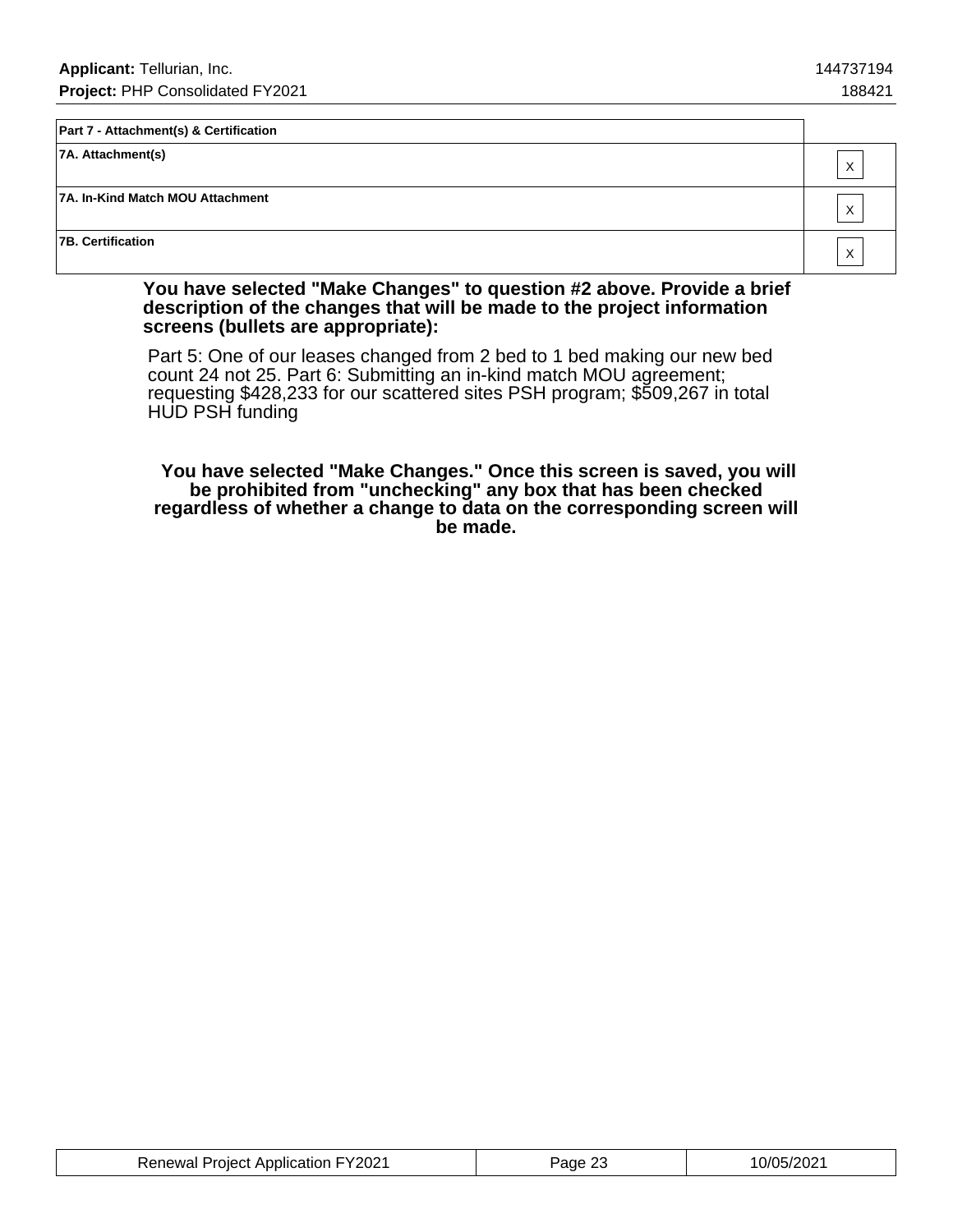## **Recipient Performance**

- **1. Did you submit your previous year's** Yes **Annual Performance Report (APR) on time?**
- **2. Do you have any unresolved HUD** No **Monitoring or OIG Audit finding(s) concerning any previous grant term related to this renewal project request?**
	- **3. Do you draw funds quarterly for your** Yes **current renewal project?**
	- **4. Have any funds remained available for** No **recapture by HUD for the most recently expired grant term related to this renewal project request?**

| <b>Renewal Project Application FY2021</b> | Page 24 | 10/05/2021 |
|-------------------------------------------|---------|------------|
|-------------------------------------------|---------|------------|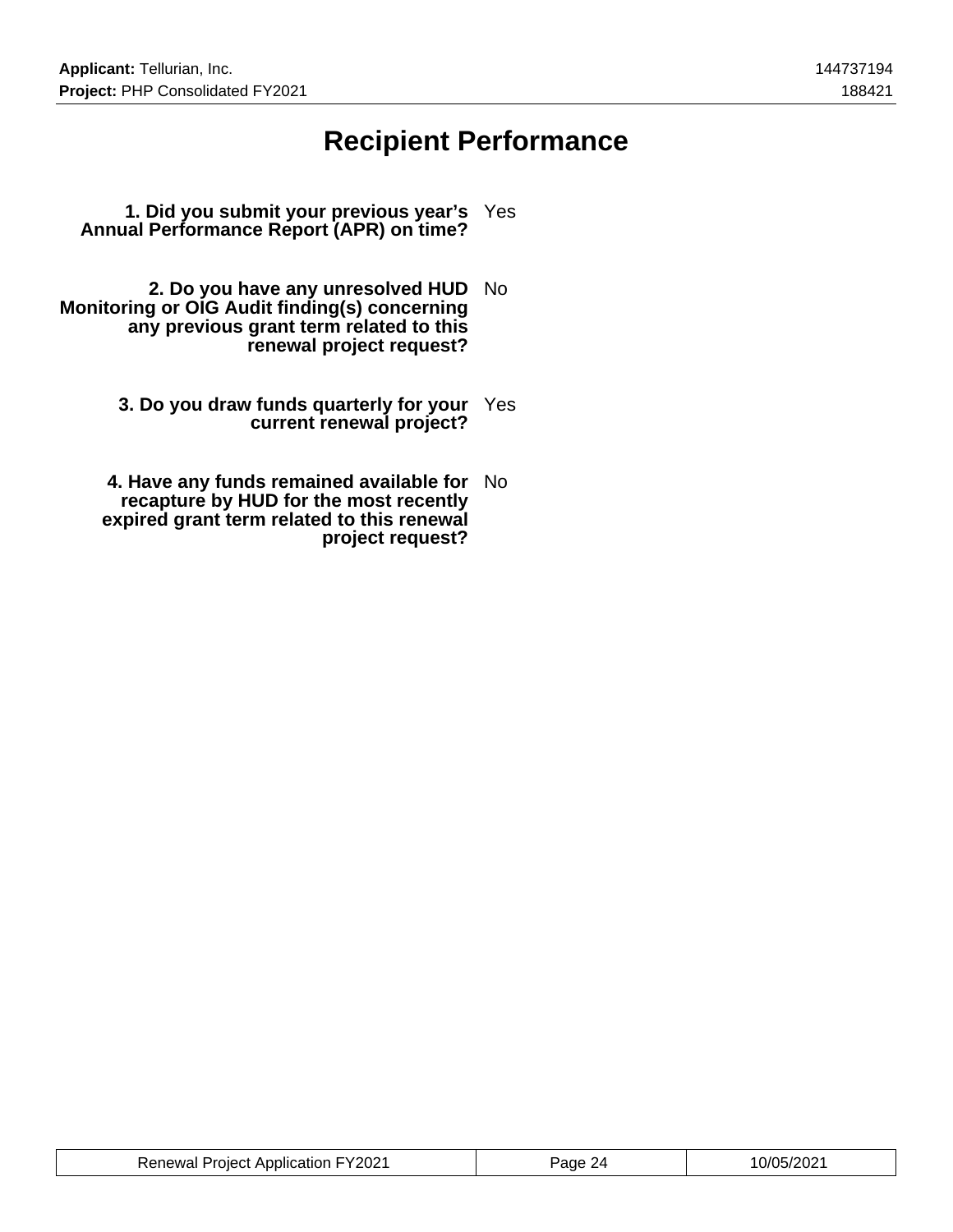## **Renewal Grant Consolidation or Renewal Grant Expansion**

The FY2021 CoC Competition will continue offering opportunities to expand or consolidate CoC projects. A few changes have occurred that differentiate the process from FY 2019.

1. Expansions and Consolidations will submit individual applications.

 a. Expansions will ONLY submit a Stand-Alone Renewal application and a Stand-Alone New application.

 b. Consolidations will ONLY submit individual renewal project applications, identifying the renewal application that will survive, and the renewal applications that will terminate. Up to 10 grants may be included in a consolidation.

 2. HUD HQ will combine the data (e.g., units, budgets) for Expansion or Consolidation requests from the individual project applications selected for conditional award and provide a data report with further instructions for the field office and conditional recipient.

#### **1. Is this renewal project application** No **requesting to consolidate or expand?**

If "No" click on "Next" or "Save & Next" below to move to the next screen.

| <b>Renewal Project Application FY2021</b> | Page 25 | 10/05/2021 |
|-------------------------------------------|---------|------------|
|-------------------------------------------|---------|------------|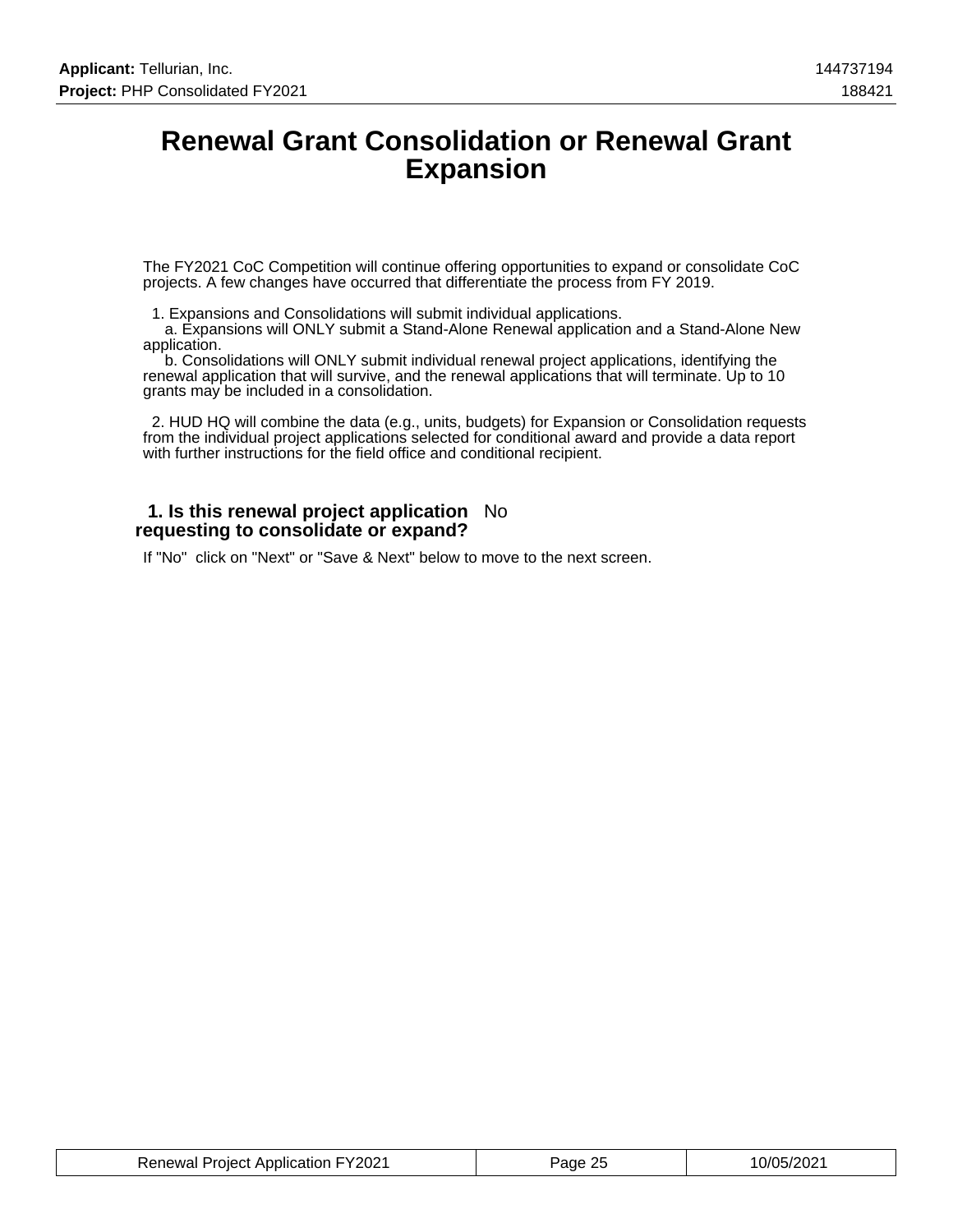# **2A. Project Subrecipients**

**This screen is currently read only and only includes data from the previous grant. To make changes to this information, navigate to the Submission without Changes screen, select "Make Changes" in response to Question 2, and then check the box next each screen that requires a change to match the current grant agreement, as amended, or to account for a reallocation of funds.**

**This form lists the subrecipient organization(s) for the project. To add a subrecipient, select the icon. To view or update subrecipient** information already listed, select the view

### **Total Expected Sub-Awards:** \$0

| <b>Organization</b> | <b>Type</b>                 | Sub-<br>Award<br><b>Amount</b> |
|---------------------|-----------------------------|--------------------------------|
|                     | This list contains no items |                                |

| <b>Renewal Project Application FY2021</b> | Page 26 | 10/05/2021 |
|-------------------------------------------|---------|------------|
|-------------------------------------------|---------|------------|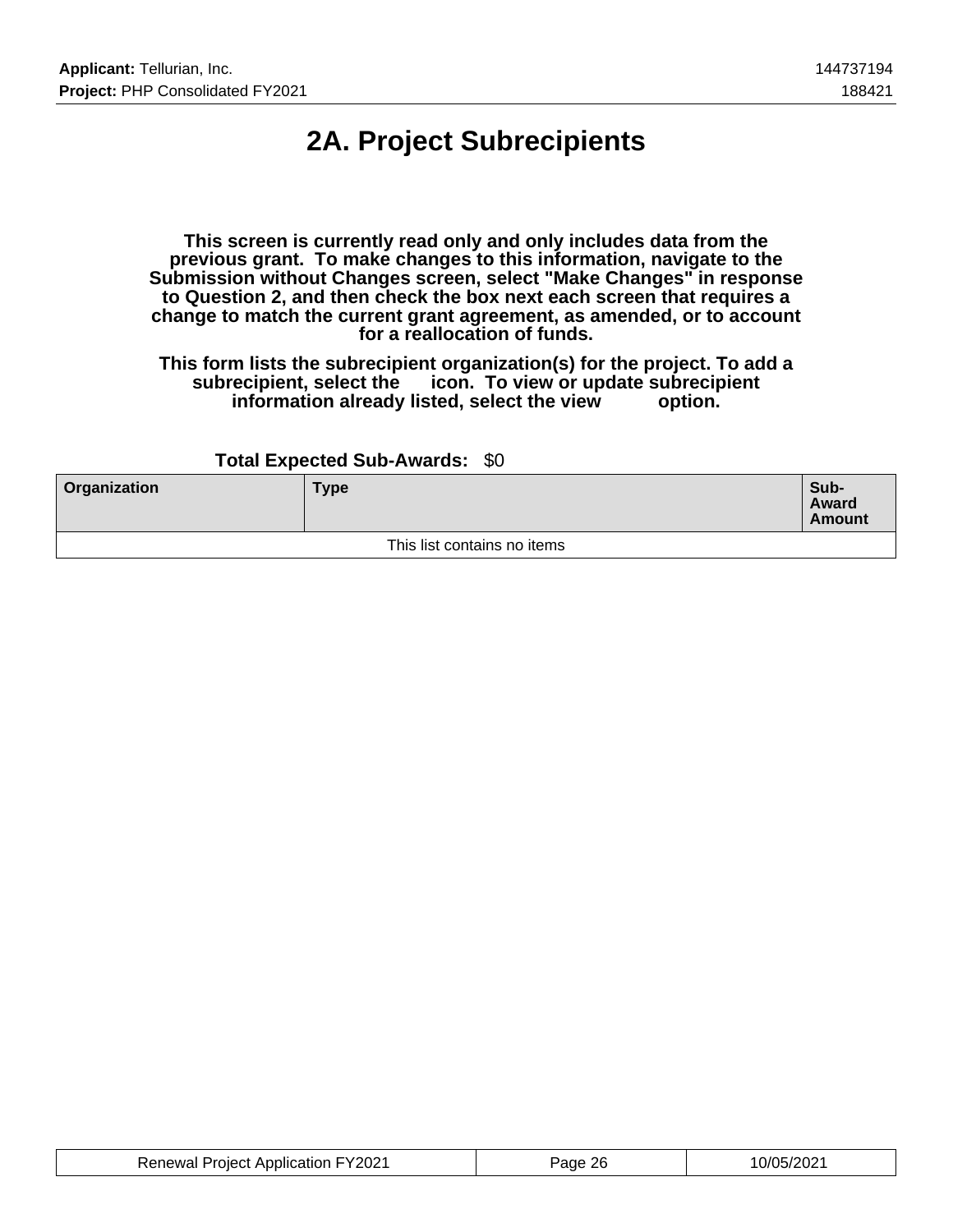# **3A. Project Detail**

## **1. Expiring Grant Project Identification** WI0093 **Number (PIN):**

(e.g., the "Federal Award Identifier" indicated on form 1A. Application Type)

**2. CoC Number and Name:** WI-503 - Madison/Dane County CoC

**3. CoC Collaborative Applicant Name:** City of Madison

**4. Project Name:** PHP Consolidated FY2021

**5. Project Status:** Standard

**6. Component Type:** PH

**6a. Select the type of PH project.** PSH

**7. Is your organization, or subrecipient, a** No **victim service provider defined in 24 CFR 578.3?**

### **8. Does this project include Replacement** No **Reserves as a CoC Operating Cost?**

(Attachment Requirement)

| <b>Renewal Project Application FY2021</b> | Page 27 | 10/05/2021 |
|-------------------------------------------|---------|------------|
|-------------------------------------------|---------|------------|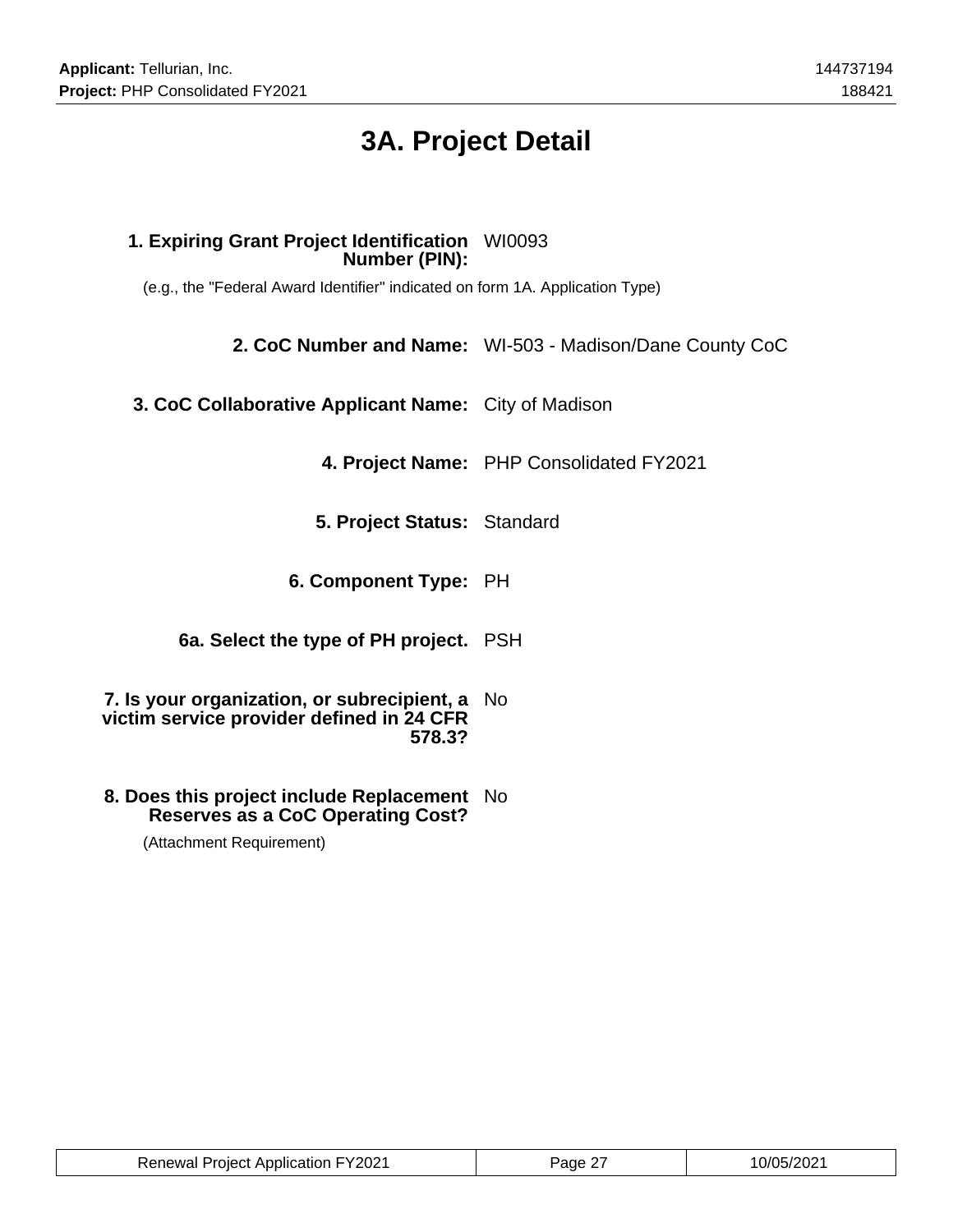# **3B. Project Description**

### **1. Provide a description that addresses the entire scope of the proposed project.**

Tellurian's Permanent Housing Program Consolidation is a permanent supportive housing program for homeless single adults with severe and persistent mental illness. Tellurian holds leases for twenty three scattered-site units, that very in size from 0-2 bedrooms. Supportive services are provided by a 2.5 FTE case managers and .4 supervision. The case managers and program supervisor have expansive backgrounds in Homeless Services, specific to Permanent Supportive Housing.

100% of the turnover beds have been prioritized for chronically homeless individuals since 2014. Any new clients admitted to the program will be 1) chronically homeless as defined by HUD with a disability related to mental illness, and 2) come from the streets or other locations not meant for human habitation, emergency shelters, or safe haven. When there is a turnover bed, Tellurian will prioritize a person with longest length of homelessness and most severe needs by using the Madison/Dane County Single Housing Priority List.

Projected outcomes are as follows: 1) 83% of the participants will remain in permanent housing as of the end of the operating year or exiting to permanent housing during the operating year; 2) 83% of the participants will maintain or increase their total income from all sources as of the end of the operating year or program exit.

|                                         |  | .                              |  |
|-----------------------------------------|--|--------------------------------|--|
| N/A - Project Serves All Subpopulations |  | Domestic Violence              |  |
| <b>Veterans</b>                         |  | <b>Substance Abuse</b>         |  |
| Youth (under 25)                        |  | <b>Mental Illness</b>          |  |
| <b>Families with Children</b>           |  | <b>HIV/AIDS</b>                |  |
|                                         |  | <b>Chronic Homeless</b>        |  |
|                                         |  | Other (Click 'Save' to update) |  |

### **2. Check the appropriate box(s) if this project will have a specific subpopulation focus. (Select all that apply)**

## **3. Housing First**

## **3a. Does the project quickly move** Yes **participants into permanent housing**

#### **3b. Does the project enroll program participants who have the following barriers? Select all that apply.**

**Having too little or little income** X

| <b>Renewal Project Application FY2021</b> | Page 28 | 10/05/2021 |
|-------------------------------------------|---------|------------|
|-------------------------------------------|---------|------------|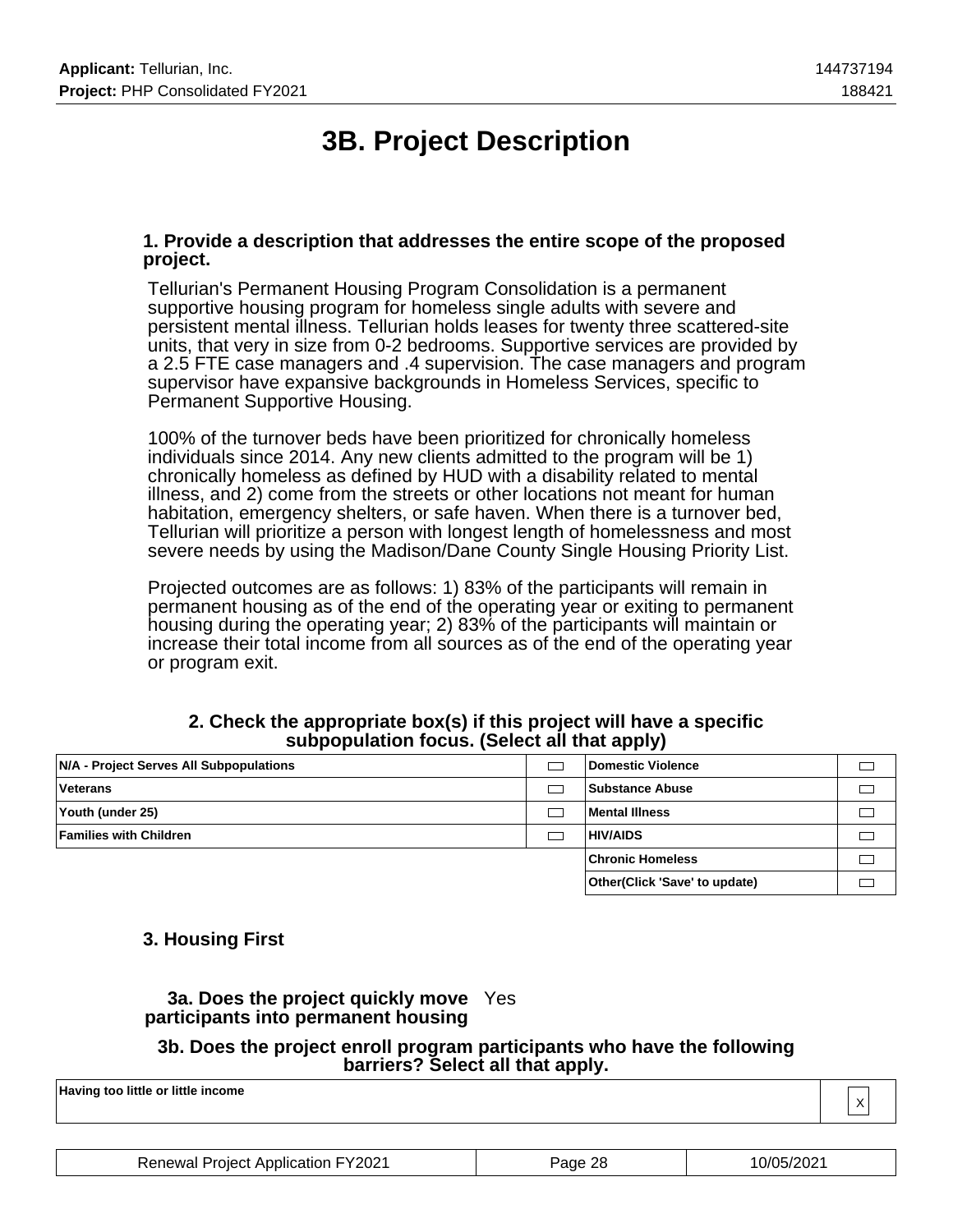| Active or history of substance use                                                           |   |
|----------------------------------------------------------------------------------------------|---|
| Having a criminal record with exceptions<br>for state-mandated restrictions                  | X |
| <b>History of victimization</b><br>(e.g. domestic violence, sexual assault, childhood abuse) |   |
| None of the above                                                                            |   |

#### **3c. Will the project prevent program participant termination for the following reasons? Select all that apply.**

| Failure to participate in supportive services                                                                               | Χ |
|-----------------------------------------------------------------------------------------------------------------------------|---|
| Failure to make progress on a service plan                                                                                  | Χ |
| Loss of income or failure to improve income                                                                                 | X |
| Any other activity not covered in a lease agreement typically found for unassisted persons in the project's geographic area | Χ |
| None of the above                                                                                                           |   |

#### **3d. Does the project follow a "Housing First" approach?** Yes

| <b>Renewal Project Application FY2021</b> | Page 29 | 10/05/2021 |
|-------------------------------------------|---------|------------|
|-------------------------------------------|---------|------------|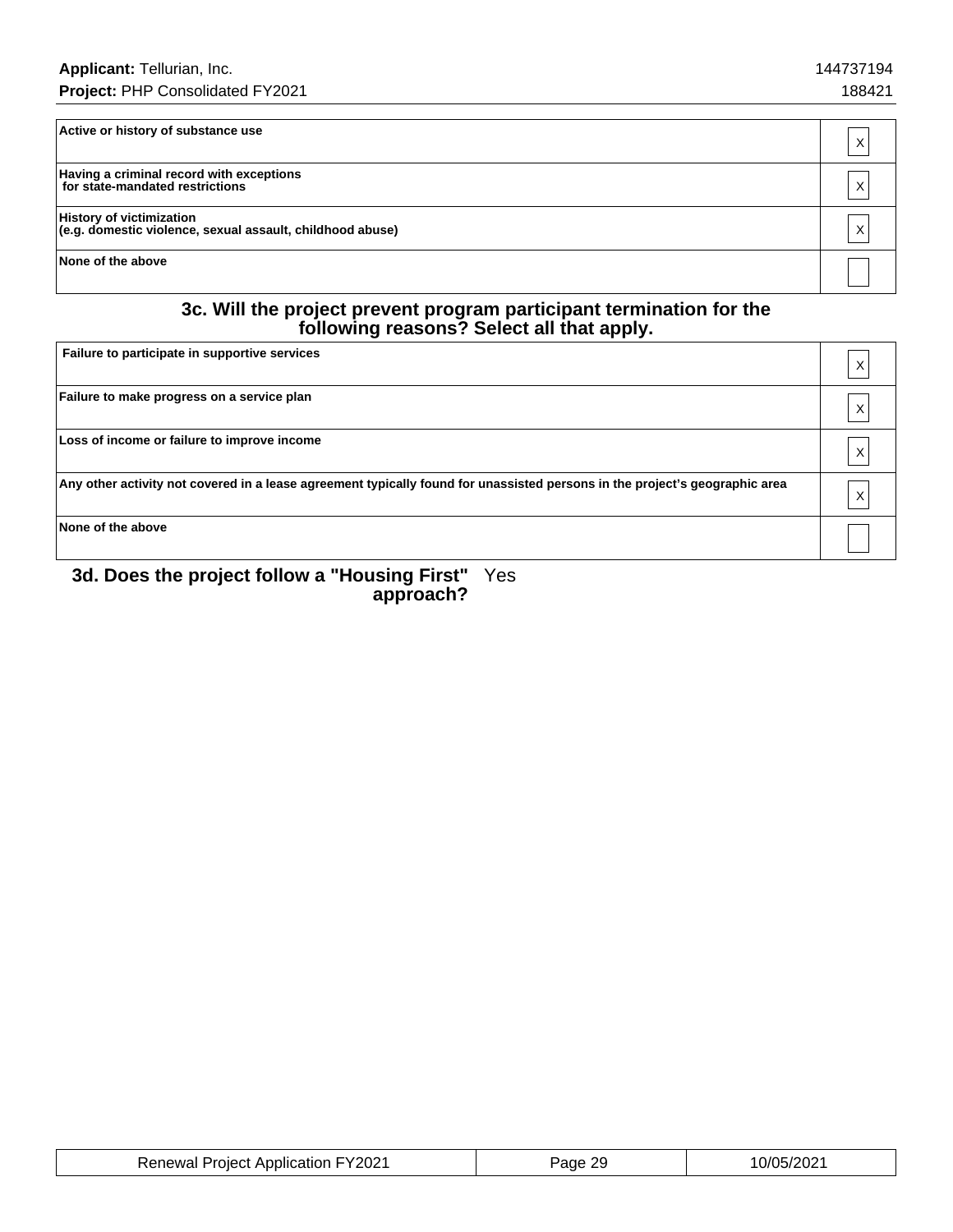## **3C. Dedicated Plus**

**This screen is currently read only and only includes data from the previous grant. To make changes to this information, navigate to the Submission without Changes screen, select "Make Changes" in response to Question 2, and then check the box next each screen that requires a change to match the current grant agreement, as amended, or to account for a reallocation of funds.**

**Dedicated and DedicatedPLUS**

**A "100% Dedicated" project is a permanent supportive housing project that commits 100% of its beds to chronically homeless individuals and families, according to NOFA Section lll.3.b.**

 **A "DedicatedPLUS" project is a permanent supportive housing project where 100% of the beds are dedicated to serve individuals with disabilities and families in which one adult or child has a disability, including unaccompanied homeless youth, that at a minimum, meet ONE of the following criteria according to NOFA Section lll.3.d:**

(1) experiencing chronic homelessness as defined in 24 CFR 578.3;

 (2) residing in a transitional housing project that will be eliminated and meets the definition of chronically homeless in effect at the time in which the individual or family entered the transitional housing project;

 (3) residing in a place not meant for human habitation, emergency shelter, or safe haven; but the individuals or families experiencing chronic homelessness as defined at 24 CFR 578.3 had been admitted and enrolled in a permanent housing project within the last year and were unable to maintain a housing placement;

 (4) residing in transitional housing funded by a joint TH and PH-RRH component project and who were experiencing chronic homelessness as defined at 24 CFR 578.3 prior to entering the project;

 (5)residing and has resided in a place not meant for human habitation, a safe haven, or emergency shelter for at least 12 months in the last three years, but has not done so on four separate occasions; or

 (6) receiving assistance through a Department of Veterans Affairs(VA)-funded homeless assistance program and met one of the above criteria at initial intake to the VA's homeless assistance system.

 A renewal project where 100 percent of the beds are dedicated in their current grant as described in NOFA Section lll.A.3.b. must either become DedicatedPLUS or remain 100% Dedicated. If a renewal project currently has 100 percent of its beds dedicated to chronically homeless individuals and families and elects to become a DedicatedPLUS project, the project will be required to adhere to all fair housing requirements at 24 CFR 578.93. Any beds that the applicant identifies in this application as being dedicated to chronically homeless individuals and families in a DedicatedPLUS project must continue to operate in accordance with Section lll.A.3.b. Beds are identified on Screen 4B.

### **1. Is this project "100% Dedicated,"** 100% Dedicated

| <b>Renewal Project Application FY2021</b> | Page 30 | 10/05/2021 |
|-------------------------------------------|---------|------------|
|-------------------------------------------|---------|------------|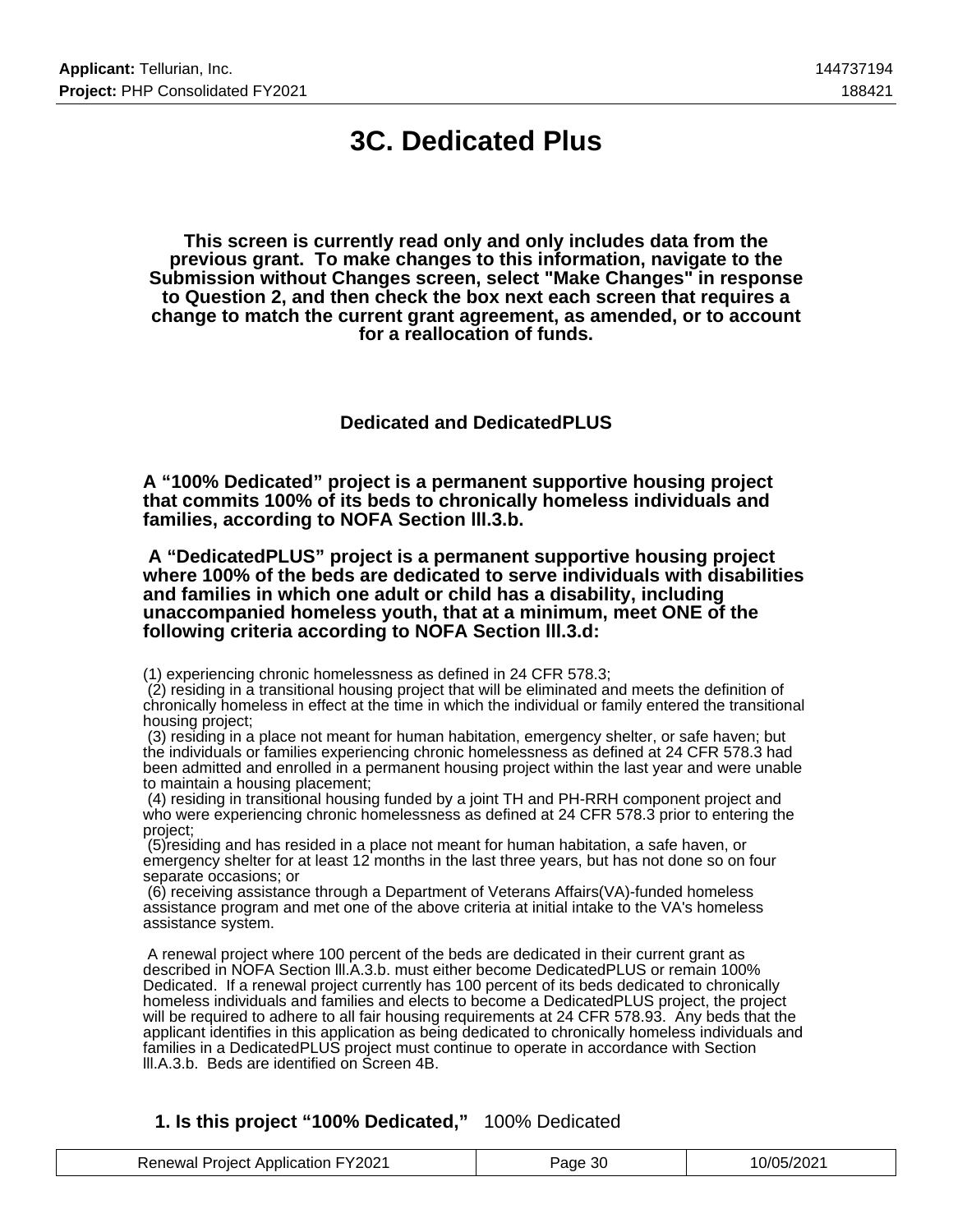**"DedicatedPLUS," or "N/A"? (Only select "N/A" if this project was originally awarded as a grant that did not have requirements to only serve persons experiencing chronic homelessness and meets the definition of "non-dedicated permanent supportive housing beds" in the NOFO Section III.C.2.p).**

| <b>Renewal Project Application FY2021</b> | ane | 0/05/2021 |
|-------------------------------------------|-----|-----------|
|-------------------------------------------|-----|-----------|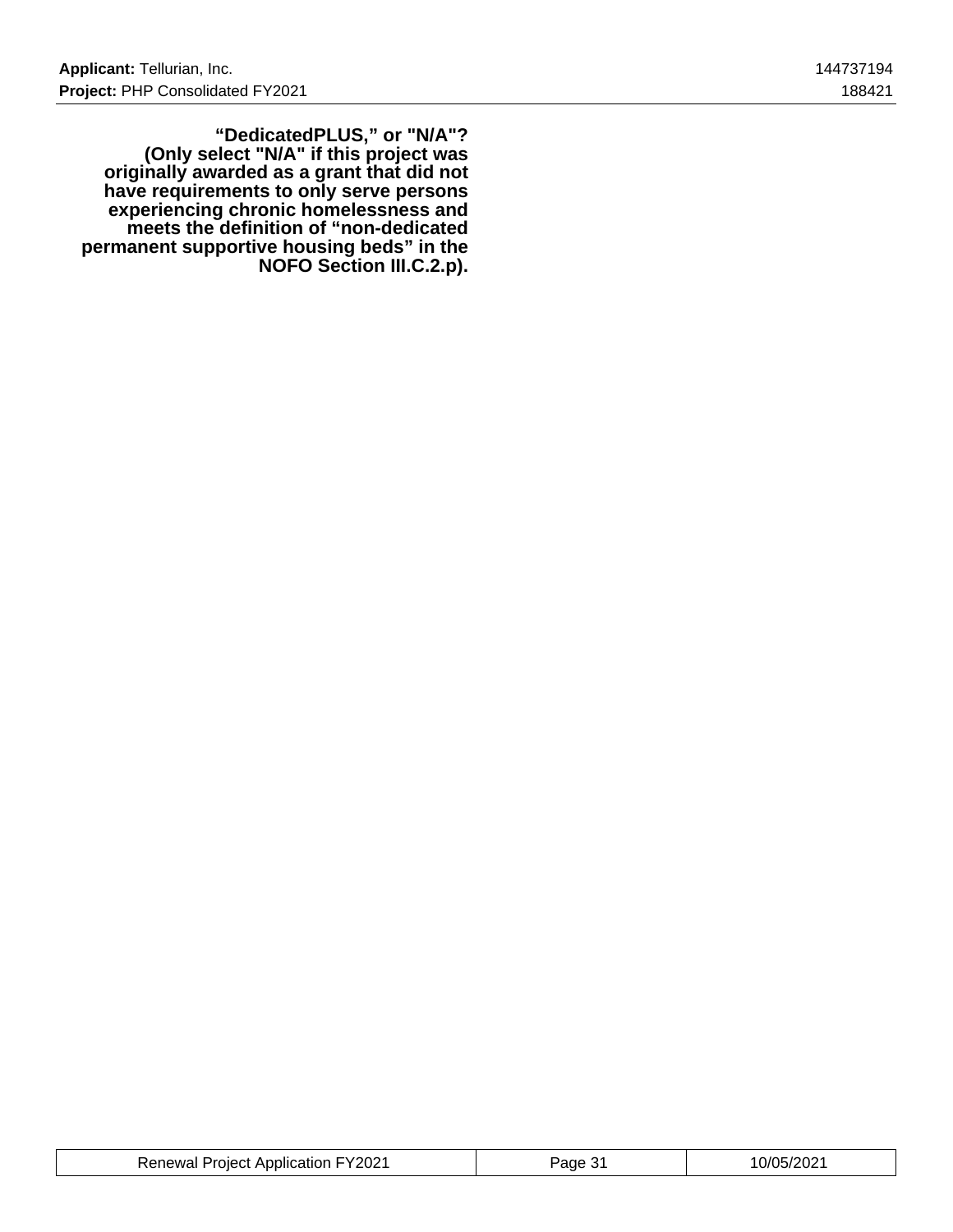## **4A. Supportive Services for Program Participants**

**This screen is currently read only and only includes data from the previous grant. To make changes to this information, navigate to the Submission without Changes screen, select "Make Changes" in response to Question 2, and then check the box next each screen that requires a change to match the current grant agreement, as amended, or to account for a reallocation of funds.**

#### **1. For all supportive services available to program participants, indicate who will provide them and how often they will be provided. Click 'Save' to update.**

| <b>Supportive Services</b>                    | Provider    | Frequency |
|-----------------------------------------------|-------------|-----------|
| <b>Assessment of Service Needs</b>            | Applicant   | Quarterly |
| <b>Assistance with Moving Costs</b>           |             |           |
| <b>Case Management</b>                        | Applicant   | Weekly    |
| <b>Child Care</b>                             |             |           |
| <b>Education Services</b>                     | Non-Partner | As needed |
| <b>Employment Assistance and Job Training</b> | Non-Partner | As needed |
| Food                                          | Applicant   | As needed |
| <b>Housing Search and Counseling Services</b> | Applicant   | As needed |
| <b>Legal Services</b>                         | Non-Partner | As needed |
| <b>Life Skills Training</b>                   | Applicant   | Weekly    |
| <b>Mental Health Services</b>                 | Non-Partner | As needed |
| <b>Outpatient Health Services</b>             | Non-Partner | As needed |
| <b>Outreach Services</b>                      | Applicant   | As needed |
| <b>Substance Abuse Treatment Services</b>     | Non-Partner | As needed |
| Transportation                                | Applicant   | As needed |
| <b>Utility Deposits</b>                       |             |           |

**Identify whether the project includes the following activities:**

**2. Transportation assistance to program** Yes **participants to attend mainstream benefit appointments, employee training, or jobs?**

**3. Annual follow-up with program participants** Yes **to ensure mainstream benefits are received and renewed?**

## **4. Do program participants have access to** Yes **SSI/SSDI technical assistance provided by**

| <b>Renewal Project Application FY2021</b> | Page 32<br>ےت ∹ | 10/05/2021 |
|-------------------------------------------|-----------------|------------|
|-------------------------------------------|-----------------|------------|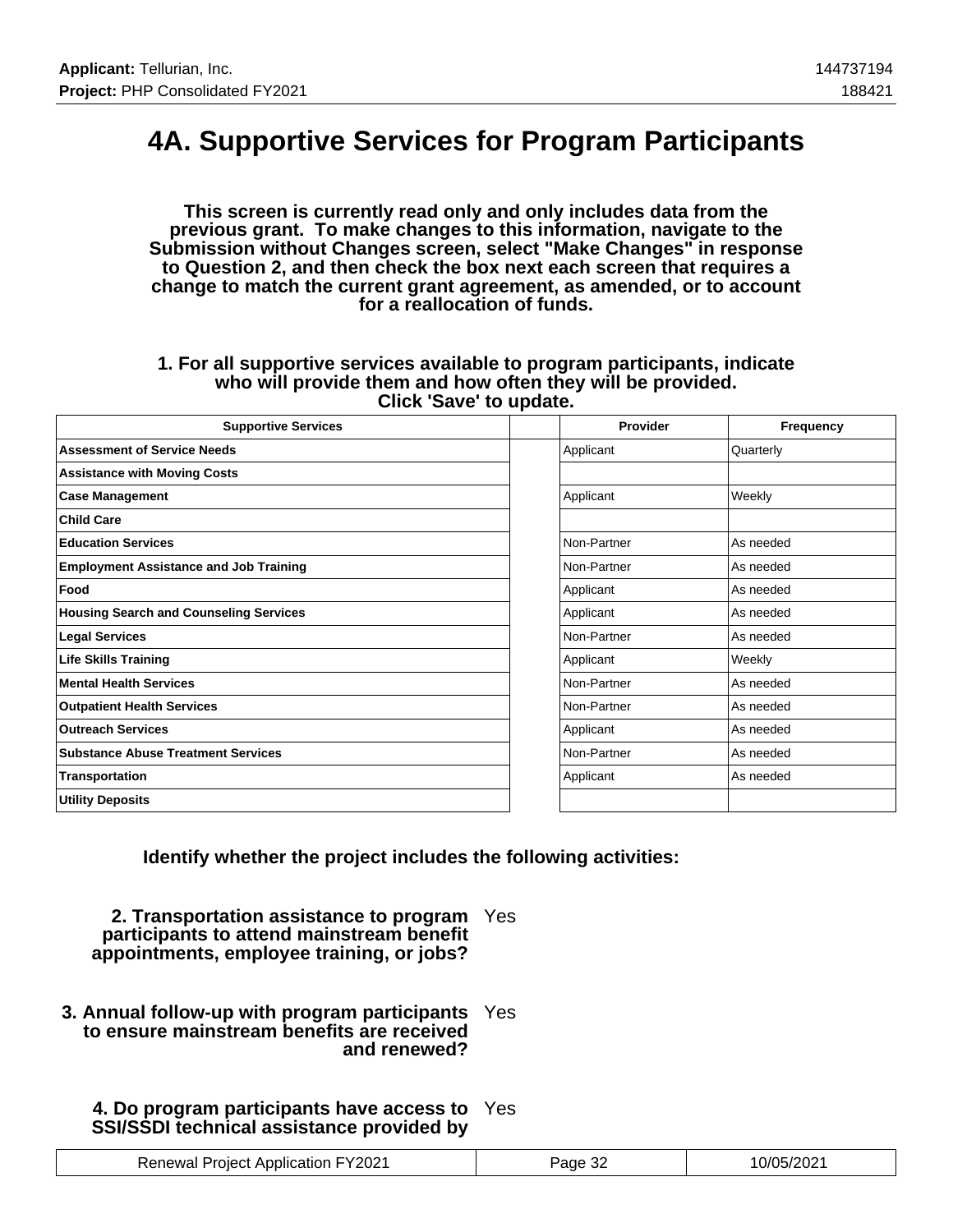## **this project, subrecipient, or partner agency?**

**4a. Has the staff person providing the technical assistance completed SOAR training in the past 24 months?** Yes

| <b>Renewal Project Application FY2021</b> | Page 33 | 10/05/2021 |
|-------------------------------------------|---------|------------|
|-------------------------------------------|---------|------------|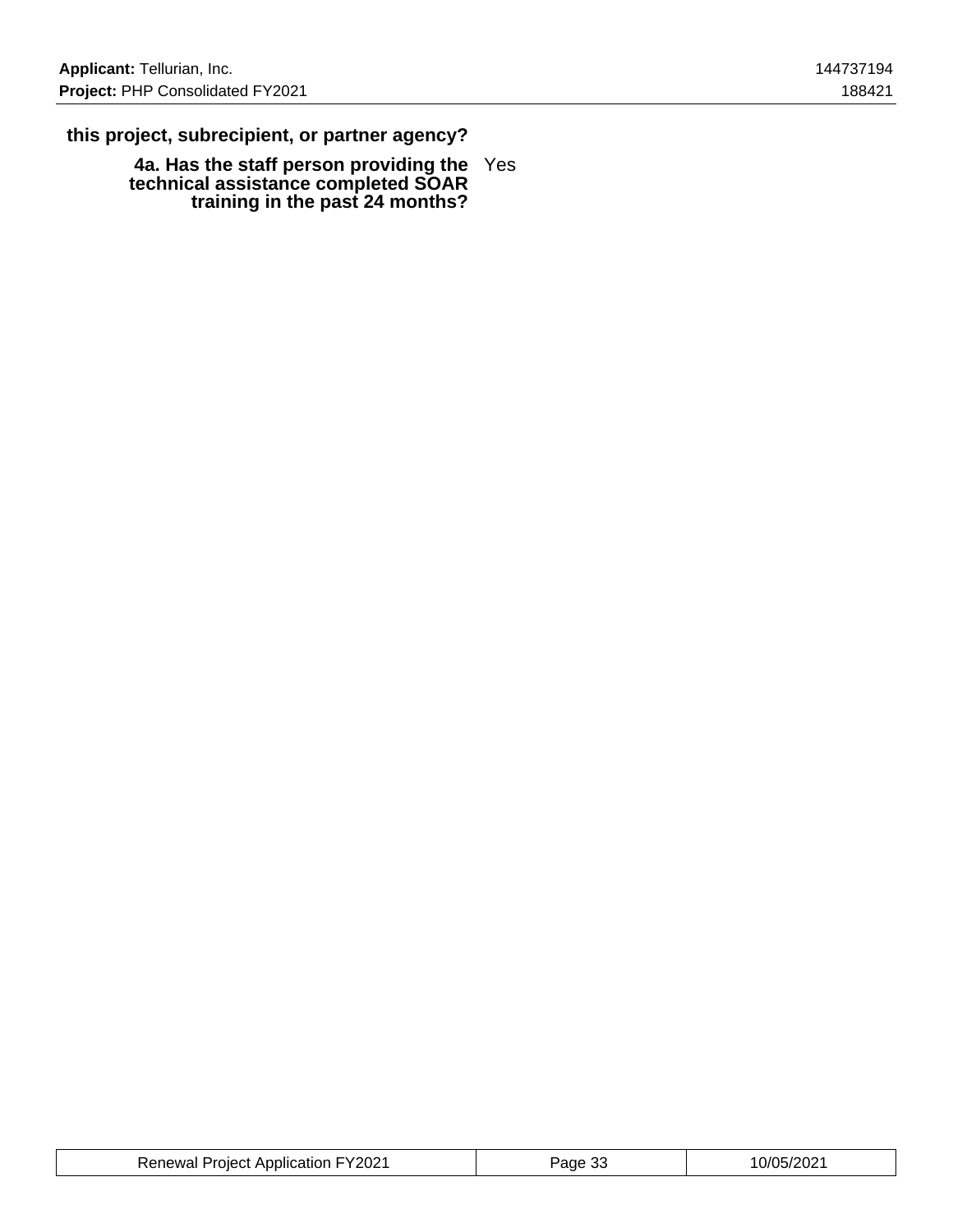# **4B. Housing Type and Location**

### **The following list summarizes each housing site in the project. To add a housing site to the list, select the icon. To view or update a housing site already listed, select the icon.**

**Total Units:** 23

**Total Beds:** 24

### **Total Dedicated CH Beds:** 24

| <b>Housing Type</b>         | <b>Housing Type (JOINT)</b> | <b>Units</b> | <b>Beds</b> |
|-----------------------------|-----------------------------|--------------|-------------|
| Scattered-site apartments ( | ---                         | 23           | 24          |

| <b>Renewal Project Application FY2021</b> | Page | 10/05/2021 |
|-------------------------------------------|------|------------|
|-------------------------------------------|------|------------|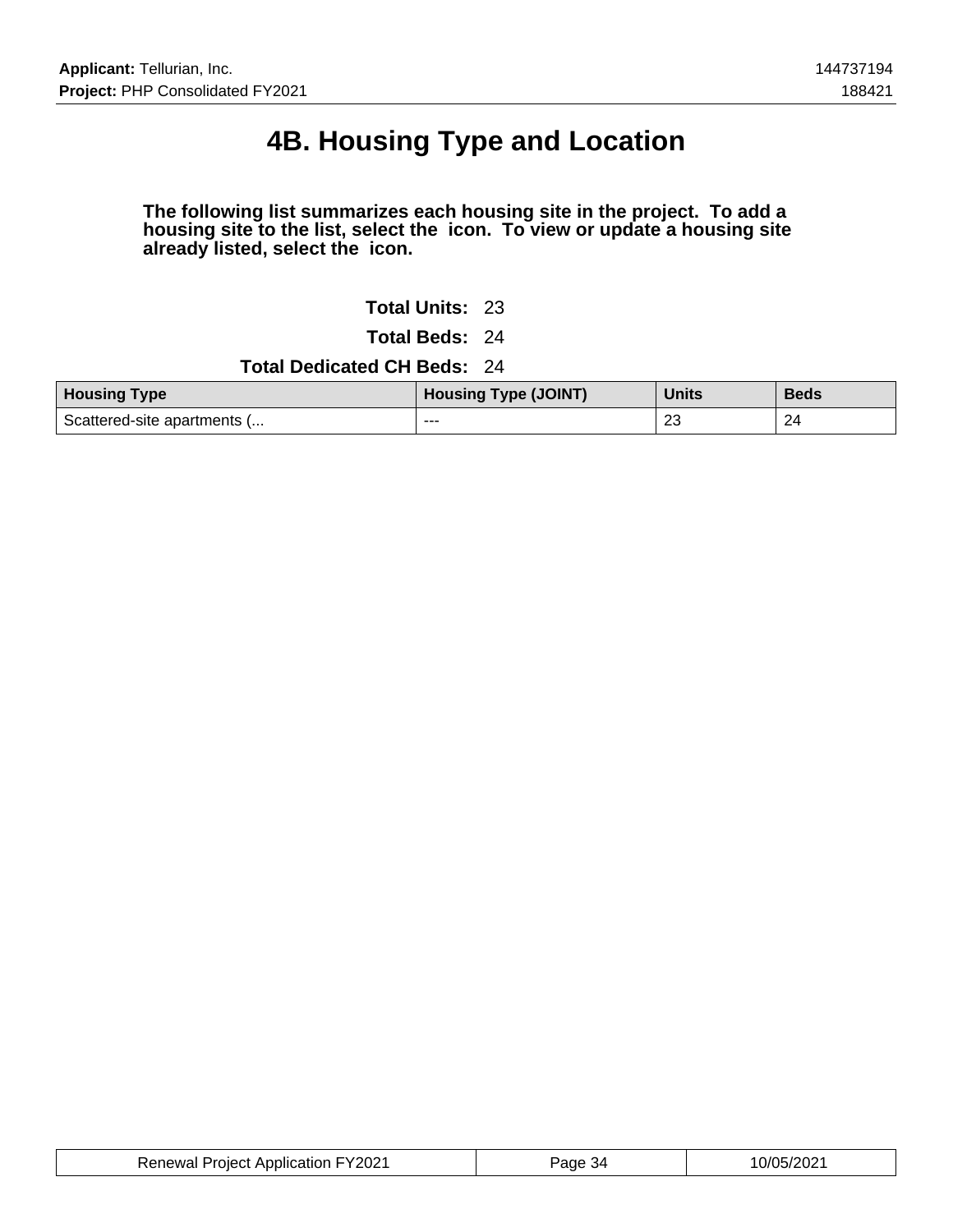## **4B. Housing Type and Location Detail**

**1. Housing Type:** Scattered-site apartments (including efficiencies)

### **2. Indicate the maximum number of units and beds available for program participants at the selected housing site.**

**a. Units:** 23

**b. Beds:** 24

### **3. How many beds of the total beds in "2b.** 24 **Beds" are dedicated to the chronically homeless?**

#### **This includes both the "dedicated" and "prioritized" beds from previous competitions.**

### **4. Address:**

Project applicants must enter an address for all proposed and existing properties. If the location is not yet known, enter the expected location of the housing units. For Scattered-site and Singlefamily home housing, or for projects that have units at multiple locations, project applicants should enter the address where the majority of beds will be located or where the majority of beds are located as of the application submission. Where the project uses tenant-based rental assistance in the RRH portion, or if the address for scattered-site or single-family homes housing cannot be identified at the time of application, enter the address for the project's administration office. Projects serving victims of domestic violence, including human trafficking, must use a PO Box or other anonymous address to ensure the safety of participants.

|                        | Street 1: 300 Femrite Dr. |
|------------------------|---------------------------|
| <b>Street 2:</b>       |                           |
|                        | City: Monona              |
|                        | <b>State:</b> Wisconsin   |
| <b>ZIP Code: 53716</b> |                           |
|                        |                           |

### **5. Select the geographic area(s) associated with the address: (for multiple selections hold CTRL Key)**

559025 Dane County

| <b>Renewal Project Application FY2021</b> | Page 35 | 10/05/2021 |
|-------------------------------------------|---------|------------|
|-------------------------------------------|---------|------------|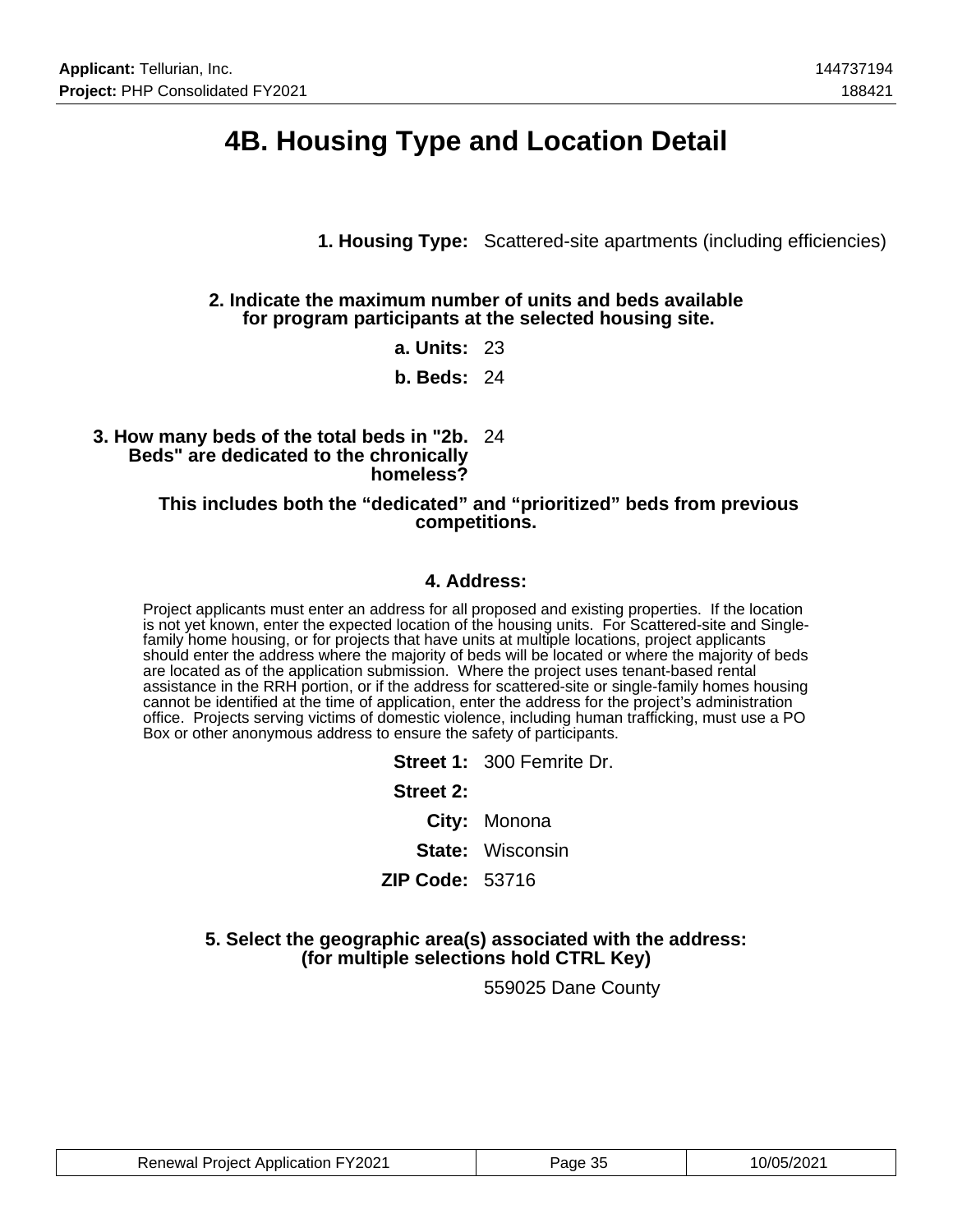# **5A. Program Participants - Households**



**Click Save to automatically calculate totals**

| <b>Renewal Project Application FY2021</b> | Page 36 | 10/05/2021 |
|-------------------------------------------|---------|------------|
|-------------------------------------------|---------|------------|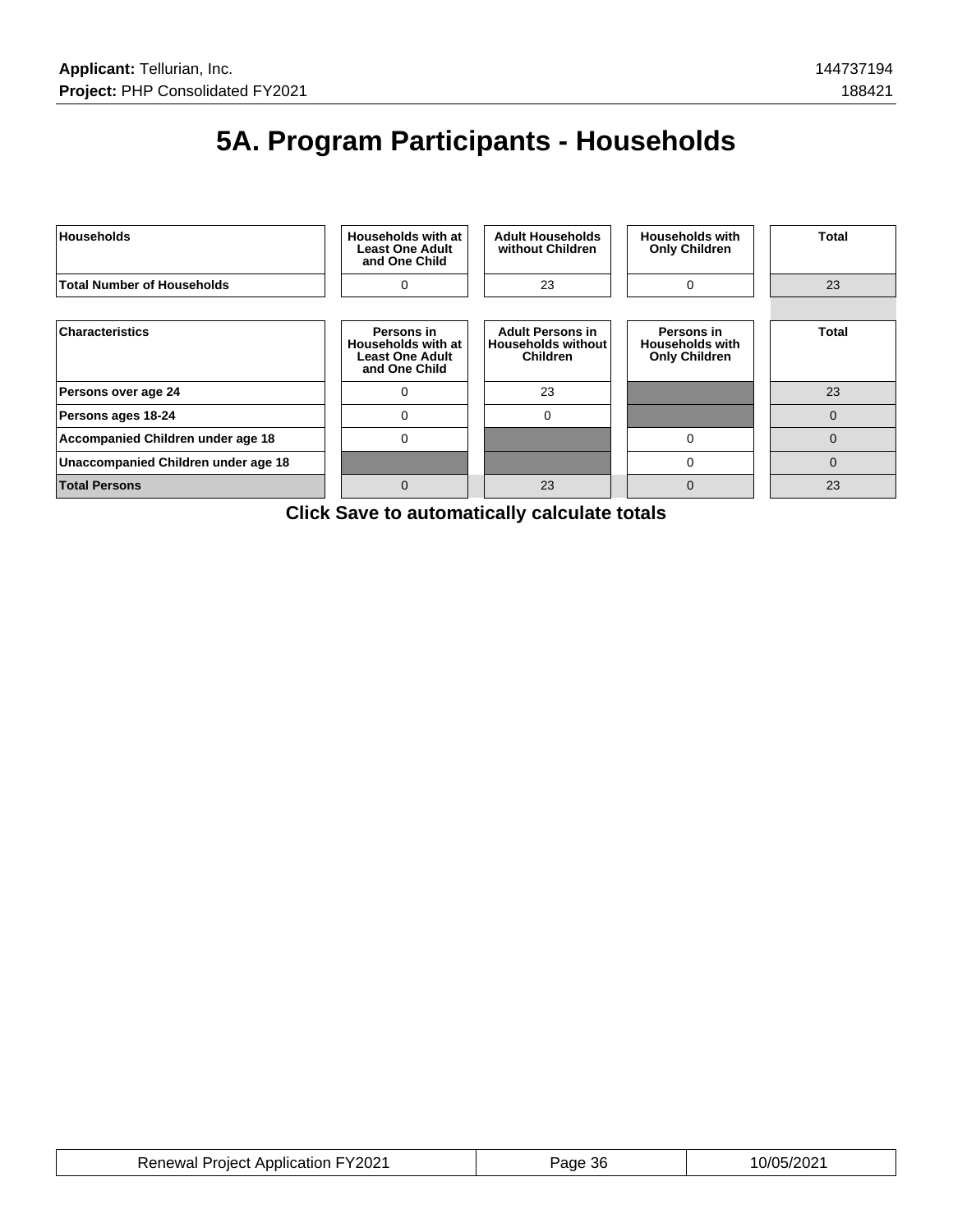## **5B. Program Participants - Subpopulations**

**This screen is currently read only and only includes data from the previous grant. To make changes to this information, navigate to the Submission without Changes screen, select "Make Changes" in response to Question 2, and then check the box next each screen that requires a change to match the current grant agreement, as amended, or to account for a reallocation of funds.**

### **Persons in Households with at Least One Adult and One Child**

| <b>Characteristics</b> | <b>CH</b><br>(Not<br>Veterans   Veterans | <b>CH</b> | Veterans   Chronic<br>(Not CH) Substan | <b>ce</b><br><b>Abuse</b> | <b>HIV/AID</b><br>s | <b>Severely</b><br><b>Mentally</b><br>Ш | <b>DV</b> | <b>Physical</b><br><b>Disability</b> | Developmenta<br><b>Disability</b> | <b>Persons Not</b><br>Represented<br>by a<br>Listed<br>Subpopulatio |
|------------------------|------------------------------------------|-----------|----------------------------------------|---------------------------|---------------------|-----------------------------------------|-----------|--------------------------------------|-----------------------------------|---------------------------------------------------------------------|
| Persons over age 24    |                                          |           |                                        |                           |                     |                                         |           |                                      |                                   |                                                                     |
| Persons ages 18-24     |                                          |           |                                        |                           |                     |                                         |           |                                      |                                   |                                                                     |
| Children under age 18  |                                          |           |                                        |                           |                     |                                         |           |                                      |                                   |                                                                     |
| <b>Total Persons</b>   | 0                                        | $\Omega$  | 0                                      | $\Omega$                  | $\Omega$            |                                         |           |                                      |                                   | 0                                                                   |

## **Persons in Households without Children**

| <b>Characteristics</b> | <b>CH</b><br>(Not<br><b>Veterans</b> | <b>CH</b><br>l Veterans l | <b>Veterans</b><br>(Not CH) Chronic | <b>Substan</b><br>ce<br><b>Abuse</b> | <b>HIV/AID</b> | <b>Severely</b><br><b>Mentally</b><br>Ш | <b>DV</b> | <b>Physical</b><br><b>Disability</b> | Developmenta<br><b>Disability</b> | <b>Persons Not</b><br>Represented<br>by a<br>Listed<br>Subpopulatio |
|------------------------|--------------------------------------|---------------------------|-------------------------------------|--------------------------------------|----------------|-----------------------------------------|-----------|--------------------------------------|-----------------------------------|---------------------------------------------------------------------|
| Persons over age 24    | 23                                   |                           |                                     | 12                                   |                | 22                                      |           | 15                                   |                                   |                                                                     |
| Persons ages 18-24     |                                      |                           |                                     |                                      |                |                                         |           |                                      |                                   |                                                                     |
| <b>Total Persons</b>   | 23                                   |                           |                                     | 12                                   | $\Omega$       | 22                                      | 9         | 15                                   |                                   |                                                                     |

**Click Save to automatically calculate totals**

| <b>Characteristics</b>                        | <b>CH</b><br>(Not<br><b>Veterans</b> | <b>CH</b><br><b>Veterans</b> | <b>Veterans</b><br>(Not CH) | <b>Chronic</b><br><b>Substan</b><br>ce<br><b>Abuse</b> | <b>HIV/AID</b><br>S | <b>Severely</b><br><b>Mentally</b><br>Ш | <b>DV</b> | <b>Physical</b><br><b>Disability</b> | Developmenta<br><b>Disability</b> | <b>Persons Not</b><br>Represented<br>by a<br>Listed<br>Subpopulatio |
|-----------------------------------------------|--------------------------------------|------------------------------|-----------------------------|--------------------------------------------------------|---------------------|-----------------------------------------|-----------|--------------------------------------|-----------------------------------|---------------------------------------------------------------------|
| Accompanied Children under<br>age 18          |                                      |                              |                             |                                                        |                     |                                         |           |                                      |                                   |                                                                     |
| <b>Unaccompanied Children</b><br>under age 18 |                                      |                              |                             |                                                        |                     |                                         |           |                                      |                                   |                                                                     |
| <b>Total Persons</b>                          |                                      |                              |                             | $\Omega$                                               | $\Omega$            |                                         |           |                                      |                                   |                                                                     |

## **Persons in Households with Only Children**

Renewal Project Application FY2021 Page 37 10/05/2021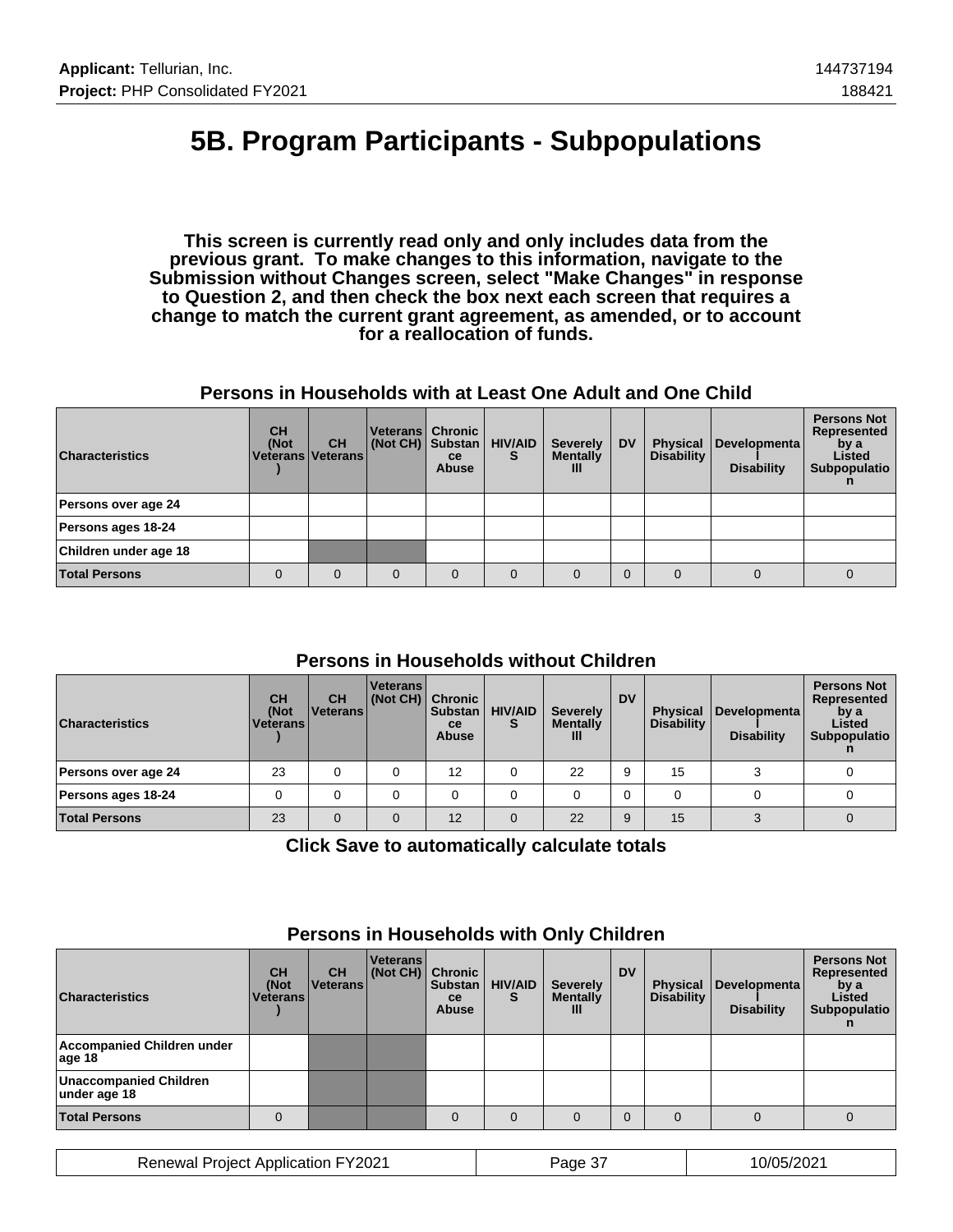# **6A. Funding Request**

- **1. Do any of the properties in this project have an active restrictive covenant?** No
- **2. Was the original project awarded as either** No **a Samaritan Bonus or Permanent Housing Bonus project?**
- **3. Does this project propose to allocate funds** No **according to an indirect cost rate?**
	- **4. Renewal Grant Term: This field is pre-**1 Year **populated with a one-year grant term and cannot be edited:**
		- **5. Select the costs for which funding is requested:**

| <b>Leased Units</b>        | х |
|----------------------------|---|
| <b>Leased Structures</b>   |   |
| <b>Rental Assistance</b>   |   |
| <b>Supportive Services</b> | Χ |
| <b>Operating</b>           | Χ |
| <b>HMIS</b>                |   |

| <b>Renewal Project Application FY2021</b> | <sup>2</sup> aae 38 | 10/05/2021 |
|-------------------------------------------|---------------------|------------|
|-------------------------------------------|---------------------|------------|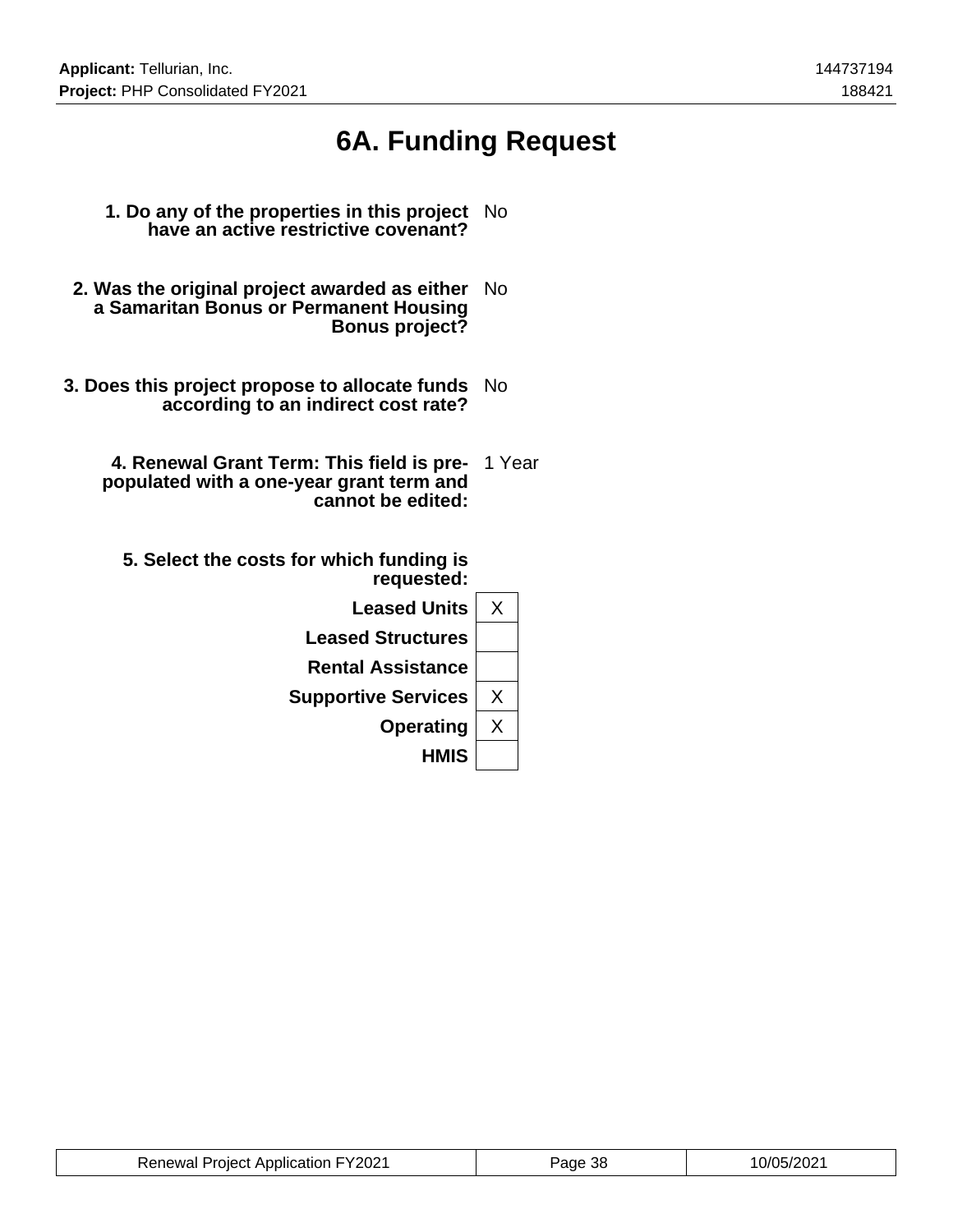# **6B. Leased Units Budget**

**The following list summarizes the funds being requested for one or more units leased for operating the projects. To add information to the list, select the icon. To view or update information already listed, select the icon.**

|                  | \$266,333                    |                                                |                               |
|------------------|------------------------------|------------------------------------------------|-------------------------------|
|                  | 1 Yearl                      |                                                |                               |
|                  | \$266,333                    |                                                |                               |
|                  | 23 <sub>1</sub>              |                                                |                               |
| <b>FMR Area</b>  | <b>Total Units Requested</b> | <b>Total Annual Budget</b><br><b>Requested</b> | <b>Total Budget Requested</b> |
| WI - Madison, WI | 23                           | \$266,333                                      | \$266,333                     |

| <b>Renewal Project Application FY2021</b> | Page 39 | 10/05/2021 |
|-------------------------------------------|---------|------------|
|-------------------------------------------|---------|------------|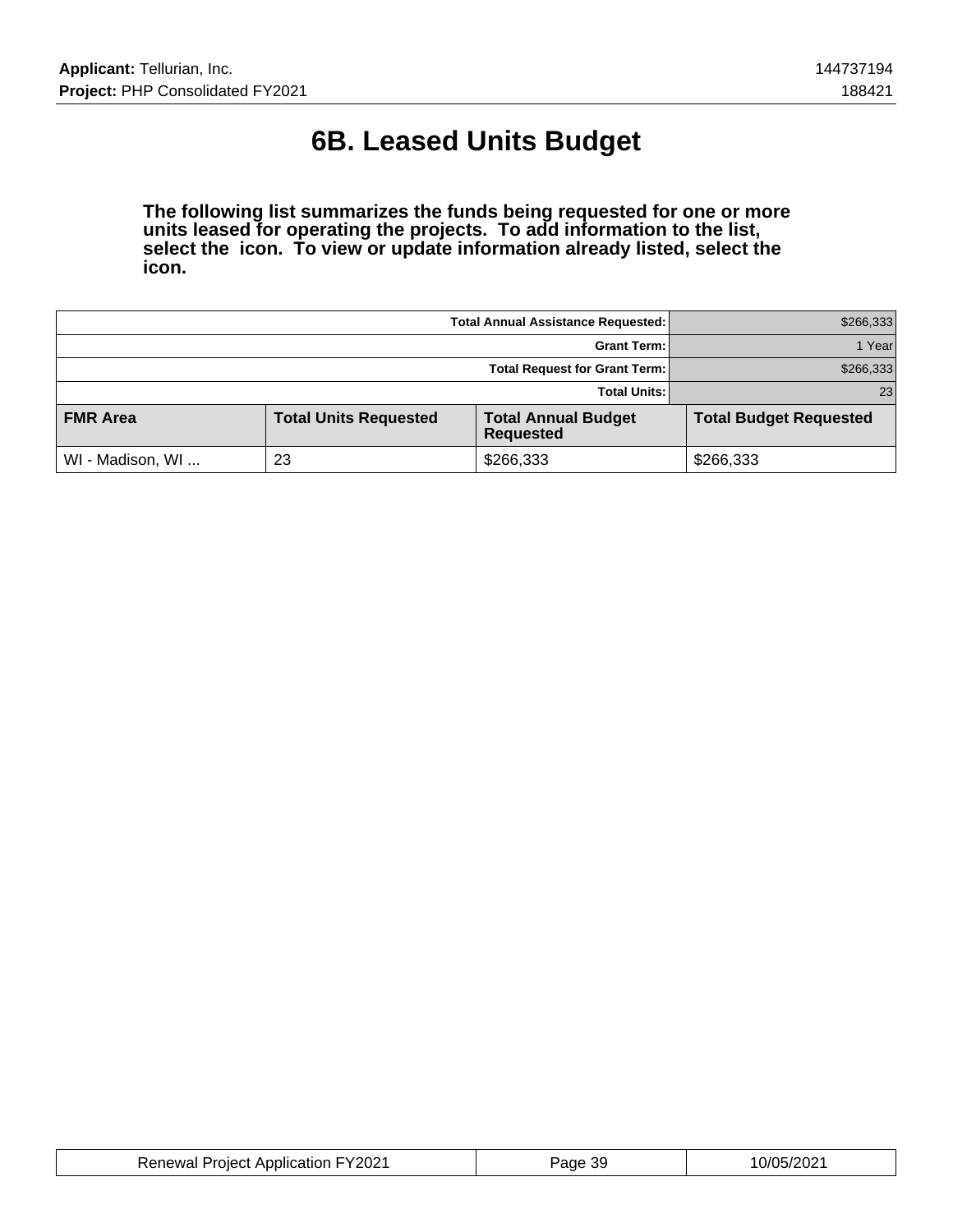## **Leased Units Budget Detail**

**Enter the appropriate values in the "Number of Units" AND "Total Request" fields.**

**Metropolitan or non-metropolitan** WI - Madison, WI HUD Metro FMR Area **fair market rent area:** (5502599999)

| <b>Size of Units</b>                                         | # of Units<br>(Applicant) | <b>Total</b><br>Request<br>(Applicant) |
|--------------------------------------------------------------|---------------------------|----------------------------------------|
| <b>SRO</b>                                                   |                           |                                        |
| 0 Bedroom                                                    | 4                         |                                        |
| 1 Bedroom                                                    | 18                        |                                        |
| 2 Bedroom                                                    |                           |                                        |
| 3 Bedroom                                                    |                           |                                        |
| 4 Bedroom                                                    |                           |                                        |
| 5 Bedroom                                                    |                           |                                        |
| 6 Bedroom                                                    |                           |                                        |
| 7 Bedroom                                                    |                           |                                        |
| 8 Bedroom                                                    |                           |                                        |
| 9 Bedroom                                                    |                           |                                        |
| <b>Total Units and Annual</b><br><b>Assistance Requested</b> | 23                        | \$266,333                              |
| <b>Grant Term</b>                                            |                           | 1 Year                                 |
| <b>Total Request for Grant Term</b>                          |                           | \$266,333                              |
|                                                              |                           |                                        |

## **Leased Units Annual Budget**

**Click the 'Save' button to automatically calculate totals.**

| <b>Renewal Project Application FY2021</b> | Page 40 | 10/05/2021 |
|-------------------------------------------|---------|------------|
|-------------------------------------------|---------|------------|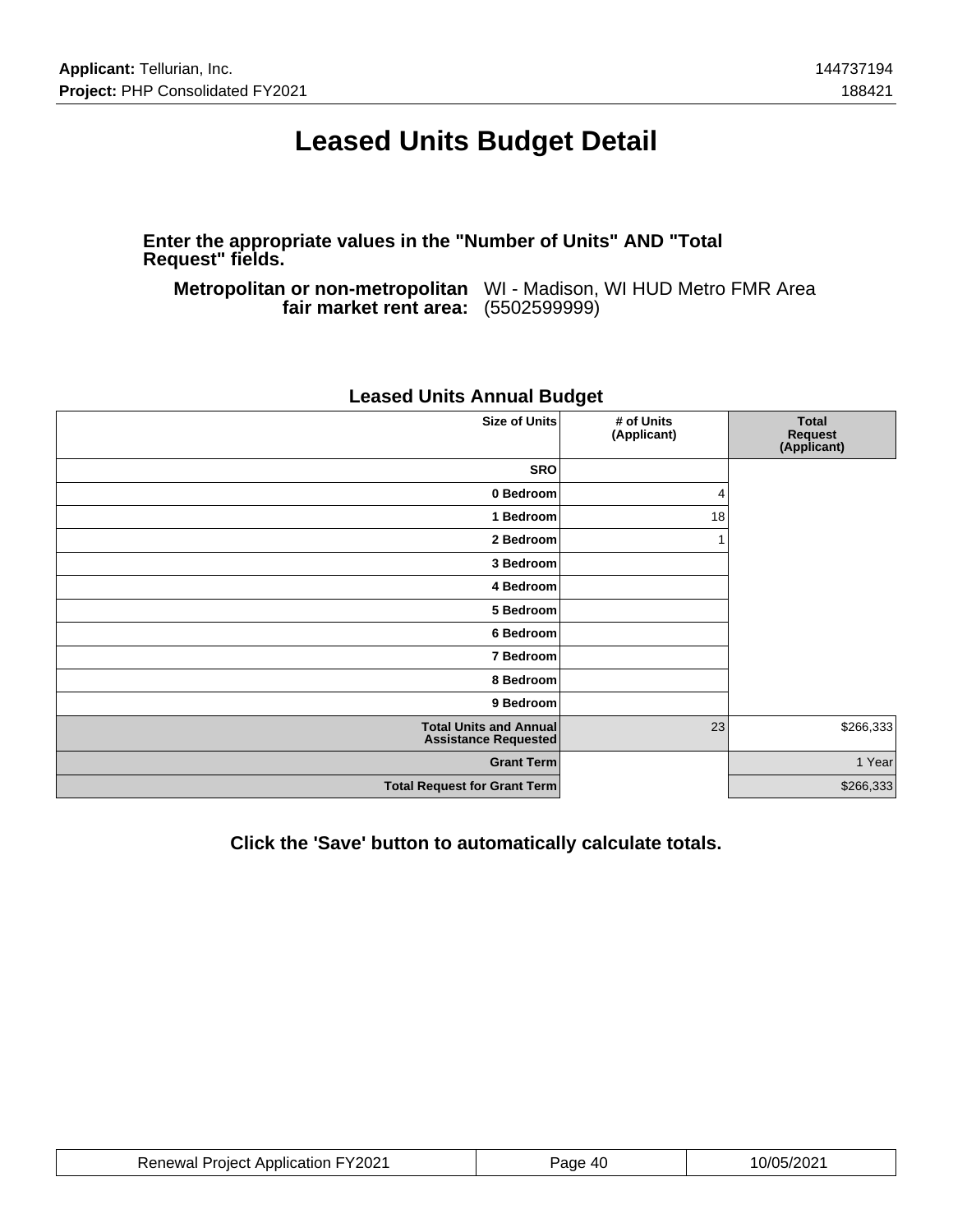# **6D. Sources of Match**

#### **The following list summarizes the funds that will be used as Match for this project. To add a Match source to the list, select the icon. To view or update a Match source already listed, select the icon.**

### **Summary for Match**

| <b>Total Value of Cash Commitments:</b>    | \$26.635 |
|--------------------------------------------|----------|
| <b>Total Value of In-Kind Commitments:</b> | \$15,000 |
| <b>Total Value of All Commitments:</b>     | \$41,635 |

#### **1. Will this project generate program income** Yes **described in 24 CFR 578.97 to use as Match for this project?**

### **1a. Briefly describe the source of the program income:**

This project will receive Program Income in the form of Rental Fees. Rent is collected only if/when income is established and will not exceed 30% of the participant's income, after HUD allowed adjustments.

## **1b. Estimate the amount of program income** \$25,635  **that will be used as Match for this project:**

### **Before grant execution, services to be provided by a third party must be documented by a memorandum of understanding (MOU) between the recipient or subrecipient and the third party that will provide the services.**

| <b>Type</b> | <b>Source</b> | <b>Contributor</b>   | <b>Value of Commitments</b> |
|-------------|---------------|----------------------|-----------------------------|
| Cash        | Private       | Tellurian UCAN, Inc. | \$26,635                    |
| In-Kind     | Private       | Tellurian            | \$15,000                    |

| <b>Renewal Project Application FY2021</b> | Page 41 | 10/05/2021 |
|-------------------------------------------|---------|------------|
|-------------------------------------------|---------|------------|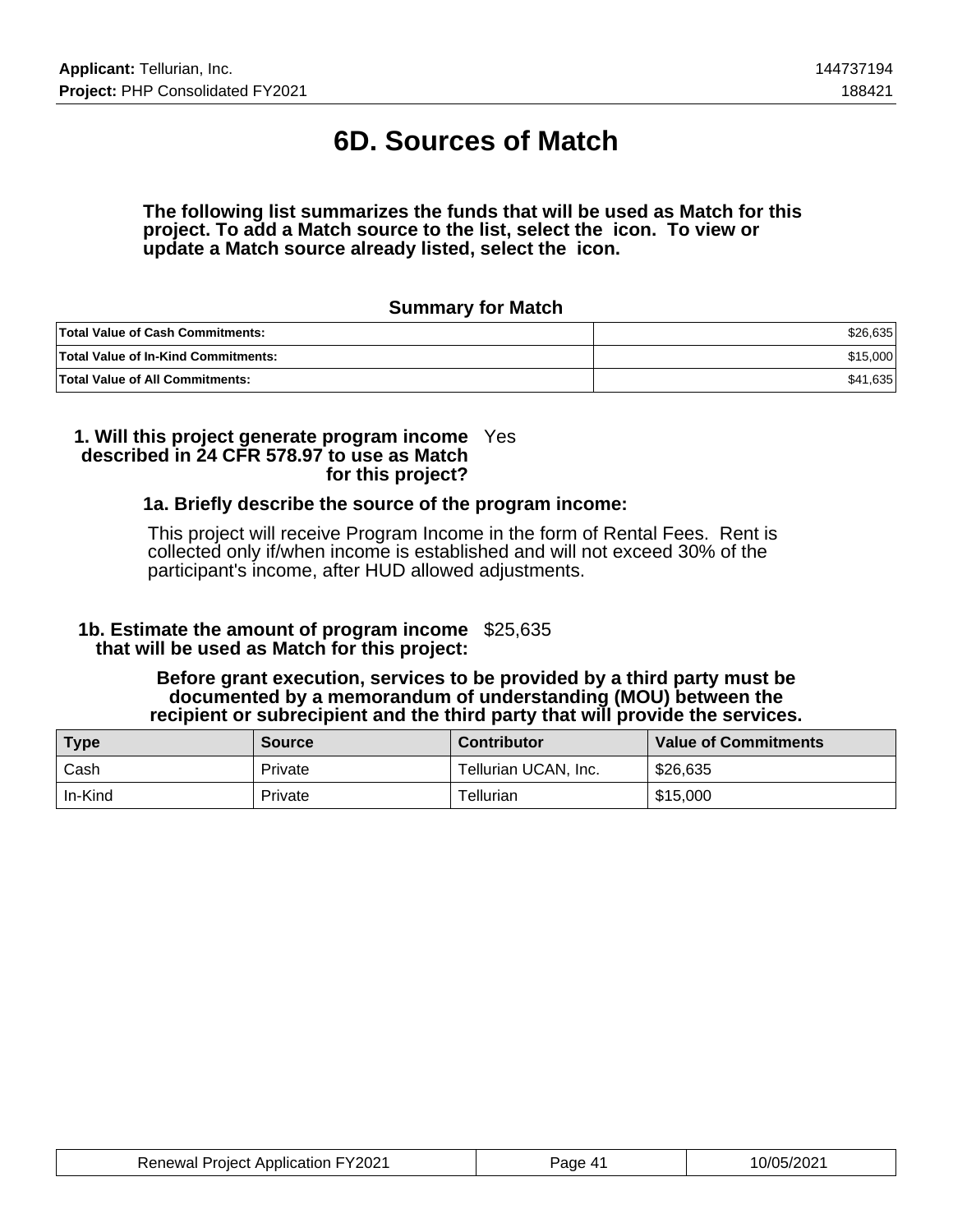## **Sources of Match Detail**

| 1. Type of Match Commitment: Cash                                                     |                                         |
|---------------------------------------------------------------------------------------|-----------------------------------------|
| 2. Source: Private                                                                    |                                         |
| (Be as specific as possible and include the<br>office or grant program as applicable) | 3. Name of Source: Tellurian UCAN, Inc. |
| $\overline{1}$ is the set of $\overline{1}$ is the set of $\overline{1}$              |                                         |

**4. Amount of Written Committment:** \$26,635

## **Sources of Match Detail**

**1. Type of Match Commitment:** In-Kind **2. Source:** Private **3. Name of Source:** Tellurian  **(Be as specific as possible and include the office or grant program as applicable) 4. Amount of Written Committment:** \$15,000

**Before grant execution, services to be provided by a third party must be documented by a memorandum of understanding (MOU) between the recipient or subrecipient and the third party that will provide the services.**

| <b>Renewal Project Application FY2021</b> | Page 42 | 10/05/2021 |
|-------------------------------------------|---------|------------|
|-------------------------------------------|---------|------------|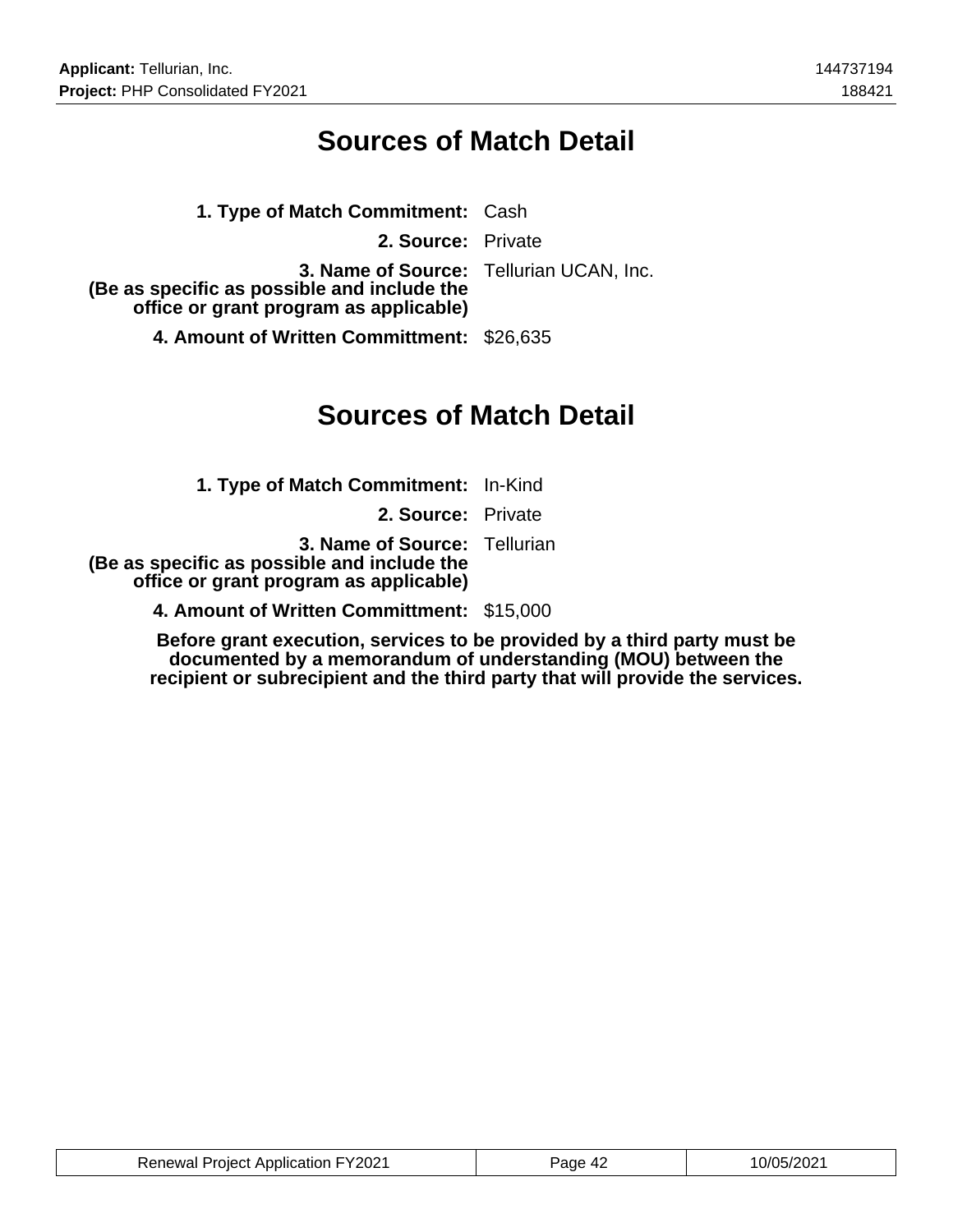# **6E. Summary Budget**

**The following information summarizes the funding request for the total term of the project. Budget amounts from the Leased Units, Rental Assistance, and Match screens have been automatically imported and cannot be edited. However, applicants must confirm and correct, if necessary, the total budget amounts for Leased Structures, Supportive Services, Operating, HMIS, and Admin. Budget amounts must reflect the most accurate project information according to the most recent project grant agreement or project grant agreement amendment, the CoC's final HUD-approved FY 2018 GIW or the project budget as reduced due to CoC reallocation. Please note that, new for FY 2018, there are no detailed budget screens for Leased Structures, Supportive Services, Operating, or HMIS costs. HUD expects the original details of past approved budgets for these costs to be the basis for future expenses. However, any reasonable and eligible costs within each CoC cost category can be expended and will be verified during a HUD monitoring.**

| <b>Eligible Costs</b>                       | <b>Total Assistance</b><br><b>Requested</b><br>for 1 year<br><b>Grant Term</b><br>(Applicant) |
|---------------------------------------------|-----------------------------------------------------------------------------------------------|
| 1a. Leased Units                            | \$266,333                                                                                     |
| 1b. Leased Structures                       | \$0                                                                                           |
| 2. Rental Assistance                        | \$0                                                                                           |
| 3. Supportive Services                      | \$106,733                                                                                     |
| 4. Operating                                | \$27,639                                                                                      |
| 5. HMIS                                     | \$0                                                                                           |
| 6. Sub-total Costs Requested                | \$400,705                                                                                     |
| 7. Admin<br>(Up to 10%)                     | \$27,528                                                                                      |
| 8. Total Assistance<br>plus Admin Requested | \$428,233                                                                                     |
| 9. Cash Match                               | \$26,635                                                                                      |
| 10. In-Kind Match                           | \$15,000                                                                                      |
| 11. Total Match                             | \$41,635                                                                                      |
| 12. Total Budget                            | \$469,868                                                                                     |

| <b>Renewal Project Application FY2021</b> | Page 43 | 10/05/2021 |
|-------------------------------------------|---------|------------|
|-------------------------------------------|---------|------------|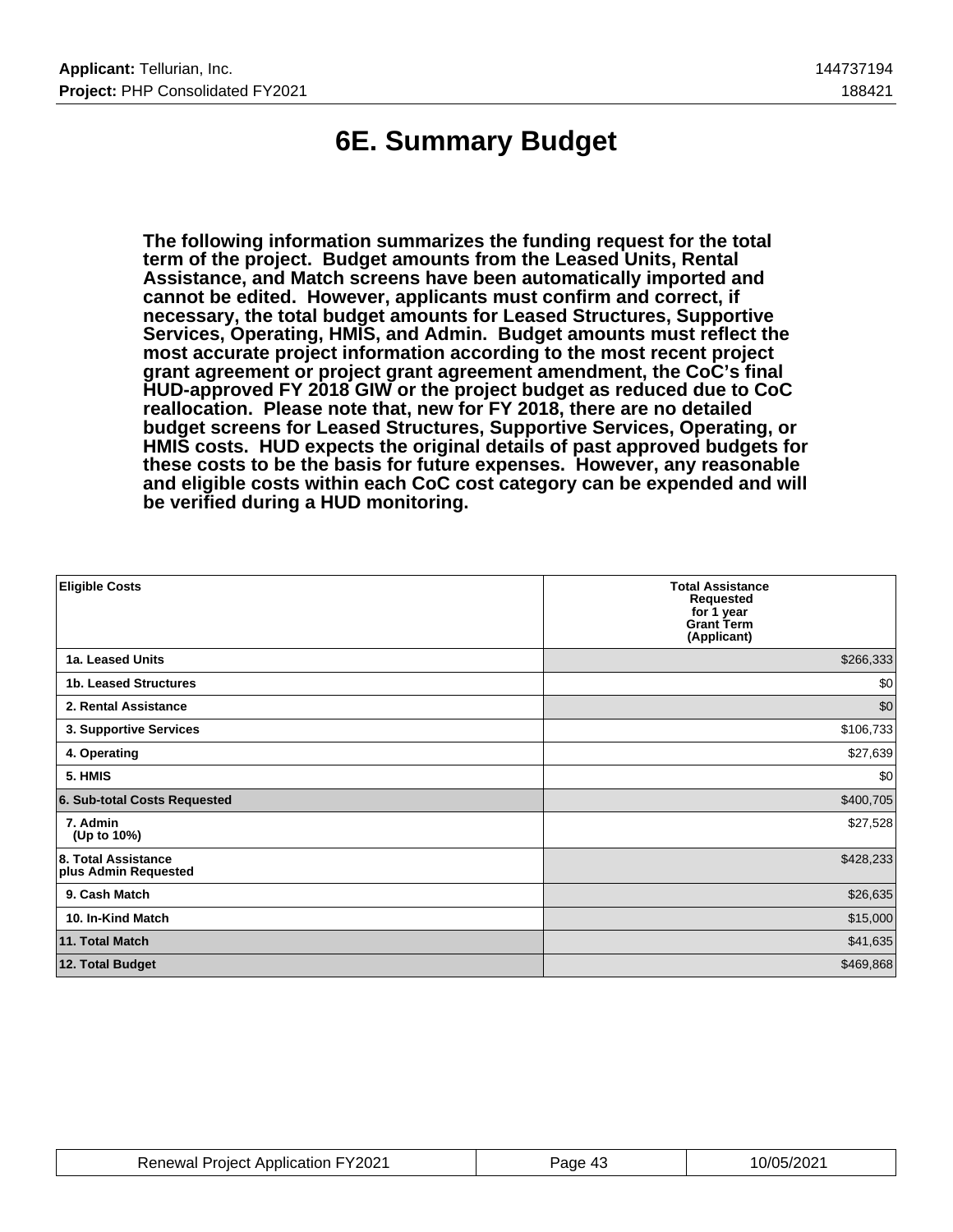# **7A. Attachment(s)**

| <b>Document Type</b>                       | <b>Required?</b> | <b>Document Description</b> | Date Attached |
|--------------------------------------------|------------------|-----------------------------|---------------|
| 1) Subrecipient Nonprofit<br>Documentation | <b>No</b>        |                             |               |
| 2) Other Attachment                        | No               | PHP 50070                   | 09/22/2017    |
| 3) Other Attachment                        | No               |                             |               |

| <b>Renewal Project Application FY2021</b> | age<br>44 | 10/05/2021 |
|-------------------------------------------|-----------|------------|
|-------------------------------------------|-----------|------------|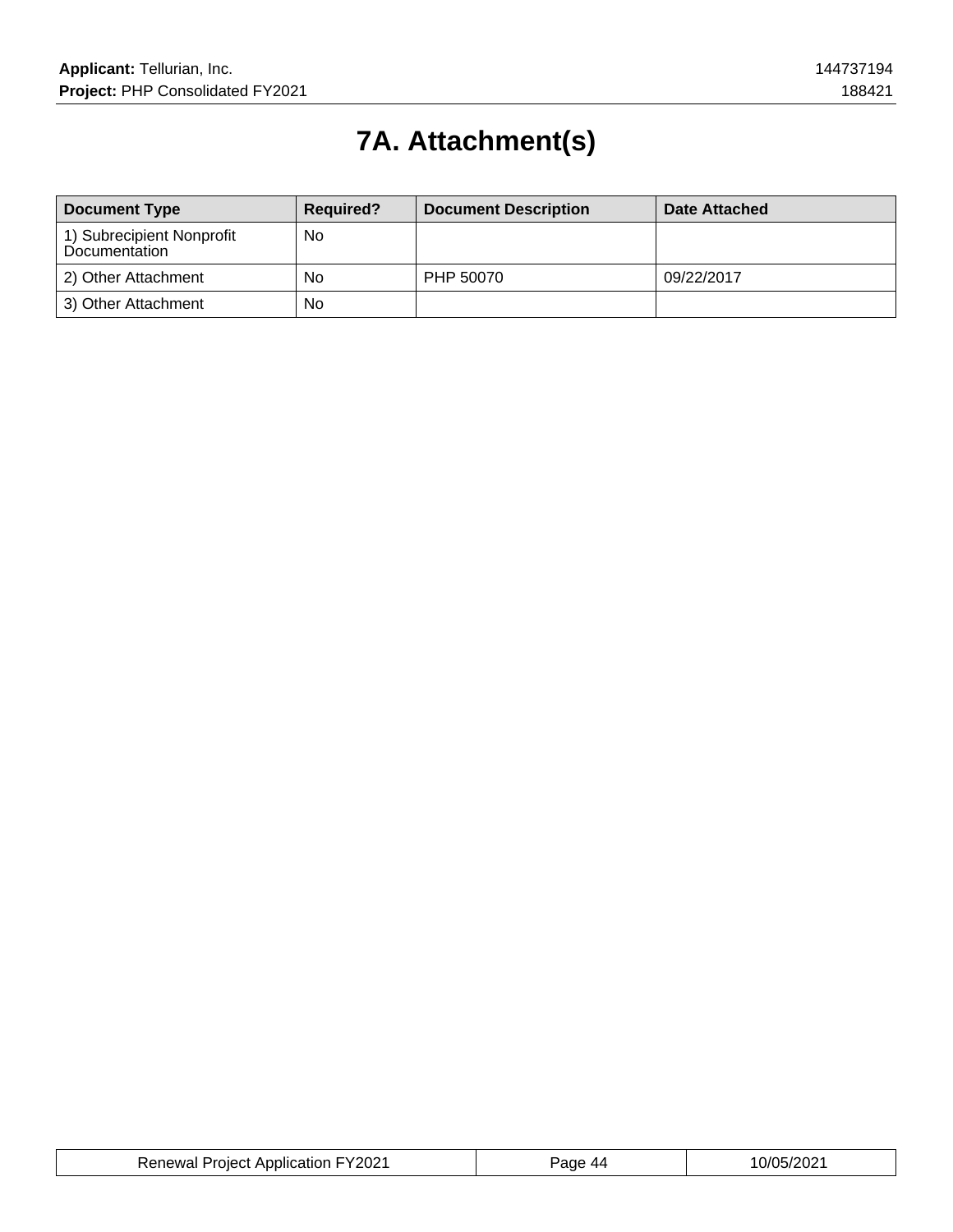# **Attachment Details**

**Document Description:**

## **Attachment Details**

**Document Description:** PHP 50070

# **Attachment Details**

**Document Description:**

| <b>Renewal Project Application FY2021</b> | Page 45 | 10/05/2021 |
|-------------------------------------------|---------|------------|
|                                           |         |            |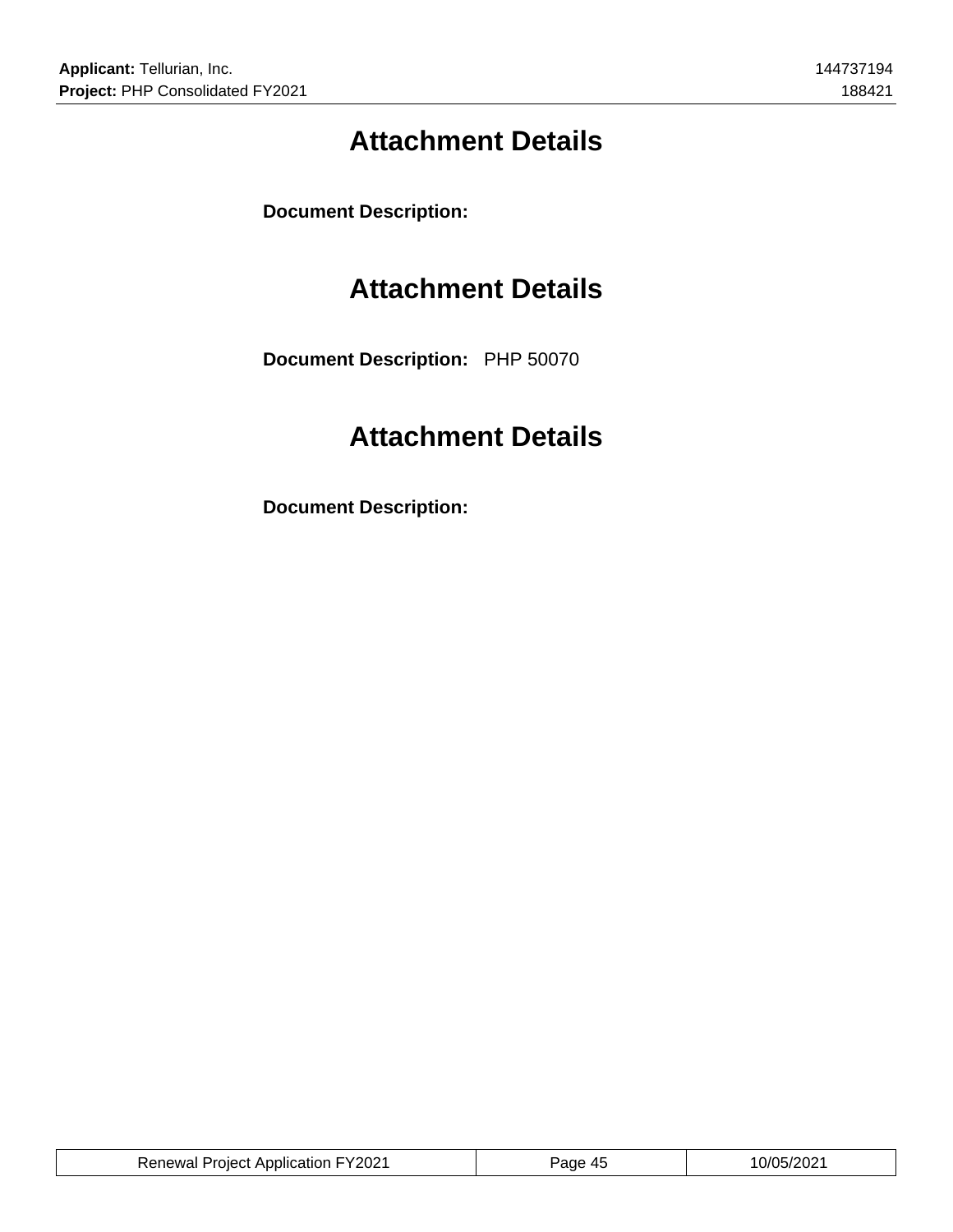# **7A. In-Kind Match MOU Attachment**

| <b>Document Type</b> | <b>Required?</b> | <b>Document Description</b> | Date Attached |
|----------------------|------------------|-----------------------------|---------------|
| In-Kind Match MOU    | No               | PSH in-kind Match           | 10/01/2021    |

| <b>Renewal Project Application FY2021</b> | Page 46 | 10/05/2021 |
|-------------------------------------------|---------|------------|
|-------------------------------------------|---------|------------|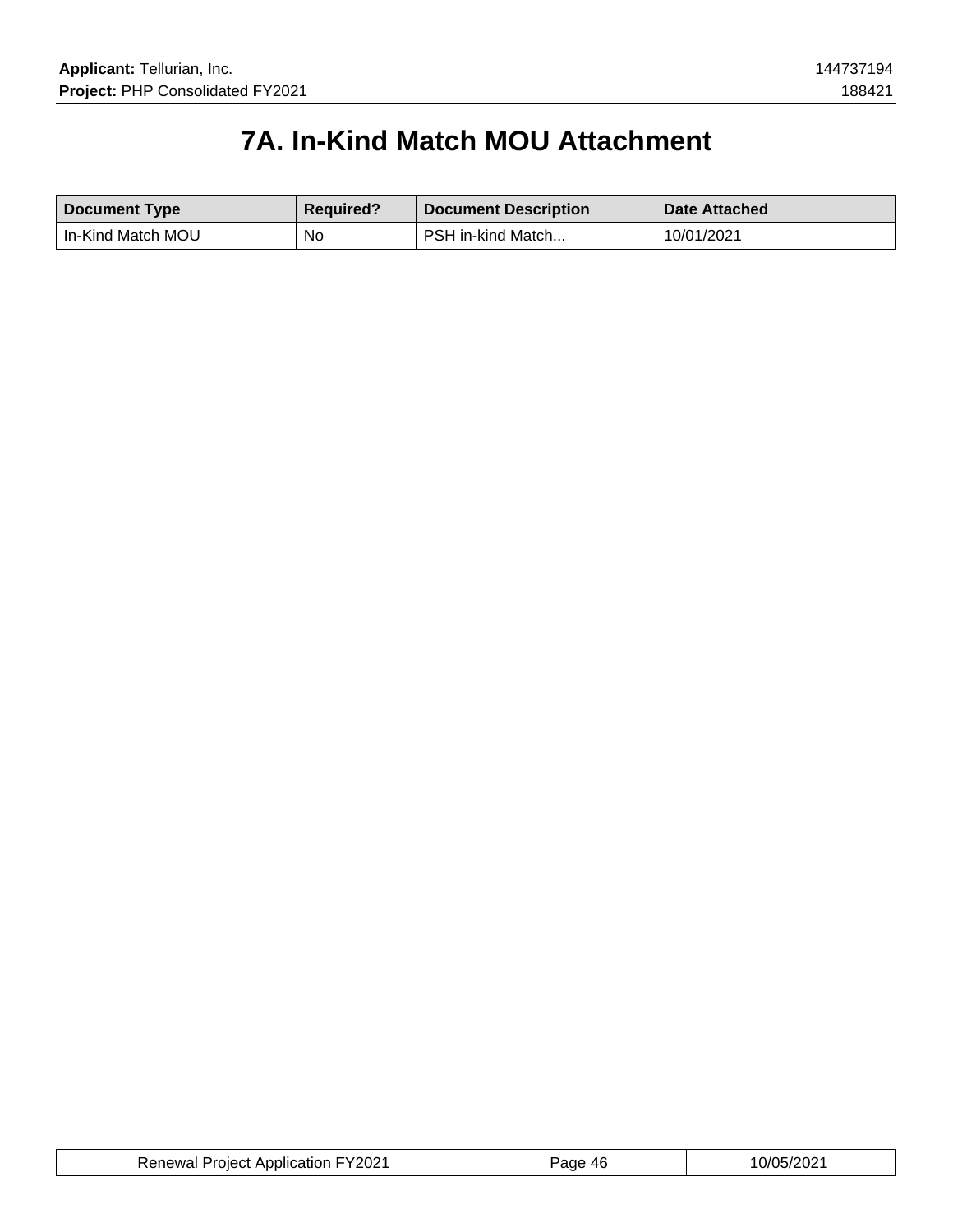# **Attachment Details**

**Document Description:** PSH in-kind Match FY2021

| <b>Renewal Project Application FY2021</b> | Page 4, | 10/05/2021 |
|-------------------------------------------|---------|------------|
|-------------------------------------------|---------|------------|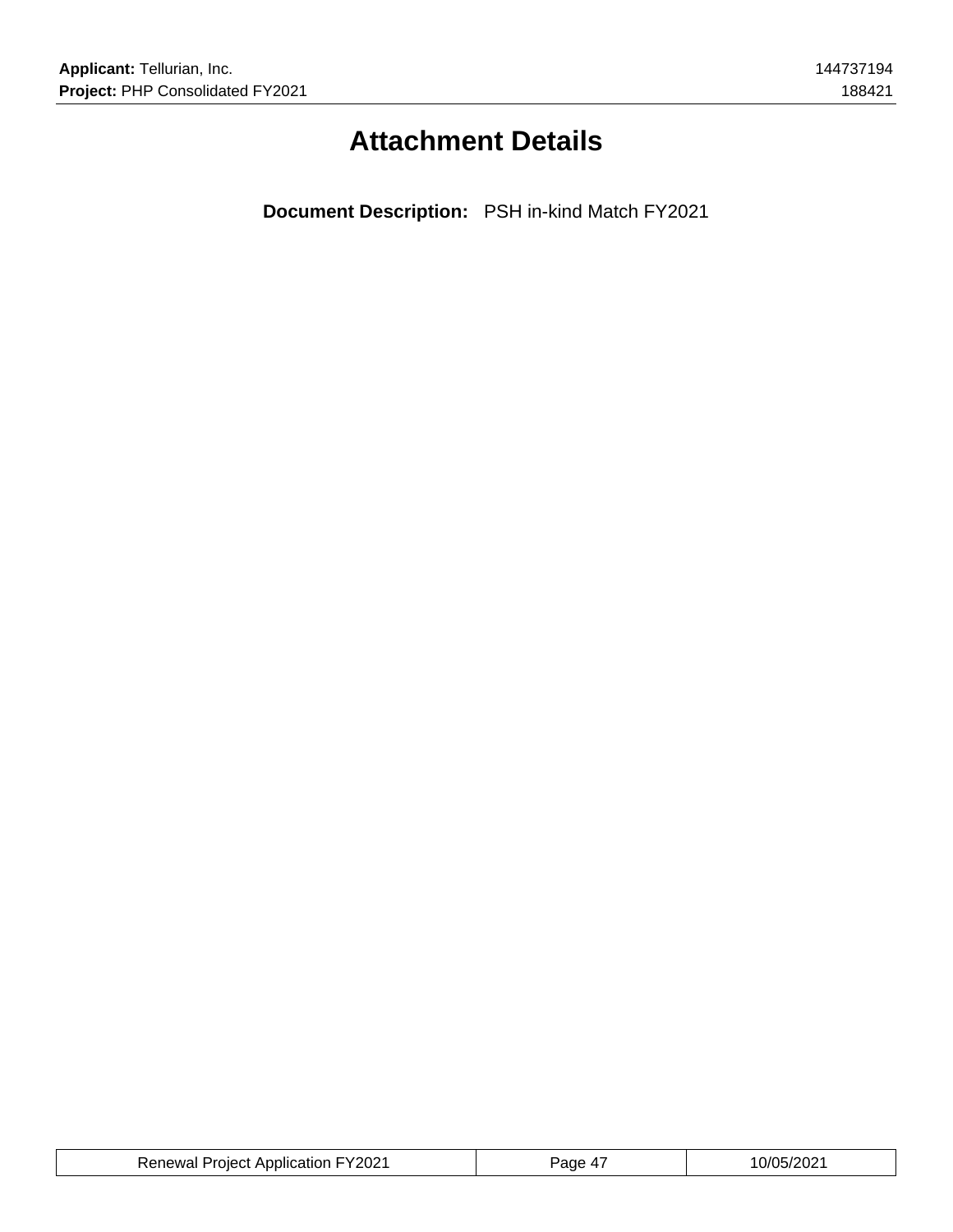# **7B. Certification**

## **A. For all projects: Fair Housing and Equal Opportunity**

It will comply with Title VI of the Civil Rights Act of 1964 (42 U.S.C. 2000(d)) and regulations pursuant thereto (Title 24 CFR part I), which state that no person in the United States shall, on the ground of race, color or national origin, be excluded from participation in, be denied the benefits of, or be otherwise subjected to discrimination under any program or activity for which the applicant receives Federal financial assistance, and will immediately take any measures necessary to effectuate this agreement. With reference to the real property and structure(s) thereon which are provided or improved with the aid of Federal financial assistance extended to the applicant, this assurance shall obligate the applicant, or in the case of any transfer, transferee, for the period during which the real property and structure(s) are used for a purpose for which the Federal financial assistance is extended or for another purpose involving the provision of similar services or benefits.

It will comply with the Fair Housing Act (42 U.S.C. 3601-19), as amended, and with implementing regulations at 24 CFR part 100, which prohibit discrimination in housing on the basis of race, color, religion, sex, disability, familial status or national origin.

It will comply with Executive Order 11063 on Equal Opportunity in Housing and with implementing regulations at 24 CFR Part 107 which prohibit discrimination because of race, color, creed, sex or national origin in housing and related facilities provided with Federal financial assistance.

It will comply with Executive Order 11246 and all regulations pursuant thereto (41 CFR Chapter 60-1), which state that no person shall be discriminated against on the basis of race, color, religion, sex or national origin in all phases of employment during the performance of Federal contracts and shall take affirmative action to ensure equal employment opportunity. The applicant will incorporate, or cause to be incorporated, into any contract for construction work as defined in Section 130.5 of HUD regulations the equal opportunity clause required by Section 130.15(b) of the HUD regulations.

It will comply with Section 3 of the Housing and Urban Development Act of 1968, as amended (12 U.S.C. 1701(u)), and regulations pursuant thereto (24 CFR Part 135), which require that to the greatest extent feasible opportunities for training and employment be given to lower-income residents of the project and contracts for work in connection with the project be awarded in substantial part to persons residing in the area of the project.

It will comply with Section 504 of the Rehabilitation Act of 1973 (29 U.S.C. 794), as amended, and with implementing regulations at 24 CFR Part 8, which prohibit discrimination based on disability in Federally-assisted and conducted programs and activities.

It will comply with the Age Discrimination Act of 1975 (42 U.S.C. 6101-07), as amended, and implementing regulations at 24 CFR Part 146, which prohibit discrimination because of age in projects and activities receiving Federal financial assistance.

| <b>Renewal Project Application FY2021</b> | Page 48 | 10/05/2021 |
|-------------------------------------------|---------|------------|
|-------------------------------------------|---------|------------|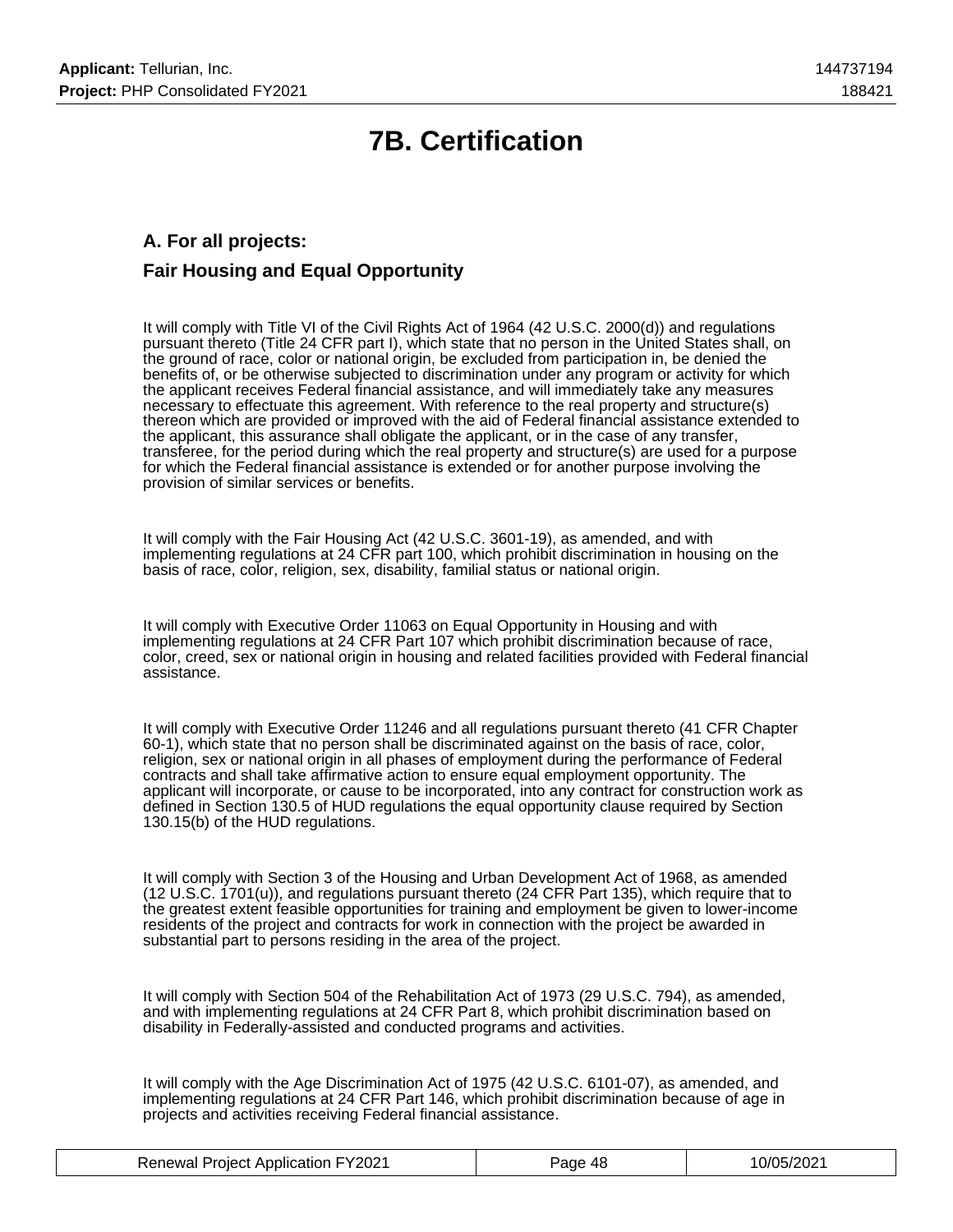It will comply with Executive Orders 11625, 12432, and 12138, which state that program participants shall take affirmative action to encourage participation by businesses owned and operated by members of minority groups and women.

If persons of any particular race, color, religion, sex, age, national origin, familial status, or disability who may qualify for assistance are unlikely to be reached, it will establish additional procedures to ensure that interested persons can obtain information concerning the assistance. It will comply with the reasonable modification and accommodation requirements and, as appropriate, the accessibility requirements of the Fair Housing Act and section 504 of the Rehabilitation Act of 1973, as amended.

### **Additional for Rental Assistance Projects:**

If applicant has established a preference for targeted populations of disabled persons pursuant to 24 CFR 578.33(d) or 24 CFR 582.330(a), it will comply with this section's nondiscrimination requirements within the designated population.

## **B. For non-Rental Assistance Projects Only.**

### **20-Year Operation Rule.**

Applicants receiving assistance for acquisition, rehabilitation or new construction: The project will be operated for no less than 20 years from the date of initial occupancy or the date of initial service provision for the purpose specified in the application.

### **15-Year Operation Rule – 24 CFR part 578 only.**

Applicants receiving assistance for acquisition, rehabilitation or new construction: The project will be operated for no less than 15 years from the date of initial occupancy or the date of initial service provision for the purpose specified in the application.

#### **1-Year Operation Rule.**

For applicants receiving assistance for supportive services, leasing, or operating costs but not receiving assistance for acquisition, rehabilitation, or new construction: The project will be operated for the purpose specified in the application for any year for which such assistance is provided.

### **C. Explanation.**

Where the applicant is unable to certify to any of the statements in this certification, such applicant shall provide an explanation.

### **Name of Authorized Certifying Official** Kelly Crooks

**Date:** 10/05/2021

**Title:** Director of Housing Services

### **Applicant Organization:** Tellurian, Inc.

| <b>Renewal Project Application FY2021</b> | Page 49 | 10/05/2021 |
|-------------------------------------------|---------|------------|
|-------------------------------------------|---------|------------|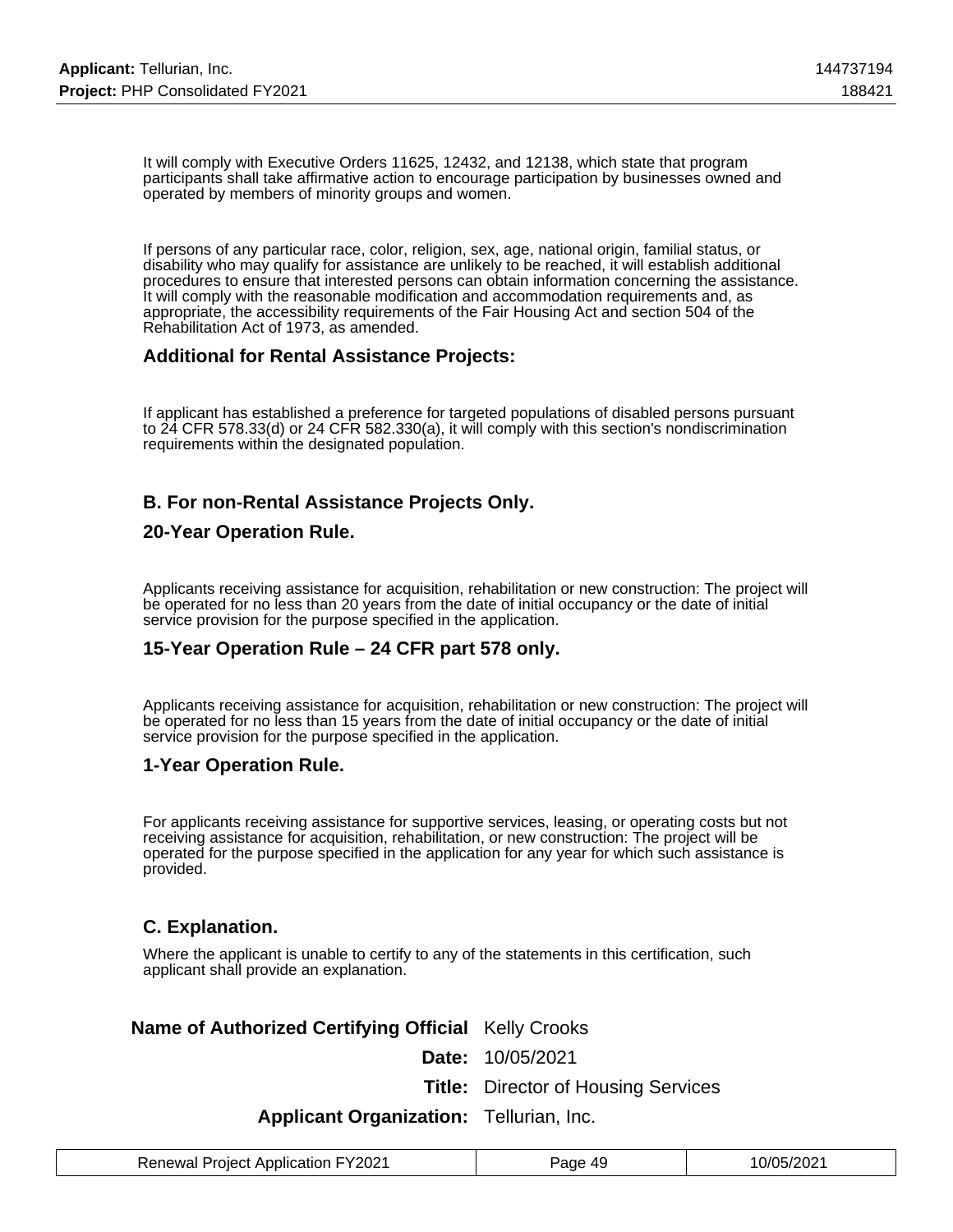## **PHA Number (For PHA Applicants Only):**

- **I certify that I have been duly authorized by the applicant to submit this Applicant Certification and to ensure compliance. I am aware that any false, ficticious, or fraudulent statements or claims may subject me to criminal, civil, or administrative penalties . (U.S. Code, Title 218, Section 1001).** X
- **Active SAM Status Requirement. I certify that our organization has an active System for Award Management (SAM) registration as required by 2 CFR 200.300(b) at the time of project application submission to HUD and will ensure this SAM registration will be renewed annually to meet this requirement.** X

| <b>Renewal Project Application FY2021</b> | Page 50 | 10/05/2021 |
|-------------------------------------------|---------|------------|
|-------------------------------------------|---------|------------|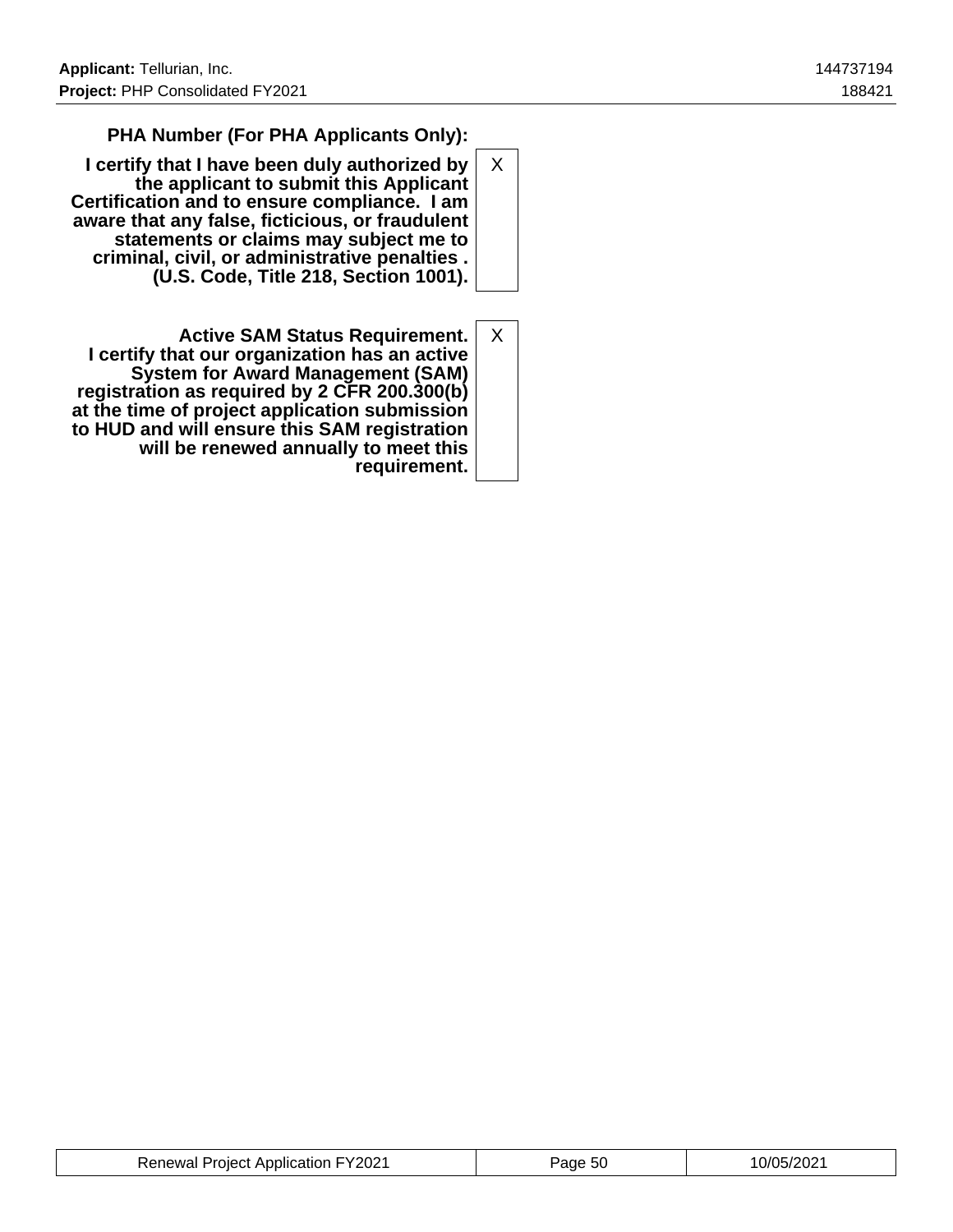# **8B Submission Summary**

| Page                                      | <b>Last Updated</b> |            |  |
|-------------------------------------------|---------------------|------------|--|
| 1A. SF-424 Application Type               |                     | 10/01/2021 |  |
| 1B. SF-424 Legal Applicant                | No Input Required   |            |  |
| <b>Renewal Project Application FY2021</b> | Page 51             | 10/05/2021 |  |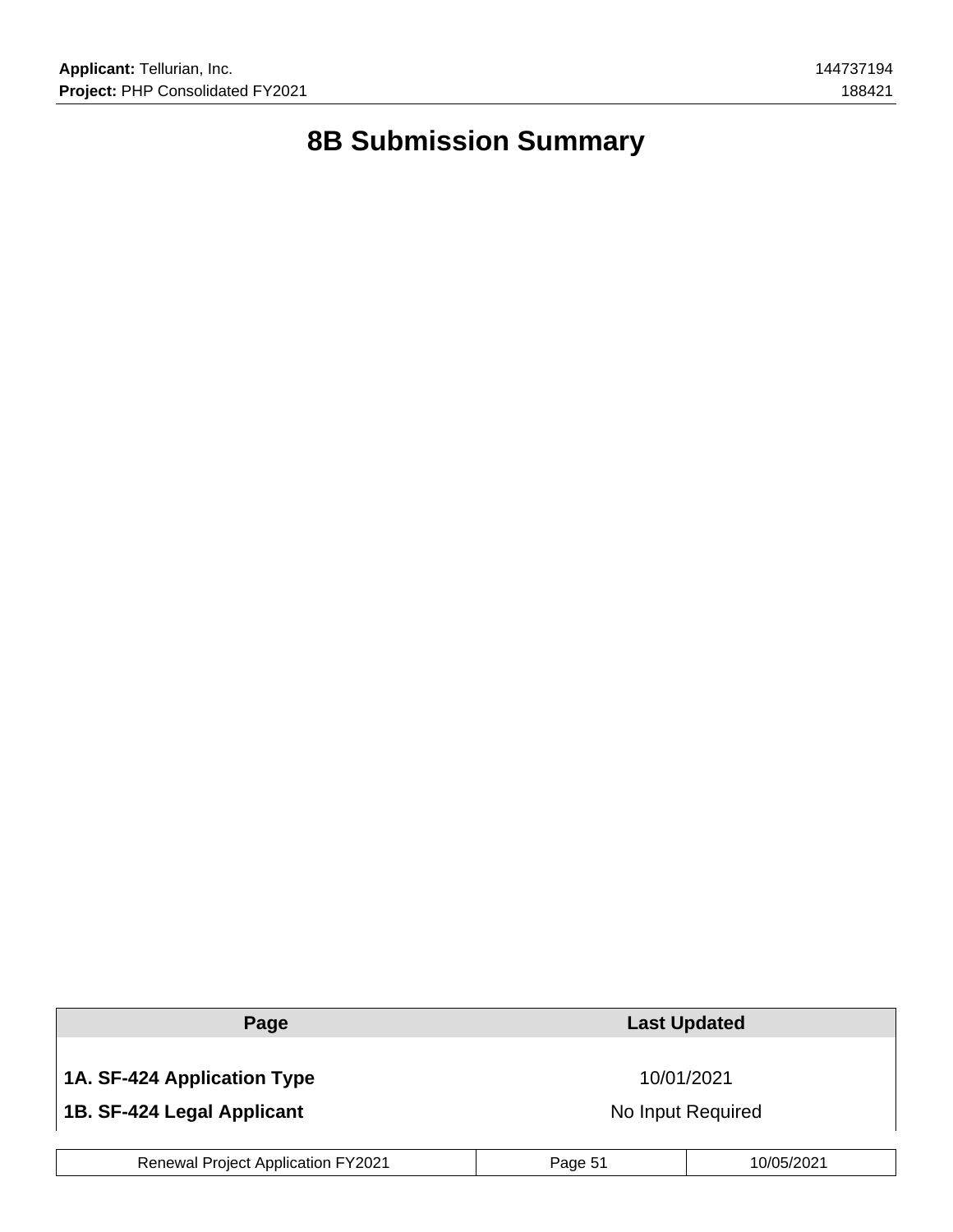| <b>1C. SF-424 Application Details</b>                                   | No Input Required |
|-------------------------------------------------------------------------|-------------------|
| 1D. SF-424 Congressional District(s)                                    | 10/05/2021        |
| 1E. SF-424 Compliance                                                   | 10/01/2021        |
| 1F. SF-424 Declaration                                                  | 10/01/2021        |
| 1G. HUD-2880                                                            | 10/01/2021        |
| 1H. HUD-50070                                                           | 10/01/2021        |
| 1I. Cert. Lobbying                                                      | 10/01/2021        |
| 1J. SF-LLL                                                              | 10/01/2021        |
| <b>IK. SF-424B</b>                                                      | 10/01/2021        |
| <b>Submission Without Changes</b>                                       | 10/05/2021        |
| <b>Recipient Performance</b>                                            | 10/01/2021        |
| <b>Renewal Grant Consolidation or Renewal</b><br><b>Grant Expansion</b> | 10/01/2021        |
| <b>2A. Subrecipients</b>                                                | No Input Required |
| <b>3A. Project Detail</b>                                               | 10/01/2021        |
| <b>3B. Description</b>                                                  | 10/05/2021        |
| <b>3C. Dedicated Plus</b>                                               | 10/01/2021        |
| <b>4A. Services</b>                                                     | 10/01/2021        |
| <b>4B. Housing Type</b>                                                 | 10/05/2021        |
| <b>5A. Households</b>                                                   | 10/01/2021        |
| <b>5B. Subpopulations</b>                                               | No Input Required |
| <b>6A. Funding Request</b>                                              | 10/01/2021        |
| <b>6B. Leased Units</b>                                                 | 10/05/2021        |
| 6D. Match                                                               | 10/05/2021        |
| 6E. Summary Budget                                                      | No Input Required |
| 7A. Attachment(s)                                                       | 10/01/2021        |
| <b>7A. In-Kind Match MOU Attachment</b>                                 | 10/01/2021        |
| <b>7B. Certification</b>                                                | 10/01/2021        |

| <b>Renewal Project Application FY2021</b> | 'ane | '05/202 |
|-------------------------------------------|------|---------|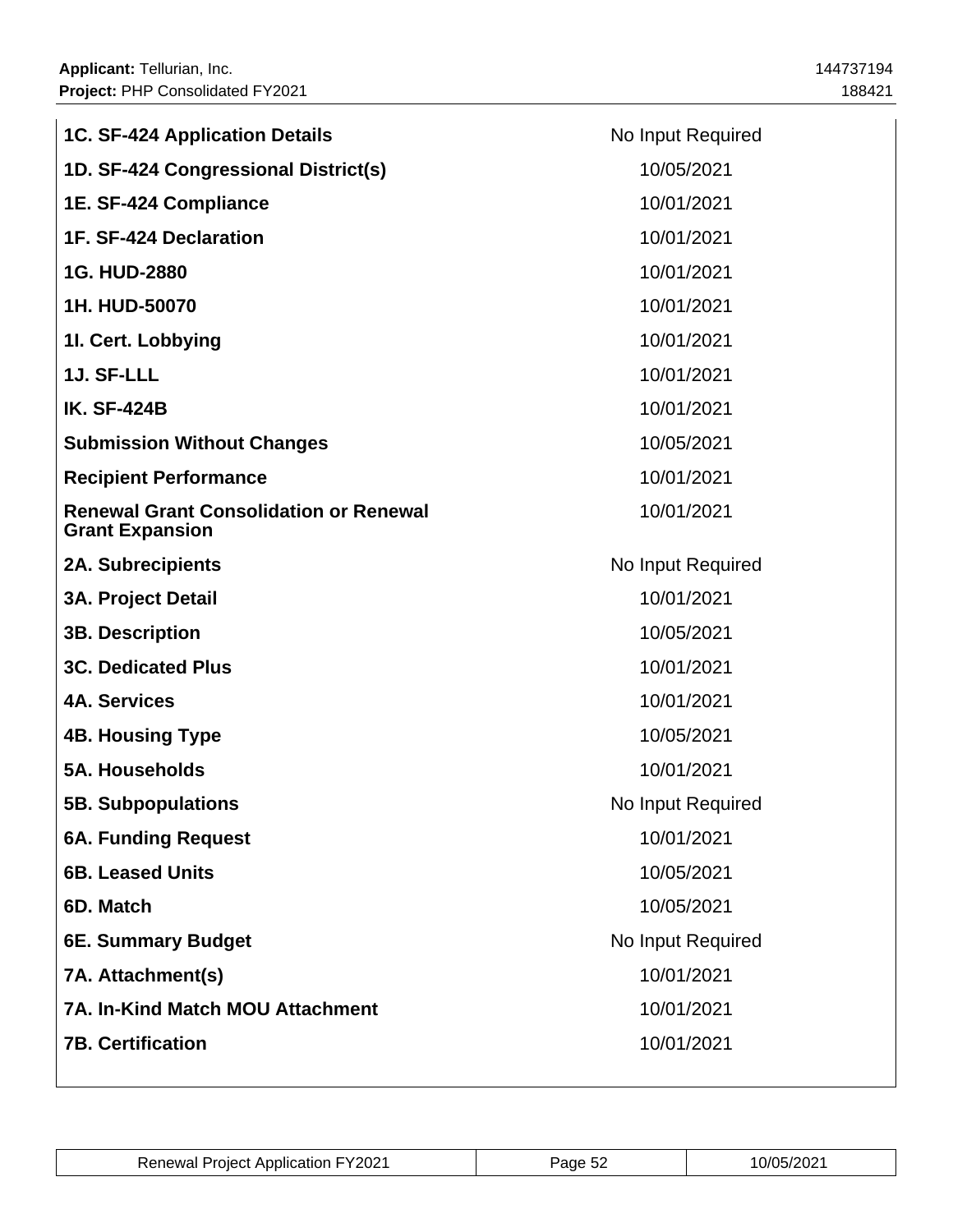

09/01/2021

(608) 663-2120 | Tellurian.org

To Whom It May Concern,

Re: Tellurian Permanent Supportive Housing project in-kind Match

Tellurian commits to provide outreach and case management services to Permanent Supportive Housing clients through Tellurian's Community Intervention Team through DRC Funding. The value of the contribution is expected to be or to exceed \$1,000. This is not a guarantee, rather an estimate; the actual value will be determined at the end of the grant period when all services have been provided and claims processed. The services will be available as soon as the contract starts and throughout the project period.

Sincerely,

Carrie Simon Behavioral Health Manager Dane County DHS Simon@countyofdane.com

**Recovery Begins Here**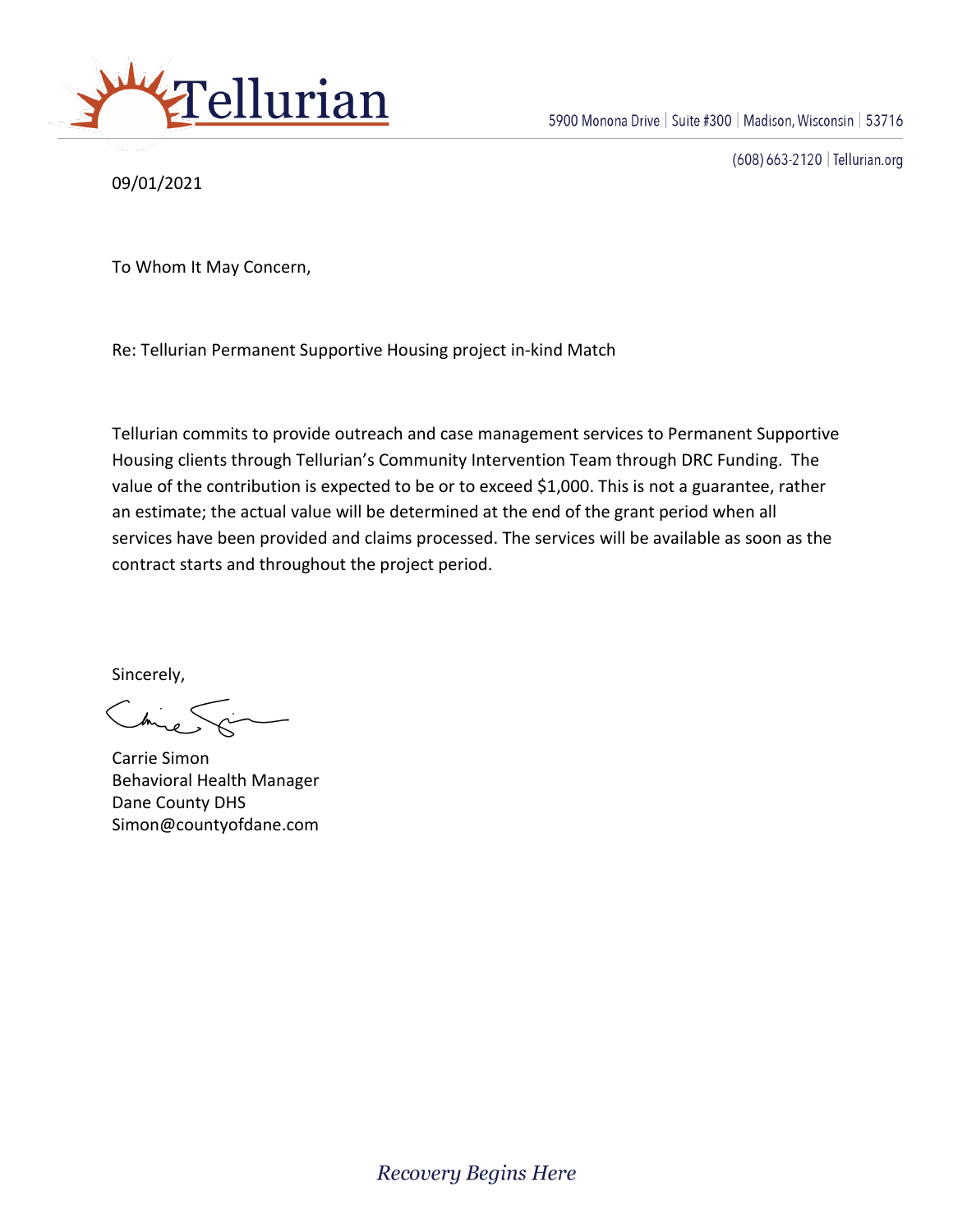

09/01/2021

(608) 663-2120 | Tellurian.org

To Whom It May Concern,

Re: Tellurian Permanent Supportive Housing project in-kind Match

Tellurian commits to provide medically monitored detoxification services, as needed, to Permanent Supportive Housing Project clients through Tellurian's Detoxification Program. The value of the contribution is expected to be or to exceed \$5,000. This is not a guarantee, rather an estimate; the actual value will be determined at the end of the grant period when all services have been provided and claims processed. The services will be available as soon as the contract starts and throughout the project period.

Sincerely,

Carrie Simon Behavioral Health Manager Dane County DHS Simon@countyofdane.com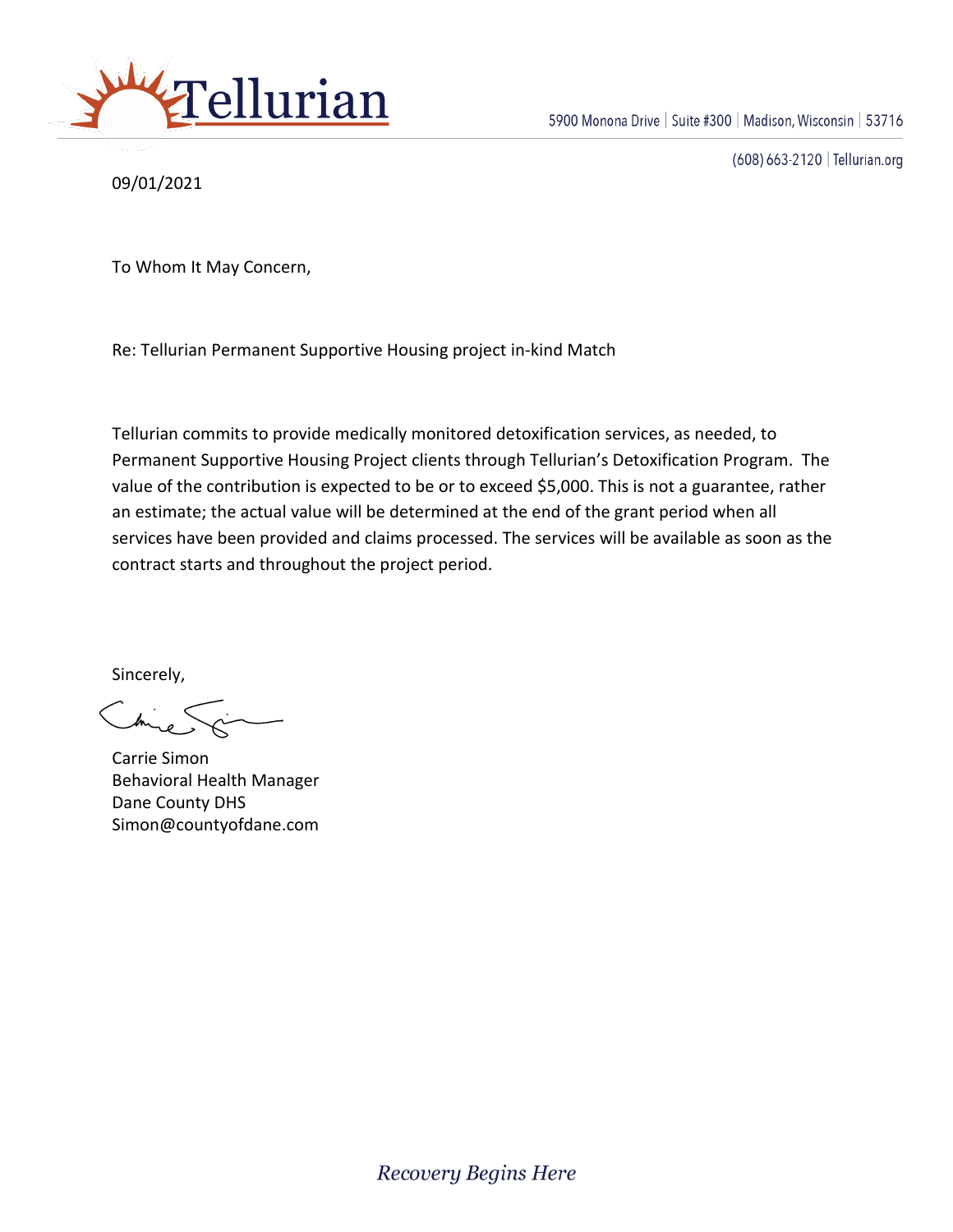

09/01/2021

(608) 663-2120 | Tellurian.org

To Whom It May Concern,

Re: Tellurian Permanent Supportive Housing project in-kind Match

Tellurian commits to provide Day Treatment programming to Permanent Supportive Housing Project clients through Tellurian's Synergy (Day Treatment) Program. The value of the contribution is expected to be or to exceed \$1000. This is not a guarantee, rather an estimate; the actual value will be determined at the end of the grant period when all services have been provided and claims processed. The services will be available as soon as the contract starts and throughout the project period.

Sincerely,

Carrie Simon Behavioral Health Manager Dane County DHS Simon@countyofdane.com

**Recovery Begins Here**